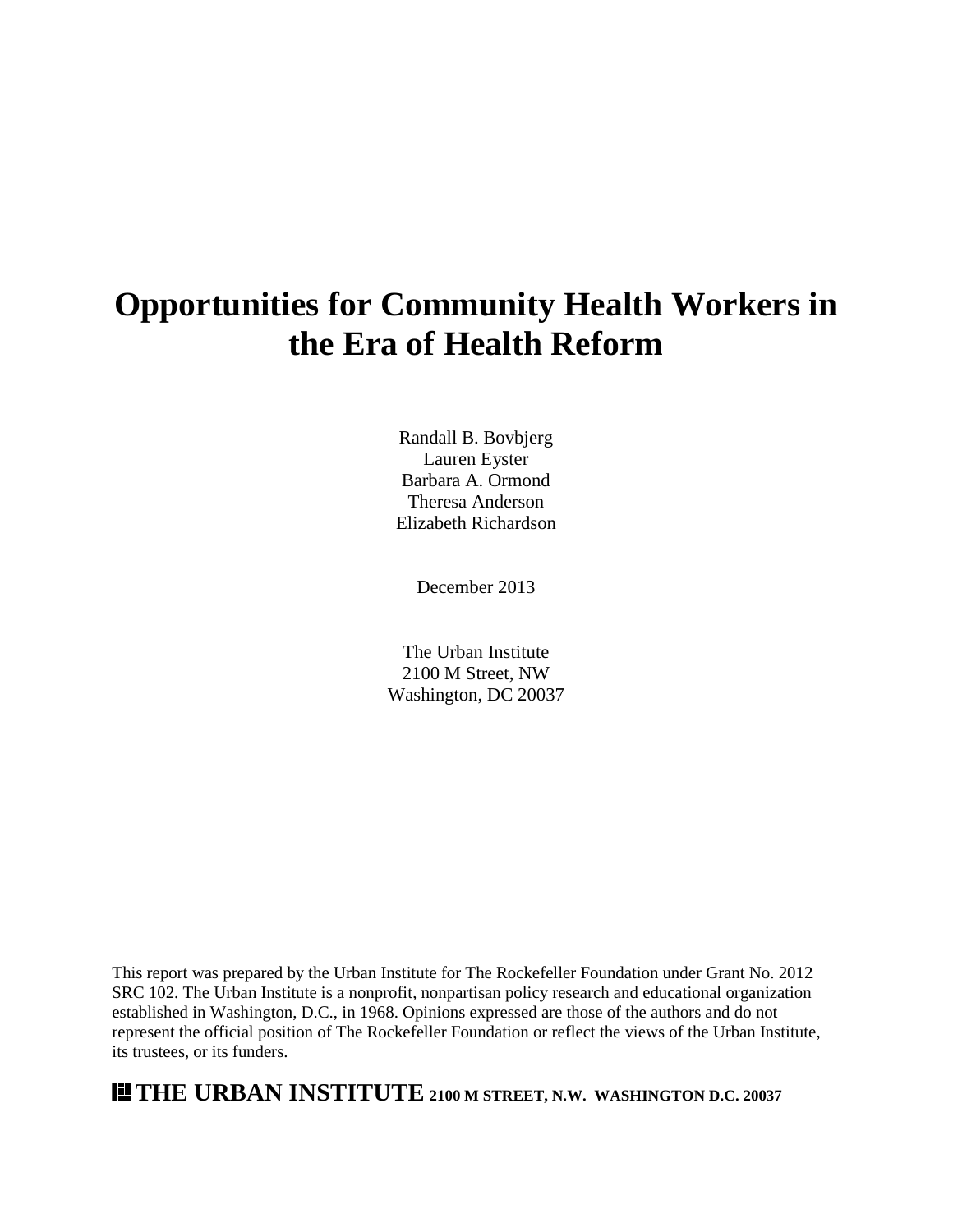# **Contents**

| I.                                                                                       |  |
|------------------------------------------------------------------------------------------|--|
| Workforce Issues: Enablers and Impediments to Expansion of CHW Employment  2<br>Π.       |  |
| A.<br><b>B.</b><br>$\mathcal{C}$ .                                                       |  |
|                                                                                          |  |
| A.<br><b>B.</b>                                                                          |  |
|                                                                                          |  |
| A.<br><b>B.</b><br>$\mathcal{C}$ .<br>D.<br>Ε.<br>F.<br>G.                               |  |
|                                                                                          |  |
| A.<br><b>B.</b><br>$\mathcal{C}$ .                                                       |  |
|                                                                                          |  |
|                                                                                          |  |
|                                                                                          |  |
|                                                                                          |  |
| Appendix C. The Center for Medicare and Medicaid Innovation and Its Grants for Promising |  |
| Appendix D. One Example of Fee-for-Service Payment for CHWs as Part of a Team under      |  |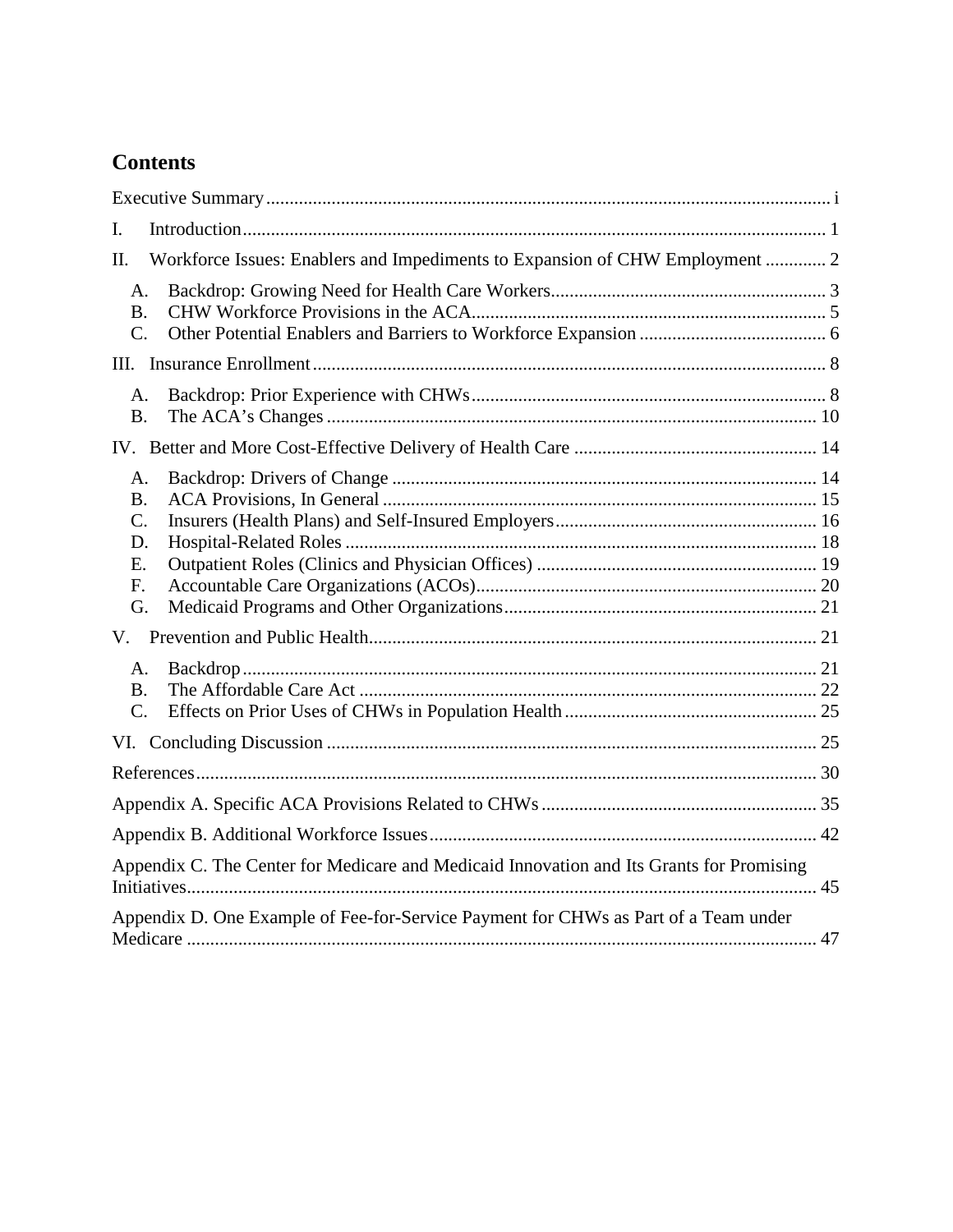# **Executive Summary**

Health reform in the United States seeks improve both Americans' health care experience and overall health as well as reduce health care costs through the Affordable Care Act (ACA) and private and nonprofit sector efforts (Berwick et al. 2008, Bisognano and Kenney 2012). The ACA and these simultaneous efforts have created a watershed moment for community health workers (CHWs). Both coverage expansions and a new focus on creating value in health care and public health offer new opportunities for CHWs. However, the question remains whether CHWs can sufficiently demonstrate to payers and providers of medical and public health services that they are effective in achieving these goals to spur the expansion of the profession as a part of health reform.

<span id="page-2-0"></span>This paper begins with an assessment of the existing impediments to and enablers of the expansion of CHW employment. These include state differences in scopes of practice, the standardization of training and certification, and liability issues. It then catalogues how the ACA and other efforts affect prospects for sustainable employment for CHWs. It looks in turn at workforce issues, insurance enrollment needs, affordability and accessibility of services, and changes in approaches to public health and prevention. Each of these issues has different implications for CHWs. The paper concludes by highlighting particular promising opportunities for CHWs in both public and private sectors. These include both ACA-mandated roles such as navigators in health insurance exchanges/marketplaces and implied roles such as helping to coordinate post-inpatient care.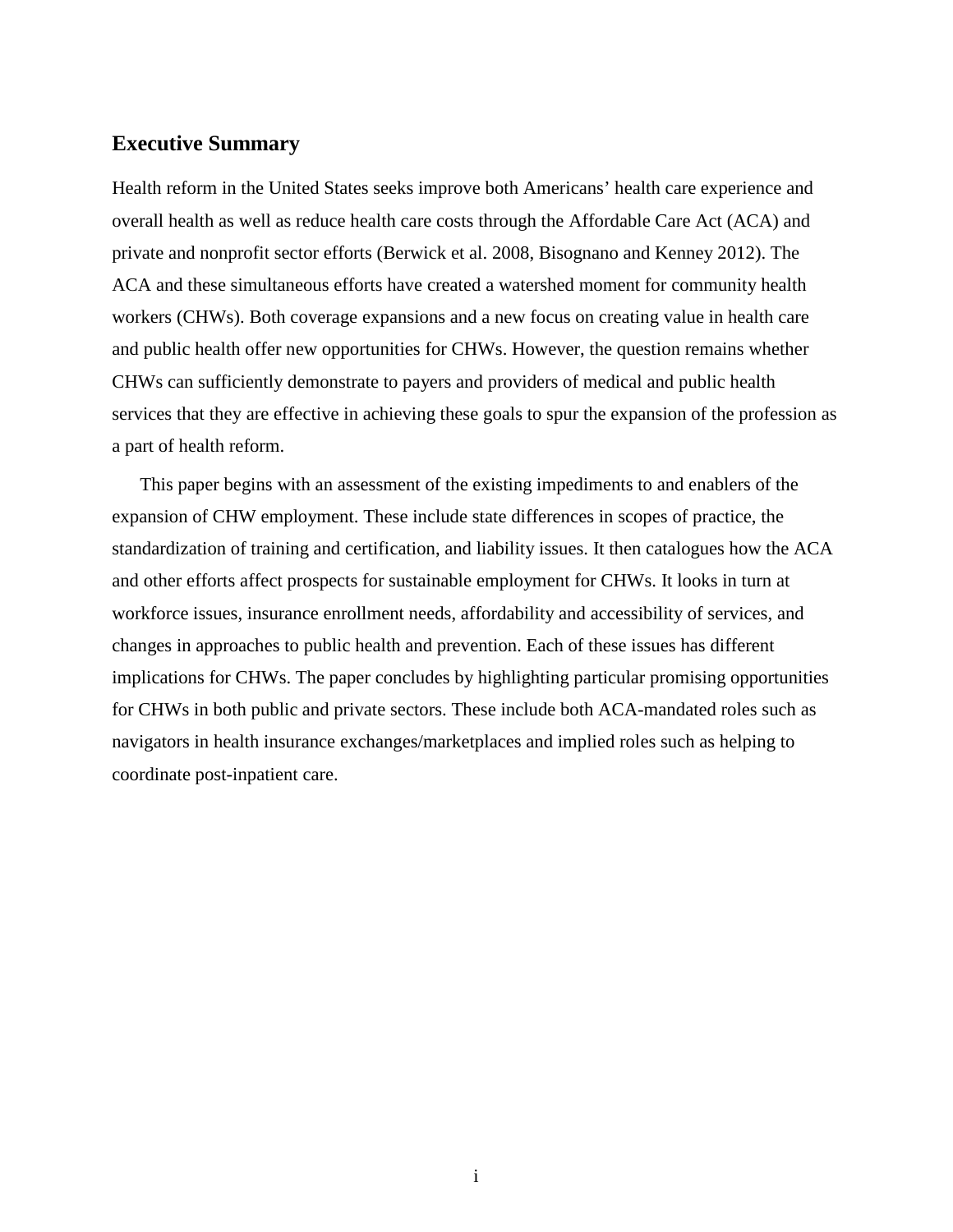### **I. Introduction**

The Affordable Care  $Act^1$  $Act^1$  (ACA) may constitute a landmark in the movement to integrate Community Health Workers (CHWs) within the mainstream of health care, public health, and social services. First, as frequently noted, some of the ACA's workforce provisions explicitly include CHWs as contributing health professionals. The Act also defines CHWs, making use of the Bureau of Labor Statistics' (BLS) recent recognition of CHW as an occupation (2010); lists useful roles they might play; and seeks to promote their training. While the ACA is not the first piece of federal legislation to specifically include CHWs, it is arguably the highest-profile legislation to do so. As some commentators have noted, one impediment to CHWs' growth as a profession has been a lack of name recognition or branding—a barrier that the ACA may help to break down (Rosenthal et al. 2010, Martinez et al. 2011).

Second, the ACA, alongside private sector trends, expands opportunities for CHWs to earn jobs and contribute to increased value in American public health and health care. This second set of implications is woven through numerous provisions that do not explicitly mention CHWs. The ACA broadly addresses perceived problems of access, quality, and cost of health care, and it also promotes prevention system-wide. The implication of this breadth of reform is that CHWs and their supporters have the opportunity to educate many more policymakers and potential employers about the potential benefits of deploying CHWs. As discussed in a companion paper, CHWs can perform a number of roles that add value in a wide range of health care contexts, and interest in CHWs has been growing among thought leaders (Bovbjerg et al. 2013b).

Third, it is opportunities that are created rather than a "done deal." The ACA offers no direct new funding for the employment of CHWs within the prevailing fee-for-service delivery system. Nor does the ACA create requirements for health plans or medical providers to hire CHWs in particular roles. The opportunities arise because the ACA's enactment reflected powerful discontent with the current state of medicine and public health, as well as generations of discontent with disparities in access to health coverage. Though the ACA was a landmark piece of legislation, these discontents are important drivers of demand for change, independent of any specific ACA provision.

<span id="page-3-0"></span><sup>&</sup>lt;sup>1</sup> The Patient Protection and Affordable Care Act, Public Law 111-148, 124 Stat. 119-1025, March 23, 2010, as amended by the Health Care and Education Reconciliation Act of 2010, Public Law 111-152, 124 Stat. 1029-1083, March 30, 2010, both accessible online from http://www.gpo.gov.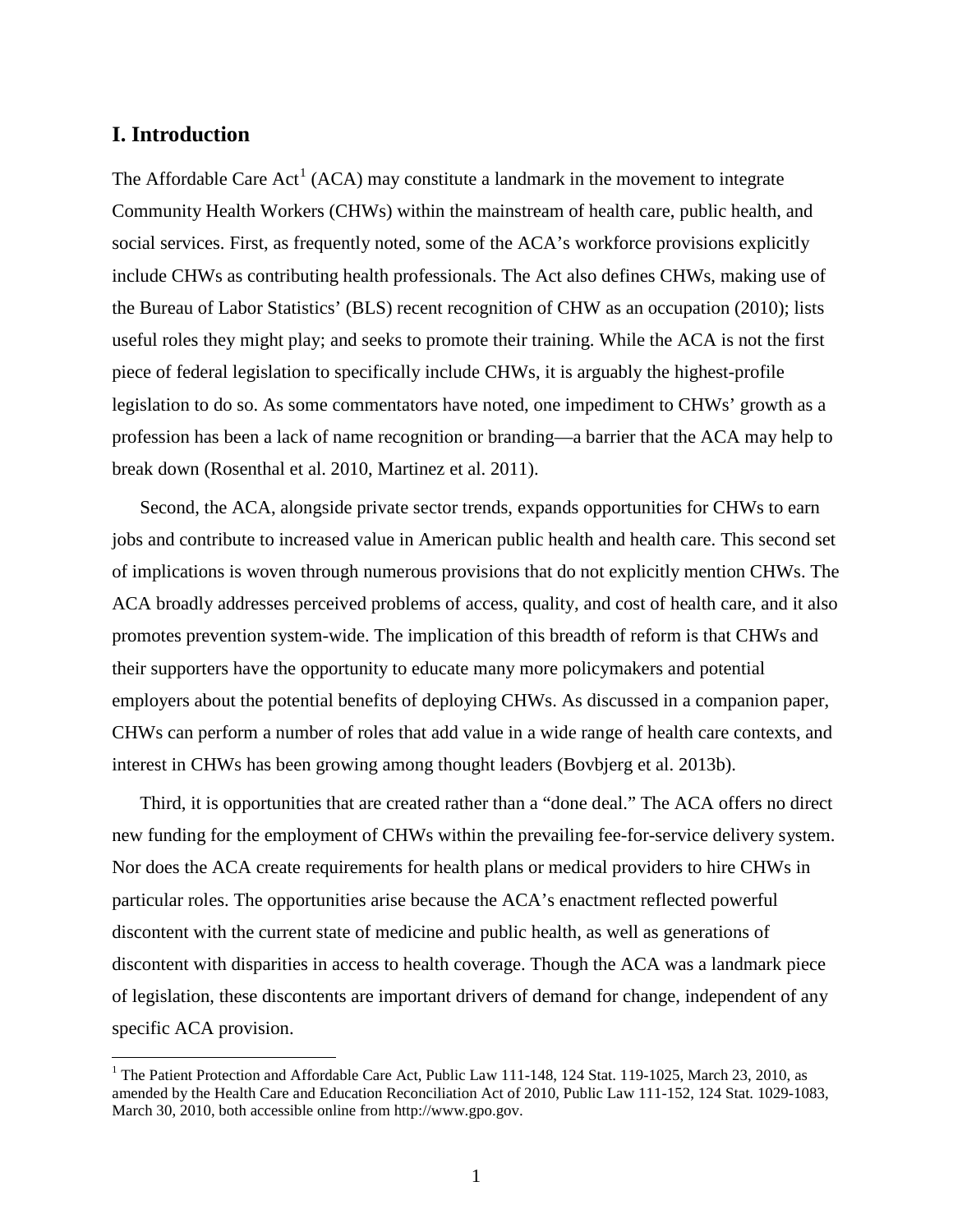Federal and state policy makers have some clear strategies for improvement as they implement the ACA and strive to continue improving Medicaid, Medicare, and other existing programs, but consensus on the most effective interventions has not arisen. To an unusual extent, federal, state, and private decision makers are open to experimentation with new modes of financing and delivering clinical care and public health services. For example, the rapid approval of Minnesota's Medicaid State Plan Amendment authorizing payment for CHW services provides some evidence of this new openness. Thus, there is considerable opportunity for CHWrelated initiatives to demonstrate increased productivity and value added.

This paper's next four sections catalog how the ACA and other relevant developments affect key sectors, and what those developments mean for CHWs' prospects of employment. Covered in turn are workforce issues, insurance enrollment needs and roles, ways for different providers and health plans to make health services more effective and affordable, and changes or expansions in current approaches to prevention and public health. Each section discusses background developments, ACA provisions, and implications for CHWs.

The concluding discussion highlights key opportunities for CHWs. The keys to seizing these evolving opportunities include defining the population or populations targeted, the particular health conditions or risk factors involved, the types of employers who would deploy CHWs, and the business or fiscal model that would enable an initiative to succeed.

# **II. Workforce Issues: Enablers and Impediments to Expansion of CHW Employment**

Given the upcoming expansion of Medicaid eligibility, as well as the anticipated increase in demand for medical services, CHW roles have the potential to grow substantially, particularly in promoting insurance enrollment and participating as part of care management teams. Though the growth in demand for CHWs will ultimately be driven by the business models that succeed in the health reform era, policy and practice can influence the evolution and expansion of CHW roles, standardization of the skill sets needed, and may also help improve the quality of the jobs available to CHWs (e.g., by developing career paths and providing benefits). However, these opportunities also carry certain risks. For example, the push to standardize training and certification may help to "professionalize" the job and create opportunities for reimbursement,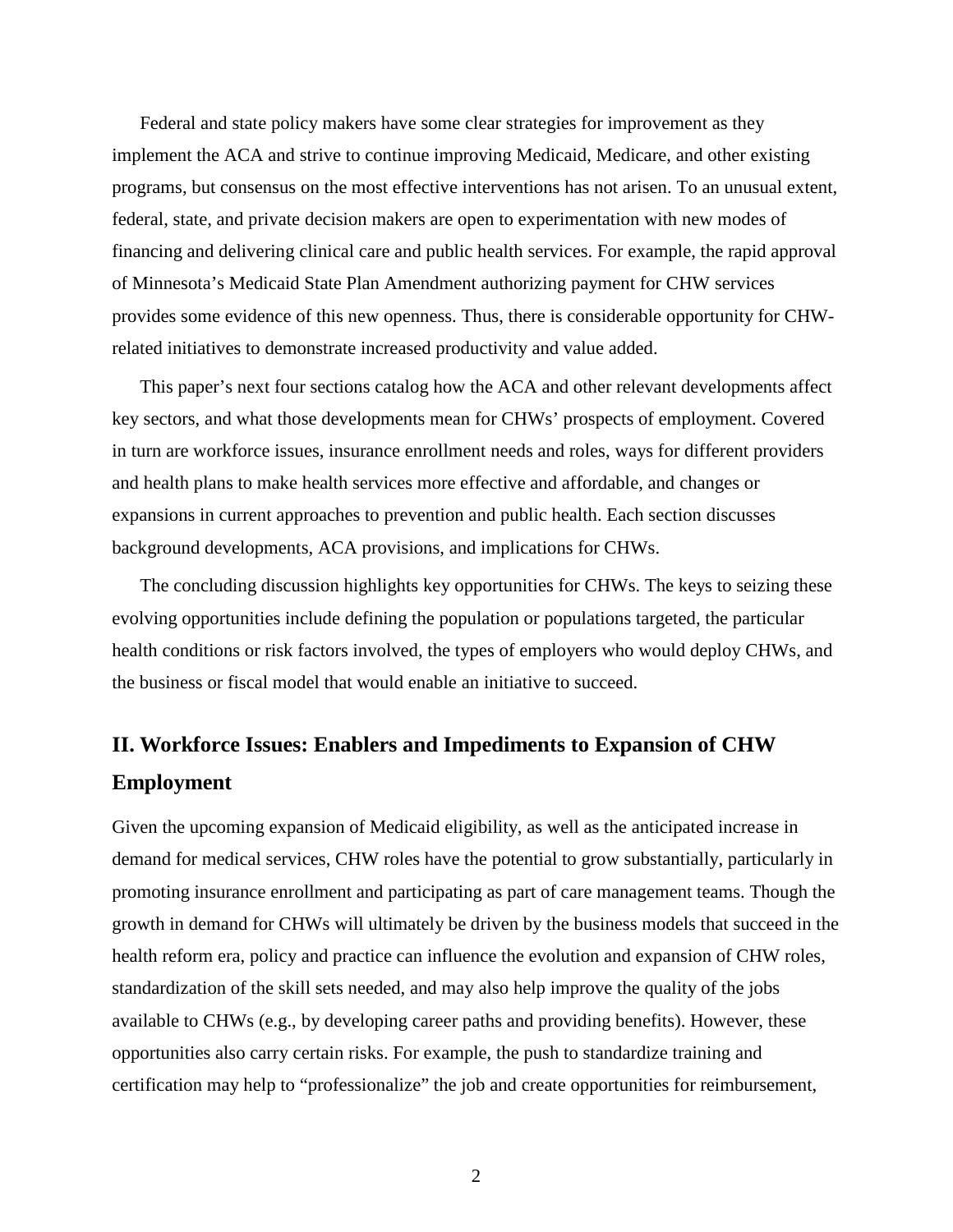but it may also create barriers to entry into the profession. And while improving the quality of the jobs available to CHWs may attract new, higher-quality workers, it may be challenging for employers to pay for higher quality jobs. Professionalizing the role also carries the risk—subtle, but significant—of shifting the allegiance of the CHW from the patient to the health care system, thus undermining one of the key characteristics of the role. This section explores issues regarding the community health workforce in the ACA era.

#### *A. Backdrop: Growing Need for Health Care Workers*

As Americans age and consume more medical care, the demand for health care grows. The frequency of chronic conditions, such as diabetes, grows as well. Americans will not have enough caregivers to meet their needs in the traditional fashion of one-on-one physician encounters, especially once more people obtain insurance under the ACA (Ormond & Bovbjerg 2011). Primary physicians already lack enough hours in the day to provide all of the currently recommended preventive services (Yarnall et al. 2003), and demand will only increase under ACA rules requiring insurers to cover them without cost sharing.

Deficits are especially acute in caring for patients with chronic conditions noncommunicable illnesses that may be prevented but are rarely completely curable, such as heart disease, cancer, stroke, diabetes, and arthritis. According to the Centers for Disease Control and Prevention (CDC) (2009), such patients consume some three quarters of all health care spending under current approaches that emphasize acute care. It has become generally accepted that a better approach is to apply some version of Ed Wagner's Chronic Care Model, in which community services and support augment clinical medical care and better encourage healthpromoting behaviors (Bodenheimer et al. 2002a, 2002b). CHWs can play productive roles in this model, which can prevent or delay progression of conditions and avoid the need for some of the more disruptive and expensive medical care otherwise customary as conditions worsen, especially inpatient and emergency department hospital care.

Even before the ACA, many were complaining of a shortage of primary physicians, and it is implausible that new physicians can be trained quickly enough to address the impending demand for medical practitioners operating in accustomed models of care delivery. Many observers accordingly suggest that the delivery of care needs to be reconfigured in a variety of ways (Ormond & Bovbjerg 2011), especially in primary care, which also needs to grow in importance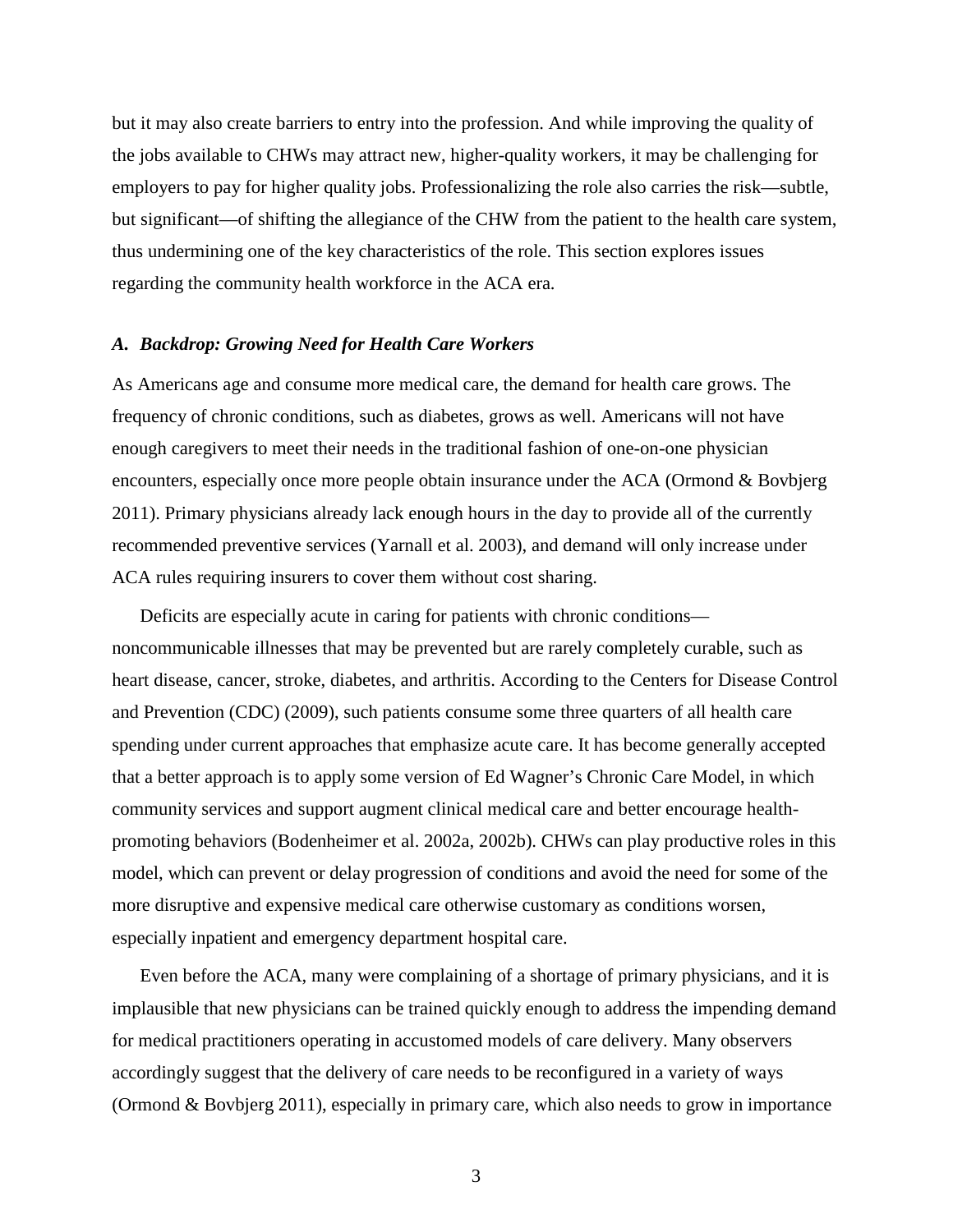relative to more specialized and resource-intensive services. Primary care doctors conventionally spend as much as half their time doing things that lesser skilled caregivers could do (Yarnall et al. 2003), and delegation of tasks to others can greatly improve productivity. Even small offices can benefit (Altschuler et al. 2012). In general, the value of using a caregiving team, rather than a physician-centric approach, is gaining recognition.

These developments, among other changes currently underway, can be hailed as a transformation of primary care. From the CHW perspective, the straightforward implication is that they have new opportunities to add value in these reconfigured practices, especially for disadvantaged populations, and in particular by connecting a practice more closely to its patients outside the medical office or clinic. Some observers have called for "health coaches" to help chronic patients make decisions and take more responsibility for their own care (Bennett et al. [2](#page-3-0)010).<sup>2</sup> Such roles as described are almost exactly like those conventionally played by CHWs, except that health coaches target chronic patients in general—a broader category than the disadvantaged populations CHWs traditionally target—and hence represent a growth opportunity. However, other health care workers—including nurses, social workers, health educators, and medical assistants—are also beginning to claim expertise and responsibility in these areas, especially where the populations targeted are outside CHWs' usual underserved or disadvantaged clients.

Whatever their title, workers are needed who deeply appreciate the circumstances and challenges of living with chronic conditions and can build trust with such people. Accordingly, in contexts where CHWs address chronic diseases, they might share an affinity-based community in addition to or in place of an ethnic or residential community, and the disadvantages addressed would include not only socio-demographic attributes but also the travails of substantial burdens of chronic conditions, often multiple chronic conditions, especially as patients age.

<span id="page-6-0"></span> $2$  Health coaches are also employed by the care management teams being run through Cooper University Hospital in Camden, one of the Centers for Medicare & Medicaid Services (CMS) Innovation grant recipients noted further below (CMS 2012d).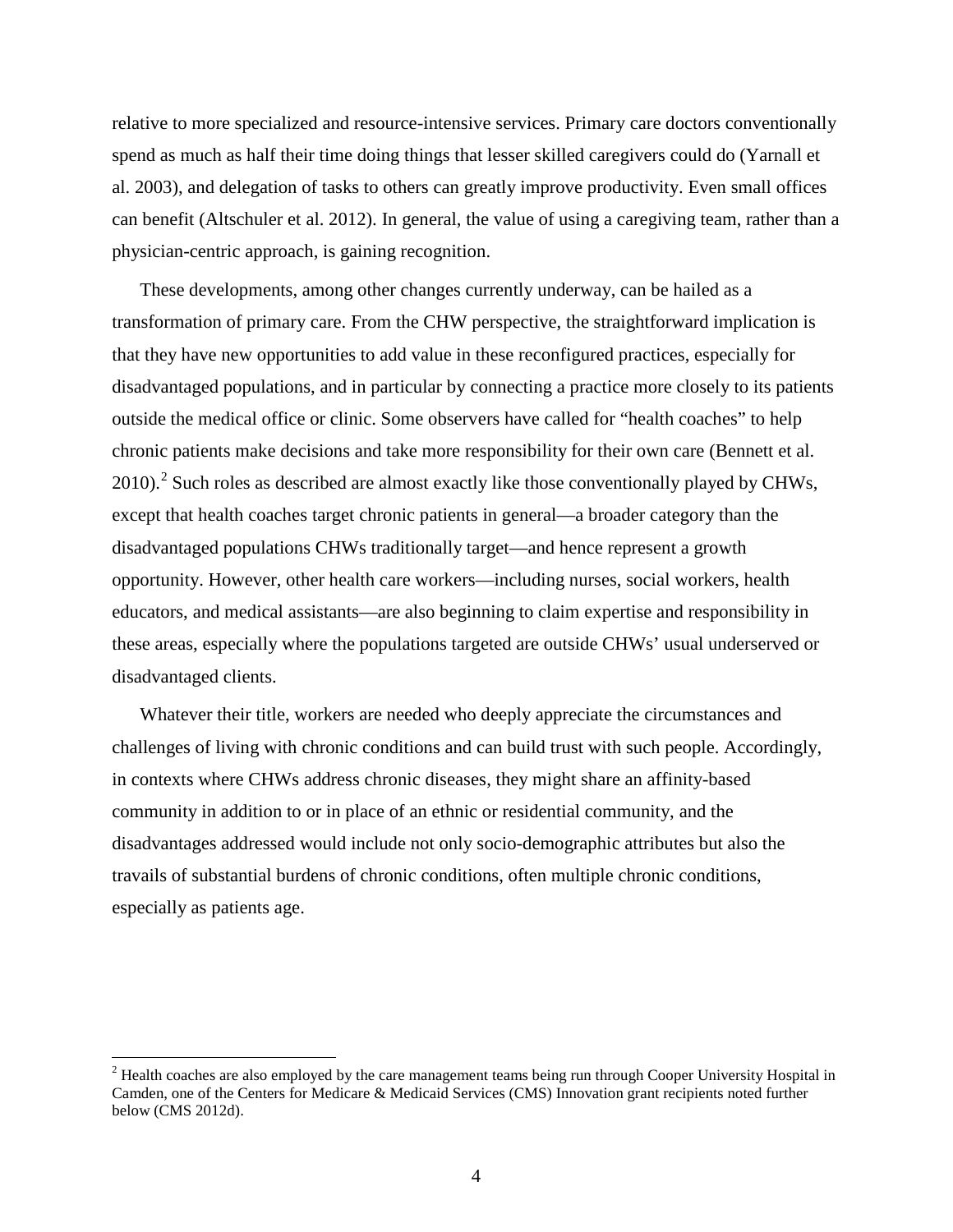#### *B. CHW Workforce Provisions in the ACA*

CHWs are mentioned a dozen times in three sections of the Affordable Care Act (appendix A). As previously noted, this inclusion may have raised the profile of CHWs nationally, evidenced by the selection of a leading CHW as one of 15 members of a new National Health Care Workforce Commission meant to advise federal workforce policy making. However, as has been the case with many discretionary parts of the ACA, the commission fell victim to budgetary and partisan wrangling battles and seems never to have been funded (Goldstein 2011, Daly 2012).

However, the ACA created other opportunities to promote and expand the CHW workforce, primarily through new grant programs. Since September 2010, the ACA's Health Profession Opportunity Grants (HPOG) program, administered by the Administration for Children and Families in the US Department of Health and Human Services (HHS), has supported demonstration grants to train recipients of Temporary Assistance for Needy Families (TANF) and low-income individuals for careers in healthcare (HHS 2012a, 2012b). The grant program supports the development or expansion of training programs for a variety of health care occupations, including CHWs. HPOG training programs offer case management and support services to ensure that participants, who typically have multiple barriers to employment, can complete their training and find a good job in healthcare.

In 2012, the ACA-authorized Centers for Medicare & Medicaid Services (CMS) Innovation Center funded 107 projects under its Health Innovation Awards grant program, of which 24 involve community health workers or patient navigators. These 24 grants range from \$1.3 million to \$26.5 million and will run for three years. In keeping with both the experimental nature of the grant program and the high degree of variability that characterizes CHW programs nationwide, these initiatives differ substantially in terms of their scope, structure, target population, and intervention strategy. Funded projects range from relatively small-scale programs aimed at integrating CHWs into care teams (in both primary care and hospital settings) to a regional medical home collaborative that involves providers, private payers, communitybased organizations, and government departments. The collaborative is also testing an outcomesbased payment model for primary care teams that include CHWs (CMS 2012).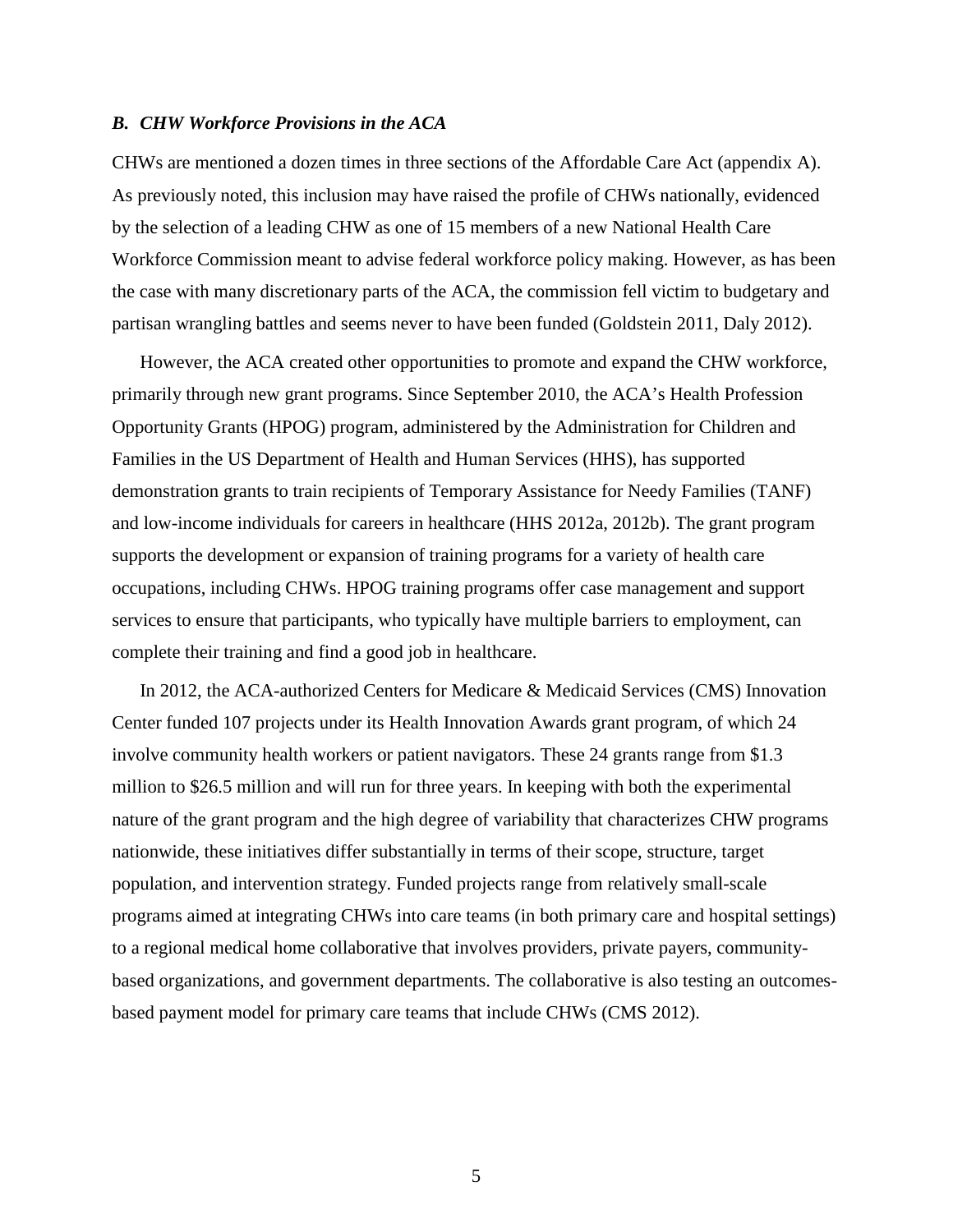#### *C. Other Potential Enablers and Barriers to Workforce Expansion*

#### ACA Provisions

Though it provides limited appropriation of new educational funding, the ACA does not mandate coverage of CHW services, minimum wages, terms of employment, or otherwise attempt to influence workforce development. For a coverage expansion reform it pays a lot of attention to workforce and other coverage-related issues that prior reforms largely ignored, but the Massachusetts reform—on which the ACA was heavily modeled—went even further, requiring the state's department of health to investigate how CHWs could usefully help meet post-reform needs (Mason et al. 2011).<sup>[3](#page-6-0)</sup>

Nor did the ACA address possible impediments to CHW expansion. Two potential barriers are state-level statutory scopes of practice that limit what workers can do in health care, and the related threat of liability lawsuits that could limit some of the roles that CHWs might otherwise play, such as driving clients to medical appointment to ensure successful follow-through on a referral. As CHWs increasingly become part of mainstream medical care, the funding levels and sizes of employers will change, as may the climate of regulatory attention and liability.

Overall, compared with the limited workforce provisions of the ACA, other provisions considered in the next sections are more important for creating demand and driving CHW workforce policy.

#### Standardization of Training and Certification

Standardization of CHW training and certification, left unaddressed by the ACA, has been cited both as an enabler and as an impediment to employment. It has long been argued that CHWs need to have more standardized training and some type of more formal accreditation, but opinions vary on whether that accreditation should be nationwide or local and whether oversight should be governed by public or private bodies. Education and certification have traditionally been a state or local issue, which contributes to the wide variation in existing CHW roles and regulations.

<span id="page-8-0"></span> <sup>3</sup> [http://www.mass.gov/eohhs/provider/guidelines-resources/services-planning/workforce-development/comm](http://www.mass.gov/eohhs/provider/guidelines-resources/services-planning/workforce-development/comm-health-wkrs/community-health-worker-resources.html)[health-wkrs/community-health-worker-resources.html](http://www.mass.gov/eohhs/provider/guidelines-resources/services-planning/workforce-development/comm-health-wkrs/community-health-worker-resources.html)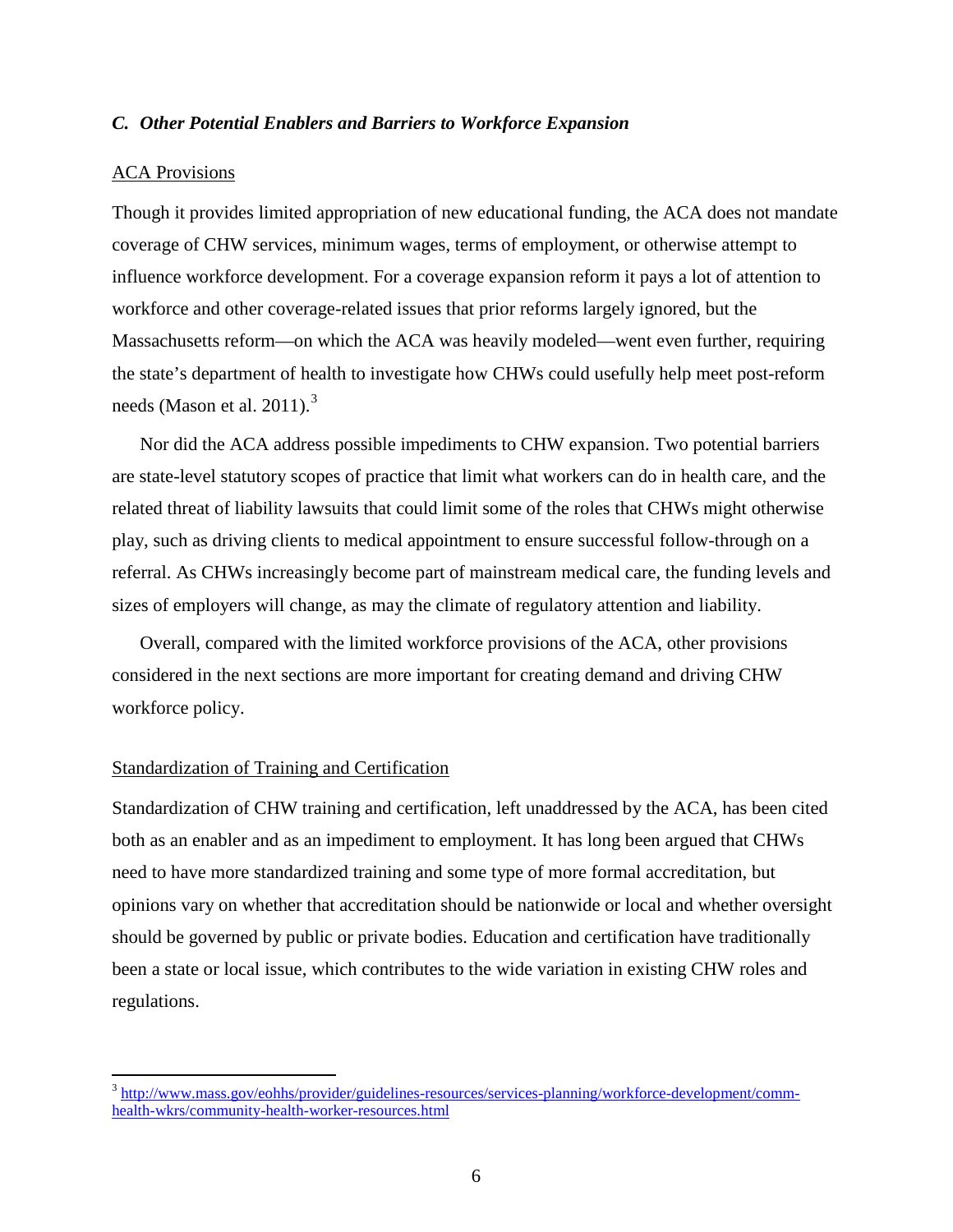Core recommendation number five of the seminal report of the National Community Health Advisor Survey was "Establish a National CHA Certification" (Rosenthal et al. 1998). Overall support for some kind of certification requirements is growing. A strong majority of CHWs surveyed at the time said they valued training and supported certification, which the report's authors recommended primarily as a way to promote "individual advancement." This promotional philosophy has repeatedly been echoed by subsequent thought leaders—from the first American Public Health Association position statement of  $2001<sup>4</sup>$  $2001<sup>4</sup>$  $2001<sup>4</sup>$  to a recent leading article suggesting the new Massachusetts Board of Certification of Community Health Workers as a national model (Mason et al. 2011). Texas, Ohio, and Minnesota preceded Massachusetts in enacting state-approved training or certification, while Oregon and South Carolina are in the process of developing certification programs of their own. Although some disagreement remains about the risks associated with the professionalization of CHWs, many thoughtful observers support this approach (Matos et al. 2011), and the subject is discussed in numerous recent issue briefs at the national level (CDC 2011d).

Yet, as Arvey and Fernandez (2012) suggest, policy makers need to weigh the downsides as well as the benefits of certification. As noted in an earlier paper, even seemingly small requirements and modest fees may have large effects for people with low incomes, especially if they have to forgo vital income while training. Some benefits, while quite plausible, appear to be undocumented, per Arvey and Fernandez. For example, it is unknown whether certification generally leads to more third party payment (though some requirements had to be met to justify limited Medicare and Medicaid coverage of CHW services<sup>[5](#page-9-0)</sup>). Higher wages, more secure jobs, and better outcomes for patients also need to be empirically verified as effects of certification.

One possibility is that certification may be less important for community-based jobs in public health roles. There, the paramount considerations seem to be CHWs' connections to their communities and their ability to engender trust among clients. In contrast, certification may be most important for jobs that are relatively integrated into health care delivery. There, greater knowledge and comfort working alongside medical professionals becomes more important

<span id="page-9-1"></span><span id="page-9-0"></span>

 $^{4}$  APHA (2001) was re-formulated and replaced by APHA (2009).<br><sup>5</sup> Medicare Part B can pay for community-based preventive services in the form of diabetes self-management and nutritional initial training and ongoing services from teams that include CHWs. The coverage is limited to beneficiaries trained with accepted protocols by private trainers accredited by an expert entity, quite a different model than general state accreditation (CMS 2011, Martin et al. 2005).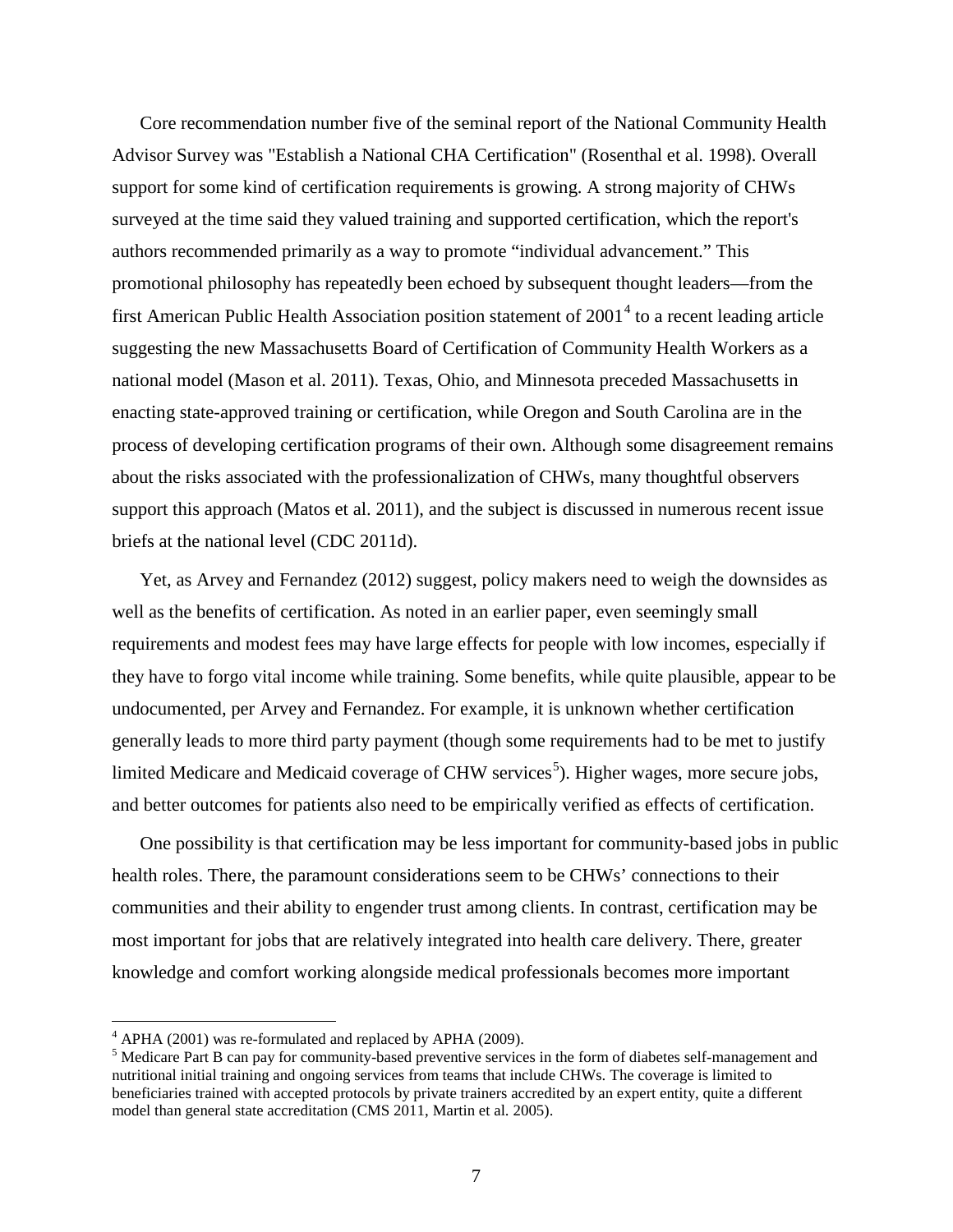relative to connections with clients. Plausibly, the latter type of job will in the future grow more than the former, to the extent that CHWs move more into the mainstream of health care financing and delivery. It is also likely that state circumstances and cultures make a difference in what policies best meet local needs. Thus, for instance, any connection between certification and fiscal sustainability may differ between Massachusetts and Texas.

In sum, issues of training and certification are still intensely debated and appear ripe for additional inquiry. It would be instructive to know what similarities and differences exist between the opinions and experience of CHWs themselves and those of employers or health payers, especially how each group views the pros and cons of certification and the appropriate mix of formal and informal training.

# **III. Insurance Enrollment**

#### *A. Backdrop: Prior Experience with CHWs*

Participant-observers of state coverage programs have long reported that programs' contracting with community groups that employ CHWs is a very productive part of effective outreach and enrollment for children and adults who are eligible for Medicaid or Children's Health Insurance Program (CHIP) (Moore 1999, Hill et al. 2009). A randomized controlled trial in Boston confirmed that community-based case managers were also far better than traditional Medicaid/CHIP outreach and enrollment methods for reaching uninsured Latino children (Flores et al. 2005). There, case managers were all bilingual Latinas who received one day's intensive training. Nearly 96 percent of eligible children were enrolled, compared with 57 percent in the control group. Enrollment was also faster, and families were more satisfied with the process. Those assigned to CHWs were also more than twice as likely to stay continuously insured over time.

This form of outreach helps overcome common barriers to enrollment such as lack of knowledge about coverage opportunities, lack of appreciation of the value of coverage, high time cost of enrollment, and mistrust of officialdom—especially among immigrant populations. Costs can be covered as part of Medicaid administration, for which states receive on average 60 percent federal reimbursement. (Federal grant funds have also been made available under the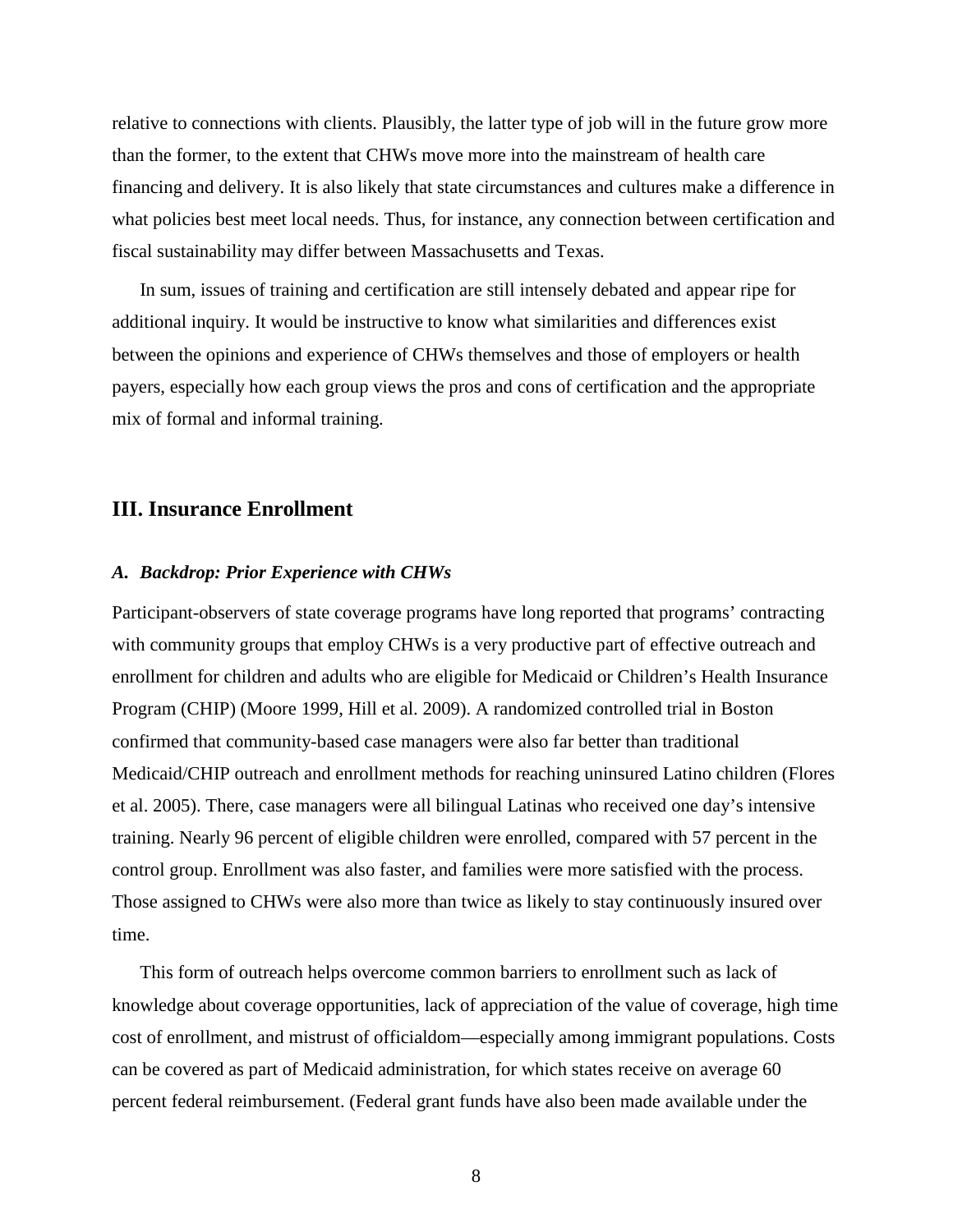ACA.) Complementary mechanisms include single point-of-entry enrollment for multiple programs, streamlining of forms and processes, providing materials in multiple languages, and permitting online enrollment—all of which can help boost participation. However, it is not clear from the available evidence which mechanism or combination of mechanisms contributes most effectively to enrollment results.

CHWs have played a key role in Massachusetts achieving its nation-leading rate of insurance participation (Dorn et al. 2009). <sup>[6](#page-9-1)</sup> There, under the state's 2006 health reform, high participation in Medicaid and CHIP (helped by CHWs and other measures) combines with high take-up of other coverage to make it the best-insured state. Only 4 percent of Massachusetts residents were uninsured during 2010 & 2011—half the rate of Hawaii, the second best-insured state. (Kaiser Family Foundation 2012). Hawaii has long mandated that sizeable employers provide coverage; Massachusetts since 2006 has required individuals to obtain affordable coverage.

Outreach by community organizations and CHWs is also part of New York's strategy for achieving high enrollment under the ACA. Using community-based enrollers helped expand Medicaid applications tenfold when New York City boosted Medicaid enrollment in the wake of the September  $11<sup>th</sup>$  attacks (Haslanger 2003); another CHW-based intervention in NYC also reported enhanced enrollment in the early 2000s (Perez 2006). As part of its enrollment strategy under the ACA, the state recently contracted with the Community Service Society of New York (CSS) to operate a Community Health Advocates (CHA) initiative. CHAs go out into the community (including to small businesses and sporting events) to meet with individuals and groups; they also staff call-in lines and work with people online. Advocates educate community members about financing and care and they provide guidance for uninsured people seeking coverage. They can also help insured people obtain out-of-network services, help the uninsured apply for hospital financial assistance or locate low-cost providers, and otherwise help people navigate through health care financing and delivery. The cost per person served was reported as \$53 during 2011 (CSS 2011).

<span id="page-11-0"></span> <sup>6</sup> For Medicaid/CHIP, participation rate in 2009 averaged 84.8 percent nationally, ranging from a low of 62.9 percent in Nevada to a high of 97.0 percent in the District of Columbia. Massachusetts was second highest, at 96.0 percent; New York was 13th, at 90.4 percent (Kaiser Family Foundation 2012).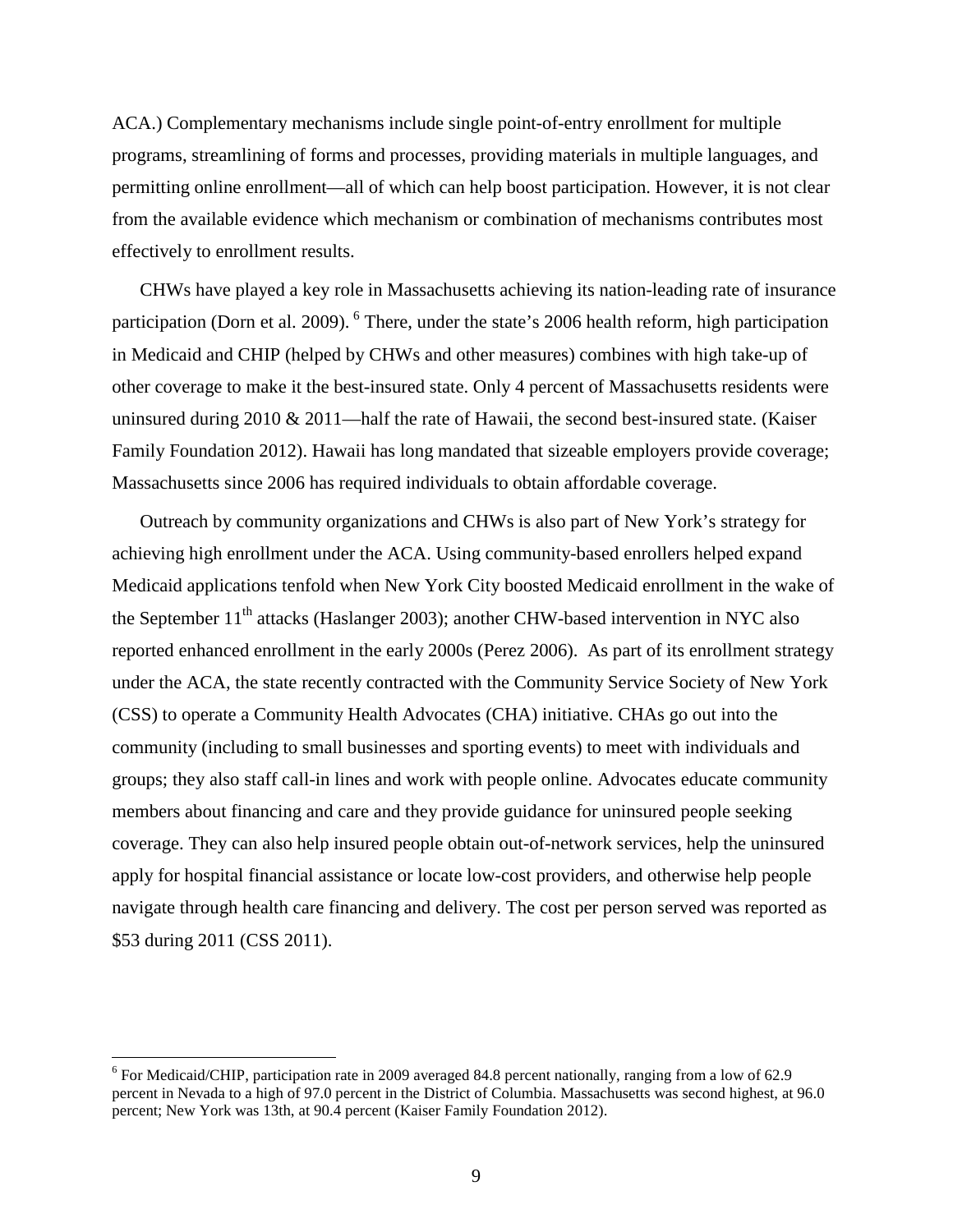#### *B. The ACA's Changes*

#### The ACA's Coverage Expansions, in a Nutshell

The main thrust of the ACA is to enable millions of previously uninsured low- and moderateincome people to obtain health insurance. In an earlier political era, it would have been called national health insurance, although it mainly operates through states and private health plans. The ACA creates new structures, incentives, and subsidies to drive expansion of coverage in various ways (Bovbjerg & Dorn 2012).<sup>[7](#page-11-0)</sup> Under the ACA, insurance enrollment will continue to occur through the familiar channels of workplace coverage, Medicare and Medicaid—but with some new rules, incentives and funding. It will also occur through the new structure of federally subsidized, state-level insurance purchasing exchanges to help households and small business obtain coverage.[8](#page-12-0) Accordingly, a wide variety of policy makers working on coverage issues are positioned to influence the employment of CHWs.

In the private sector, employer-sponsored health insurance (ESI) in large or small groups will continue to cover the largest single share of all residents, including a much larger share of low-income people than is generally appreciated.<sup>[9](#page-12-1)</sup> Large plans tend to be self-insured—meaning that the employer retains the risk of paying for medical expenditures rather transferring that risk to an independent insurer (mainly PPOs or HMOs)—but blended arrangements also exist. Though the ACA mainly creates incentives for individual enrollment, it also encourages employers to provide insurance by imposing modest penalties for sizeable employers that do not provide affordable coverage.

Many small employers and households will obtain other private coverage through new "exchanges." Under the ACA, these exchanges will be state-level structured marketplaces for obtaining private insurance that offer some standardization of policies, information and assistance for enrollment, and federal sliding-scale subsidies for small businesses and households with incomes from 100 to 400 percent of the federal poverty level (FPL). Some people will

<sup>&</sup>lt;sup>7</sup> Many other analyses explain the ACA's various provisions and their impacts—including this and other issue briefs in the series Urban Institute Real Time Policy Analysis,  $\frac{http://www.rwjf.org/pr/product.jsp?id=22023}$ .

<span id="page-12-0"></span> $\delta$  For many impacts of the ACA, the most recent estimates appear in Holahan et al. 2012.

<span id="page-12-1"></span><sup>&</sup>lt;sup>9</sup> Consider adults with incomes under 139 percent of the FPL in 2011, the main target of ACA expansion (139 percent is the level below which the ACA gives states strong incentive to expand Medicaid). Of them, the largest share had Medicaid (41 percent), but fully17 percent had workplace coverage, while 32 percent were uninsured, according to KFF Statehealthfacts.org.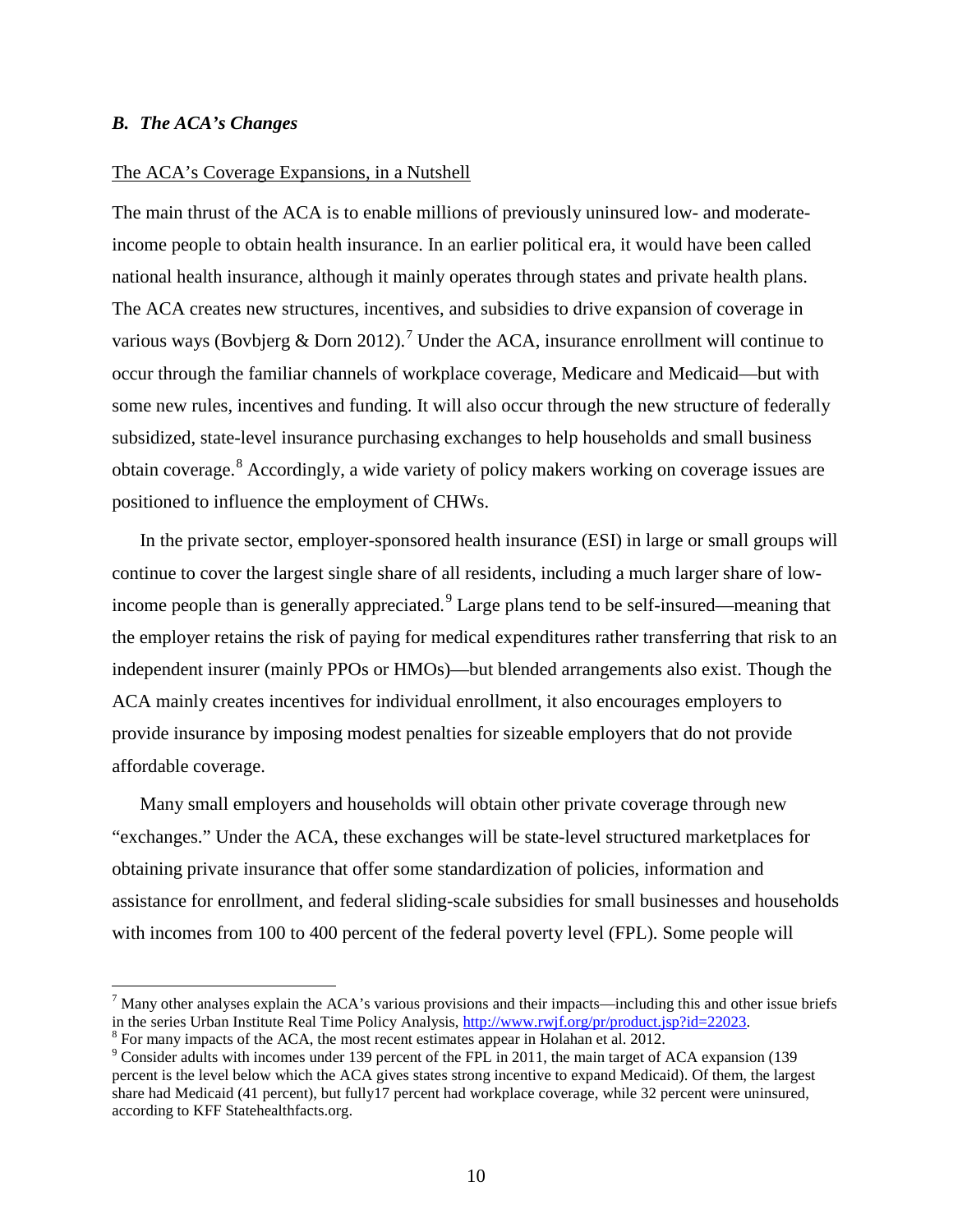continue to buy private coverage outside of exchanges, which can offer somewhat wider variety of benefit levels and other features, but without the federal subsidies.

In the public sector, federal Medicare coverage will continue to cover a share of the disabled population and almost 100 percent of people aged 65 and above—many with low incomes. Statefederal Medicaid programs will be greatly expanded, at state option. Eligibility standards for participating states are broadened from welfare-related categories to all low-income citizens (under 138 percent of the FPL), with a much lower state share of spending required to draw down federal matching funds. Associated state-federal CHIPs will continue to cover moderateincome children—by either providing options to enroll in specified private coverage or integrating into the Medicaid program—with high levels of federal matching payments available.

Many enrollees in these public programs will be enrolled within privately owned and operated insurance plans like Medicare Advantage plans and Medicaid managed care organizations (MCOs). States not using prepaid MCOs to manage care typically manage Medicaid services for most beneficiaries through primary care case management (PCCM). Under PCCM arrangements, medical practices act as medical homes to coordinate access to most forms of care and oversee quality and appropriateness of care (Berenson et al. 2011). Most Medicare enrollees and some Medicaid enrollees—often aged and disabled beneficiaries—have services paid for through the traditional program on an unmanaged fee-for-service basis.

#### CHW Roles in Medicaid/CHIP Outreach and Enrollment: Useful but Not Required

The ACA recognizes the role of CHWs in "serving as a liaison between communities and healthcare agencies" and more specifically in "proactively identifying and enrolling eligible individuals in Federal, State, local, private or nonprofit health and human services programs" (sec. 5313). However, it does not mandate that authorities in agencies such as Medicaid and CHIP use such community outreach. Each state will likely continue to decide what resources they want to put into outreach.

Interest continues in further improvements. The CMS Innovation Awards program (appendix C) has funded the National Health Care for the Homeless Council to develop an outreach and enrollment program aimed at the homeless. The intervention will train and integrate CHWs into 10 federally qualified health center (FQHC) sites in eight states, with the aim of reducing the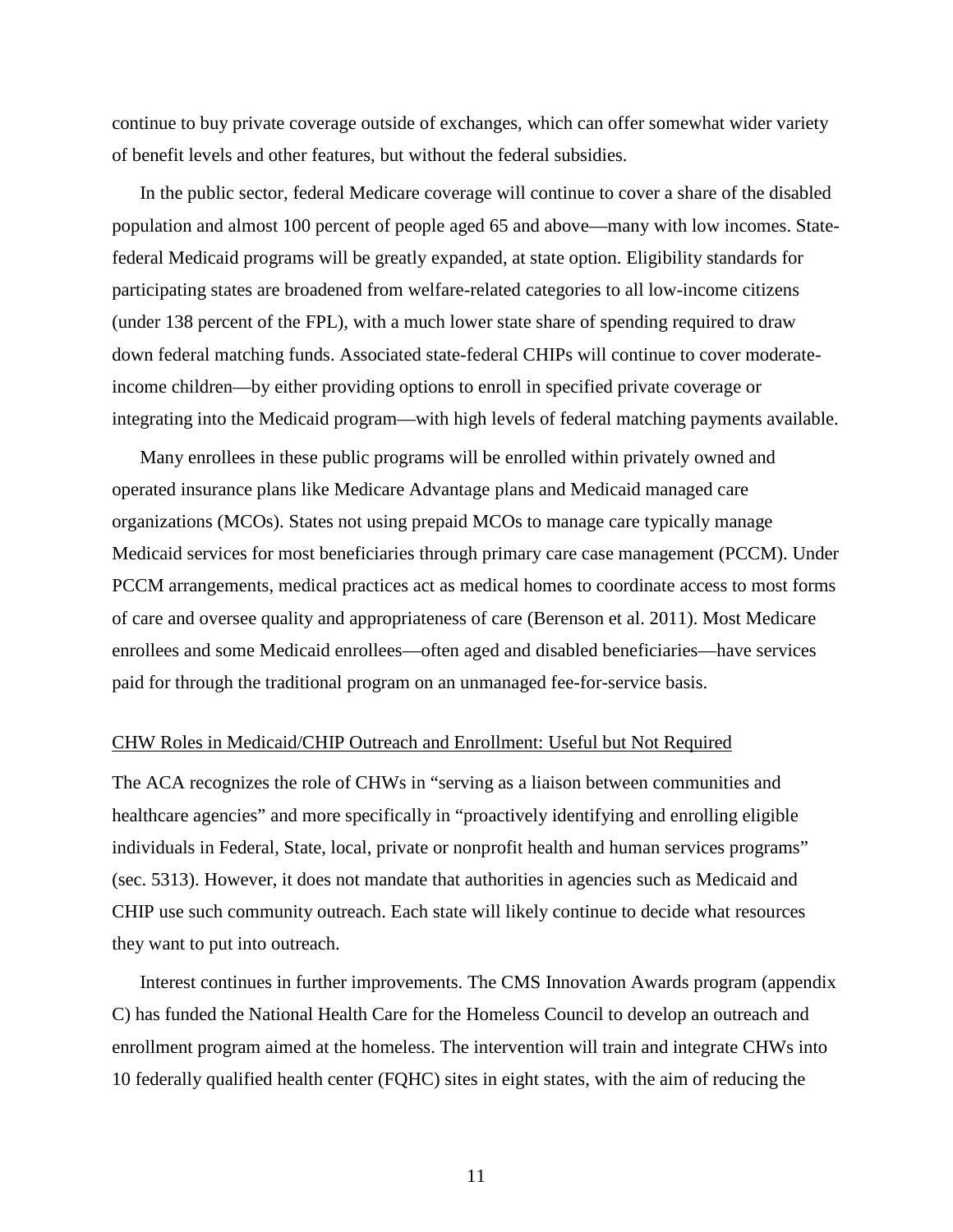number of emergency room visits and increasing primary care linkages within the local homeless population.

#### The New "Navigators": Potential CHW Roles in Exchange Enrollment

The ACA does require a new outreach and assistance role, a "navigator," to help applicants seeking to understand the new health insurance exchanges (ACA sect. 1311). Navigators will help explain the available competing private insurance plans and help applicants decide on the best coverage for their circumstances (Rosenbaum 2011). This is a role often played in the past by insurance agents and brokers (also termed "producers").

States running exchanges are required to have navigator programs. Entities need not be agents or brokers to qualify as navigators—they could be unions or "consumer focused" nonprofits—but they must show "existing relationships" or that they can "readily establish" relationships with insurance customers like employers and employees, ordinary consumers, and self-employed people. Notably, those customers include people who were previously uninsured or under-insured, and further, information must be provided in a "culturally and linguistically appropriate manner"—provisions that suggest roles for CHWs. A different type of prior experience and new training seems likely to be needed, but CHWs' abilities—to both give trustworthy guidance and train clients to help themselves—remain important.

#### Navigation in Using Insurance

"Navigation" in health care had the former meaning of helping insurance enrollees to understand insurance provider networks, make claims, deal with providers, and generally understand fee-forservice financing and provision of care. Not everyone hires such a person, or uses any publicly provided assistance, but many feel a need for help. This need will not diminish; indeed, it may increase as insurers change policies and procedures in response to the new rules and competitive pressures brought on by the ACA. People choosing a medical home may have less need of assistance, as some guidance is built in to the model. However, this assumes that people are able to locate and connect to a medical home in the first place

Under the ACA, new enrollees will disproportionately include disadvantaged populations traditionally served by CHWs, as those populations are more likely to have been previously uninsured. The skills, information, and support needed by new enrollees will likely change as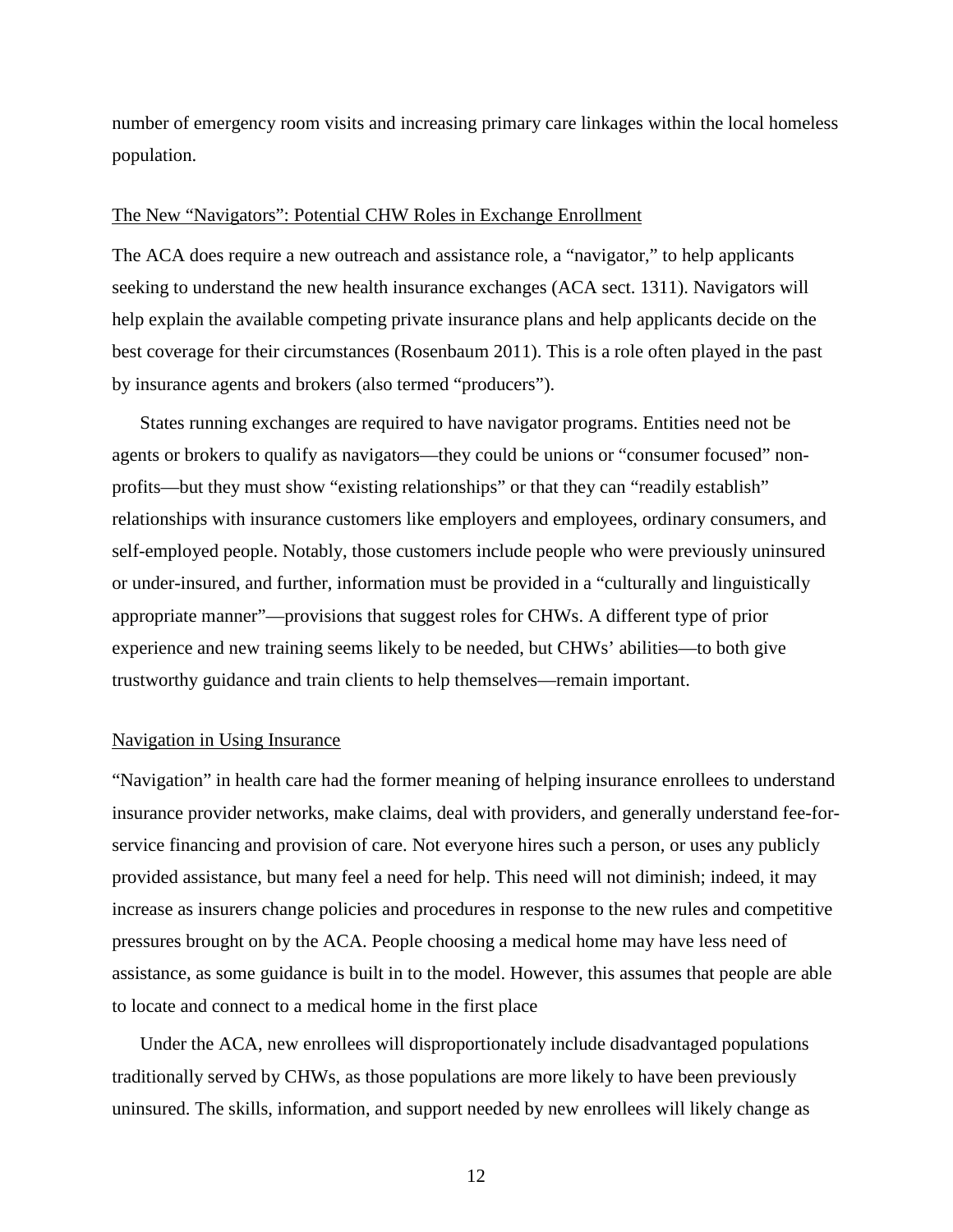they shift from seeking care while uninsured to navigating the terrain of insured care. CHWs accordingly may have a new role to play for their former clients in their new insured status. The business model for providing such services is unclear. Navigators working through an ACAexchange are supposed to refer enrollees' complaints and requests for continuing help to any available "office of health insurance consumer assistance" or "health insurance ombudsman" (section 2793 of the Public Health Service Act) or to any "appropriate State agency or agencies." The availability of such help today is unclear, and any prior public funding is not certain to grow commensurately with needs of the newly uninsured in new forms of insurance coverage.

However, the CMS Innovation Center evidently believes that post-enrollment navigation is worthwhile for some populations. It has funded expansion of an existing San Francisco program aimed at Medicaid and Medicaid-eligible patients who have been recently released from prison. Transitions Clinic works with the Department of Corrections to identify eligible patients and then deploys CHWs trained by City College of San Francisco to assist them in navigating the health system, finding primary care providers, and managing their chronic conditions. CHWs also help connect these patients to social service supports. The grant will expand this program to eleven community health centers in six states, the District of Columbia, and Puerto Rico (CMS 2012).

Additionally, the ACA will not eliminate the needs of the uninsured that many CHWs have traditionally sought to meet. Observations here are speculative but worthy of further consideration. After the ACA insures citizens and legal residents, the remaining uninsured will disproportionately consist of undocumented people. They may, accordingly, face heightened stigmatization and may feel greater reluctance to seek medical and social services. Moreover, some states will not expand Medicaid as envisioned by the  $ACA$ ,  $^{10}$  $^{10}$  $^{10}$  and various exceptions to the ACA's call for everyone to insure themselves (with income-related subsidy) will allow others to remain uninsured.

The overall population of the uninsured will decline, but this fact by itself may not justify reducing CHW efforts of general outreach and community education. The effort needed to

<span id="page-15-0"></span><sup>&</sup>lt;sup>10</sup> The Supreme Court's decision in National Federation of Independent Business v. Sebelius, 567 U.S.  $\_\_$  (2012), allows states not to expand their current eligibility standards, ignoring the very favorable federal match that comes with expanding Medicaid, and yet retain all federal funding for the program's existing scope. As written, the ACA would have denied federal funding to states not complying with the ACA's intended Medicaid expansion to 138 percent of the FPL, a pattern used for all prior, but smaller, federal expansions of eligibility.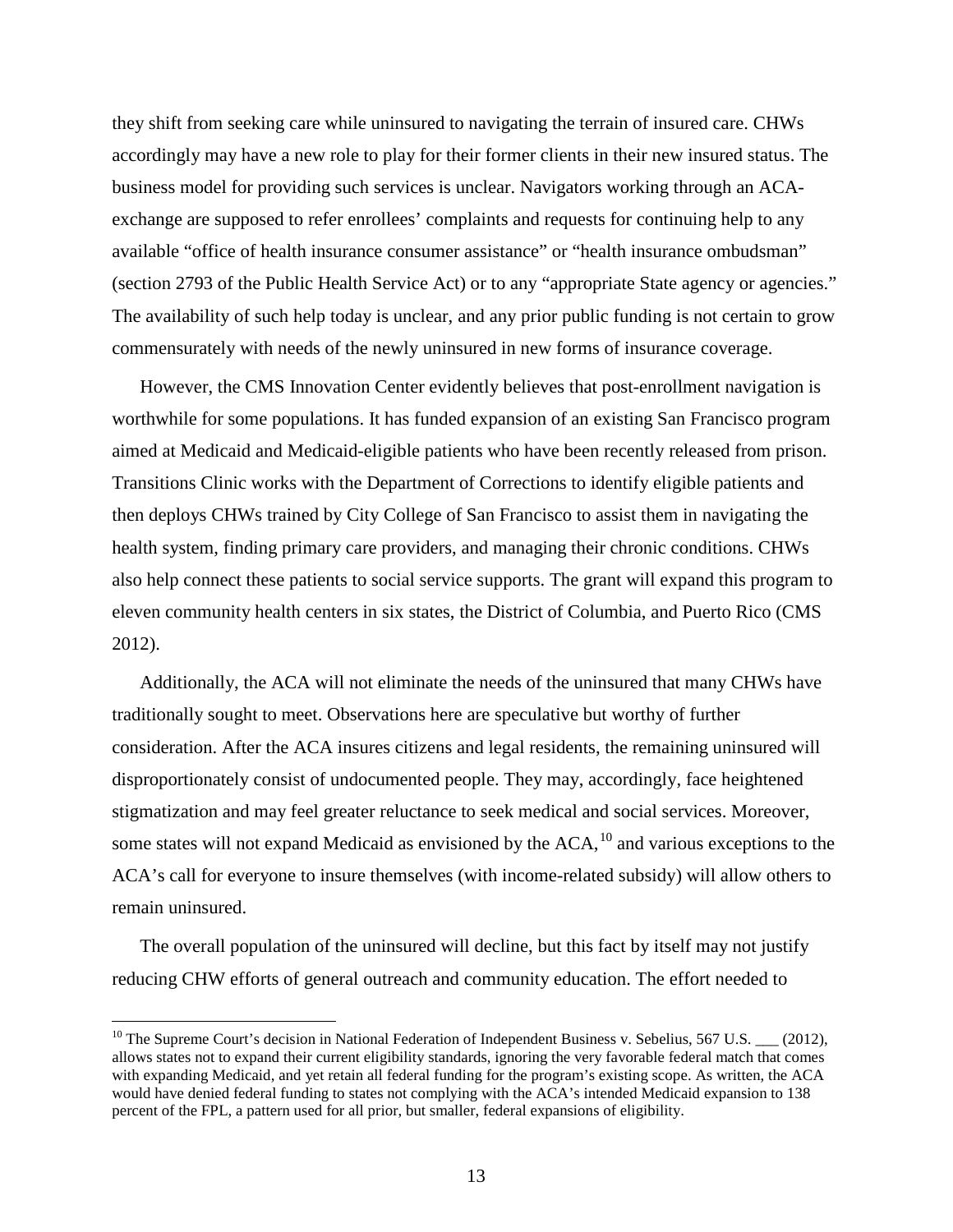conduct education campaigns, media efforts, health fairs, and other such activities may be much the same in a local area—whether the target audience is 5,000 or 2,500. Concerning one-on-one services, screening to determine needs is similar, because it cannot be known before ringing a doorbell whether the household inside is insured or uninsured. Furthermore, intensive one-onone help likely does not reach everyone who could benefit now. Thus, reducing the overall numbers of the needy in the future probably would mean that unmet need would decline, not that the existing level of effort needed to conduct CHW services would decrease.

# **IV. Better and More Cost-Effective Delivery of Health Care**

### *A. Backdrop: Drivers of Change*

As already noted, the ACA both reflects and promotes demands for fundamental change in health coverage and care. Demands for change will continue from the private sector even if in some areas the ACA's enacted vision is scaled back for budgetary reasons. American health insurance and health care are already changing in ways that the ACA also advocates (Goldstein  $2011$  $2011$ .<sup>11</sup> These forces can usefully be summarized as the "triple aim" (Berwick et al. 2008). They appear to have found even more support in practical experience of system participants than in published literature.

As is typical, diagnosis has progressed further than prescription. Deficits have been well documented in the medical system's access, quality, and cost, as well as the combined effects of medical care, public health, and all other factors on the health status of the population at large. The many prescribed responses are varied and only beginning to be documented. The ACA represents a quite comprehensive set of responses. It not only increases coverage to improve access to care, but also addresses the supply of clinics and health professions, as described in prior sections. Its systems-change provisions come next.

<span id="page-16-0"></span><sup>&</sup>lt;sup>11</sup> See<http://www.economist.com/node/21551095> and [http://online.wsj.com/article/SB10001424127887324556304578120450099279338.html.](http://online.wsj.com/article/SB10001424127887324556304578120450099279338.html)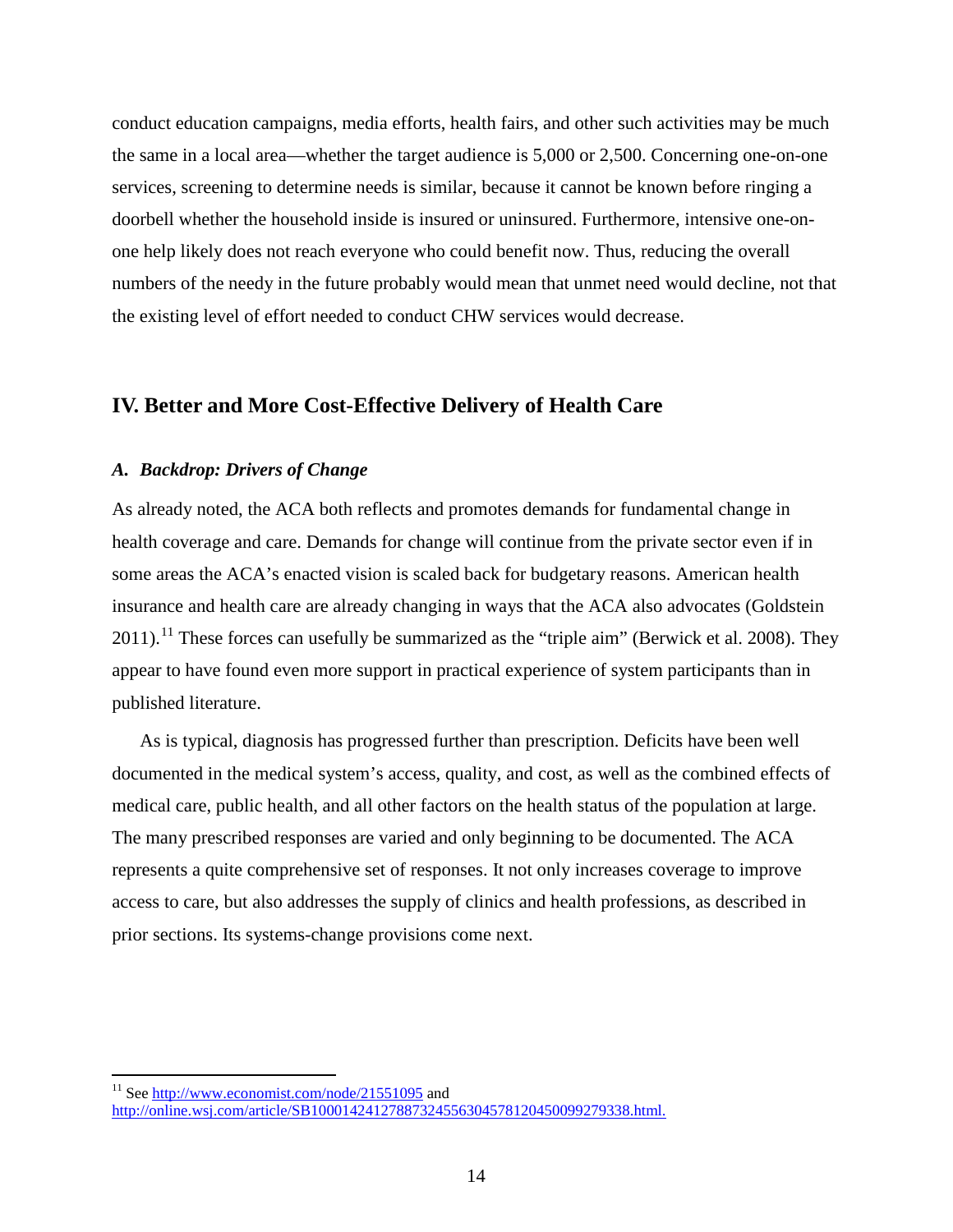#### *B. ACA Provisions, In General*

The main thrust of the ACA, as already noted, is to expand health insurance coverage. Benefits are also improved, notably by ending the ceilings insurers have often imposed on annual or lifetime benefits available. Other things equal, this change will increase the frequency of very high cost medical interventions, notably in institutional care. Another benefit change under the ACA is that proven preventive services are to be paid for by insurers without imposing cost sharing for patients.

Simultaneously, many other new provisions enhance accountability, seek shifts away from accustomed fee-for-service payment methods, create incentives for better care or better value, or create new information or metrics on performance. Some of these are written into law. Others are being pilot tested in many ways. Many other provisions increase state options to improve care or value under Medicaid or call for demonstrations and evaluation of new approaches of many types.

Some specific provisions of the ACA are tied to potential CHW employers, and the following subsections discuss them employer by employer. However, some of the law's impacts and opportunities are cross-cutting and apply across employer categories. Others affect employers whose identities will be clear only where payment regimes and loci of accountability are clear. For example, CHWs can help promote better self-management by people at high risk for or already suffering heart disease, diabetes, or other chronic conditions. What system actor might hire CHWs to help depends upon what financing and delivery models are operational in a particular area, and developments in that regard seem likely to remain in flux. This section includes medical providers and payers including self-insured employers and Medicaid HMOs.

A huge amount of innovation is being tested or implemented around the country. Some is driven by the ACA implementation and other federal initiatives, but even more relates to the efforts of states and private entities to improve value for money. There is far too much information to catalog developments completely. The following section attempts to crosswalk the major forces at work for potential CHW employers and the potential strengths of CHWs in ameliorating known deficits in quality or value, drawn heavily from our earlier environmental scan (Bovbjerg et al., 2013a). It then adds promising innovations as described by CMS's summary of its Health Care Innovation Awards (CMS 2012b).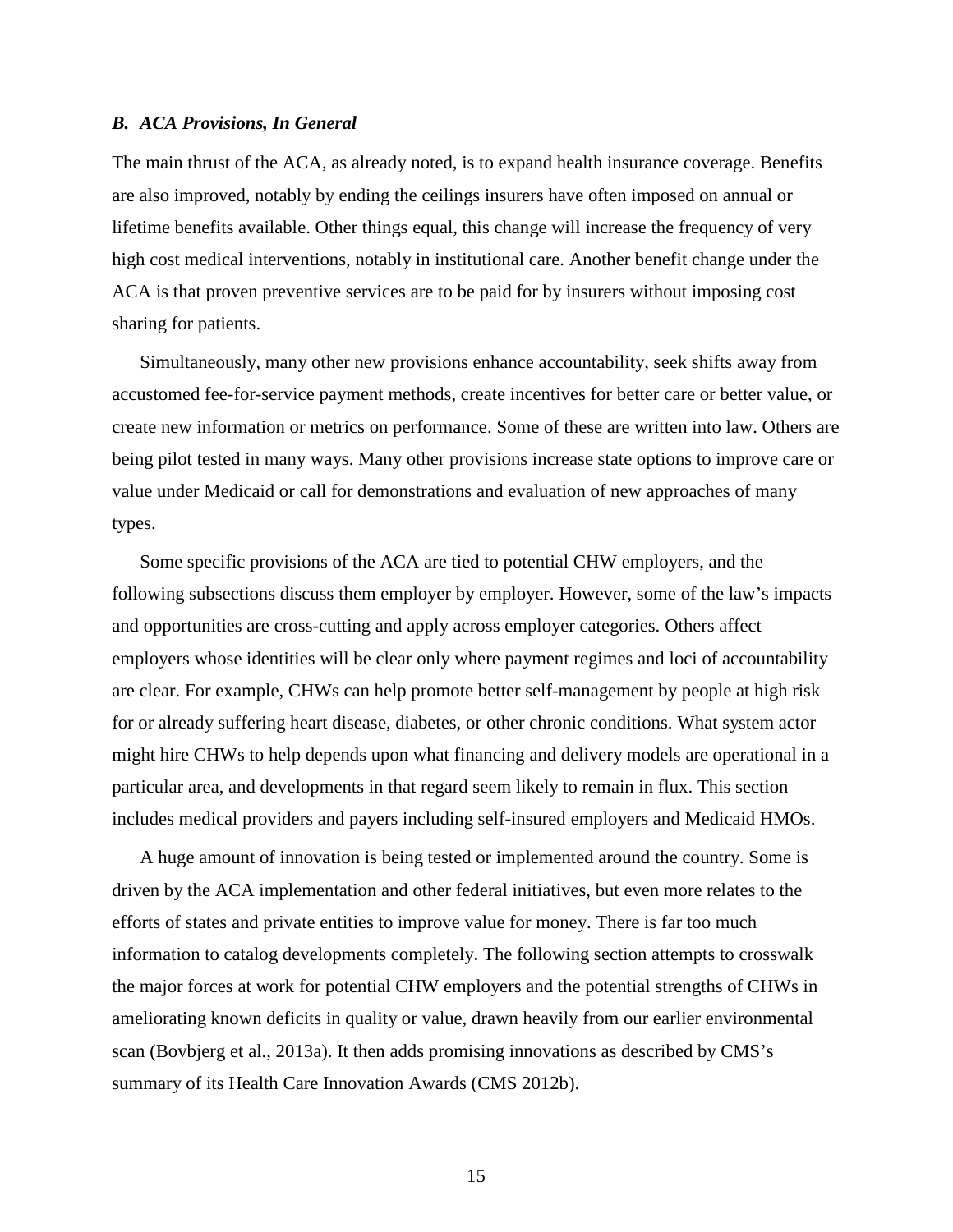The awards are a good source of information about potential growth areas for CHWs because they represent highly practical and highly rated approaches deemed likely to be sustainable (appendix C).<sup>[12](#page-16-0)</sup> Among the 107 projects funded under the Center's Health Innovation Awards grant program, summaries show that 24 involve community health workers or patient navigators (appendix C).

#### *C. Insurers (Health Plans) and Self-Insured Employers*

Insurers' new business needs under health reform are not clear. However, it can be noted that their traditional business models have to change more than those of any other actors because the ACA requires them to change. Most notably, insurers will become far less able to match payouts to premiums through medical underwriting and various accustomed limits on benefits for a variety of reasons including risk adjustment. Moreover, exchanges create new insurance competition based more on transparency of features and better measures of value, so as to facilitate competition on those measures, not merely on price or good marketing techniques. Navigators are meant to help focus consumer choices on true value for them.

Overall, the goal of reform is to make insurers pay much more attention to root causes of medical spending and results. Likely responses include more of the cost sharing already seen (and built into the ACA's metallic tiers, from platinum to bronze, in increasing amount of cost sharing). Other value-producing responses might include better vetting of participating providers or new ways of holding them responsible for results. Care coordination and some preventive measures, such as patient education, create potential niches for CHWs to fill. Truly primary prevention is less clearly in an insurer's interest, as contracts typically only cover a year. Potential niches here include

- better and more efficient ways of promoting healthy pregnancy and baby care
- new brakes on high spending episodes or patients
- immunization uptake

<span id="page-18-0"></span><sup>&</sup>lt;sup>12</sup> Our review found 24 relevant projects among the 107 Health Care Innovation Awards made by the Centers for Medicare and Medicaid Innovation through 2012. Summaries for these awards noted a role for CHWs or patient navigators. The word promotores does not appear in the summaries, possibly because public health initiatives are not funded through this mechanism. These awards are of substantial interest because they are the best of several thousand applicants, selected to address major problems for high risk populations. They are also selected for being capable of being scaled up to broader and deeper uses.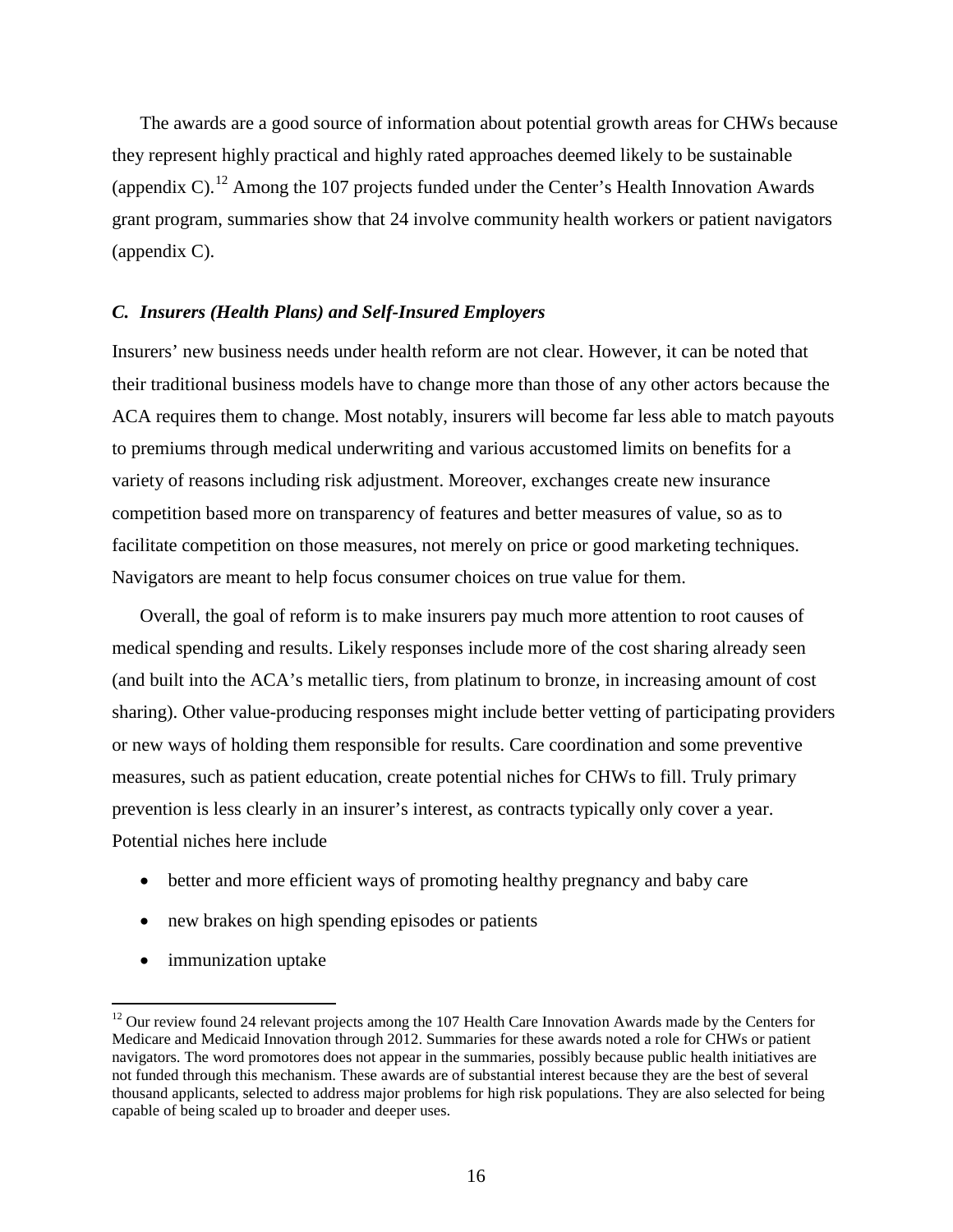• screening and early detection of cancers

Insurers seem most likely to use CHWs in addressing high costs from "frequent flyers" or "super-utilizers," as CMS Innovation awardee Cooper University Hospital calls them (appendix C). A Medicaid managed care program has reported on positive results in New Mexico and is said to be generalizing its approach to other states (Johnson et al. 2012). The "payoff" from improvements in treating chronic care or engaging in primary prevention seems too remote in time. As noted the ACA may tend to increase the extent of very high spending during hospital stays. This in turn will increase the incentive on payers to manage such costs in other ways, potentially including CHW assistance in educating patients in better and more appropriate use of health services. The same could hold true for hospitals if they are responsible for some or all of such high spending.

Insurers may also participate in collaborative initiatives. At least three CMS Innovation awards were granted to initiatives that use CHWs and also involve insurers.<sup>[13](#page-18-0)</sup> The participation of an insurer, Medicare, or Medicaid brings the potential to use insurance claims data to track utilization and use of pharmaceuticals as an indicator of health (and compliance) among other things. Well-coordinated electronic health records shared through a community exchange could serve the same function. How ready any of these data systems are for such uses, for which they were not really designed, remains an open question (on data issues in Community Care of North Carolina, see NC Med J).

Incentives of self-insured employers are different from those of other insurers in two key dimensions. First, employers (and their employees) benefit when people stay healthy and hence are more productive and sometimes also less contagious for coworkers. Second, longevity in most jobs, especially those in large firms that fully self-insure, is longer than in insurance plans. Hence, more of the payoff from prevention benefits the typical self-insurer than it does the typical insurer.<sup>[14](#page-19-0)</sup> This difference in incentives helps explain why large firms so often today promote wellness programs.

<span id="page-19-1"></span><sup>&</sup>lt;sup>13</sup> The three are Eau Claire Cooperative Health Centers, Finger Lakes Health System Agency, and Health Resources in Action (CMS 2012e).

<span id="page-19-0"></span><sup>&</sup>lt;sup>14</sup> Insurers often serve as a claims paying third party administrator for self-insured plans. This facilitates knowledge transfer between the two seemingly separate ways of "producing" health coverage.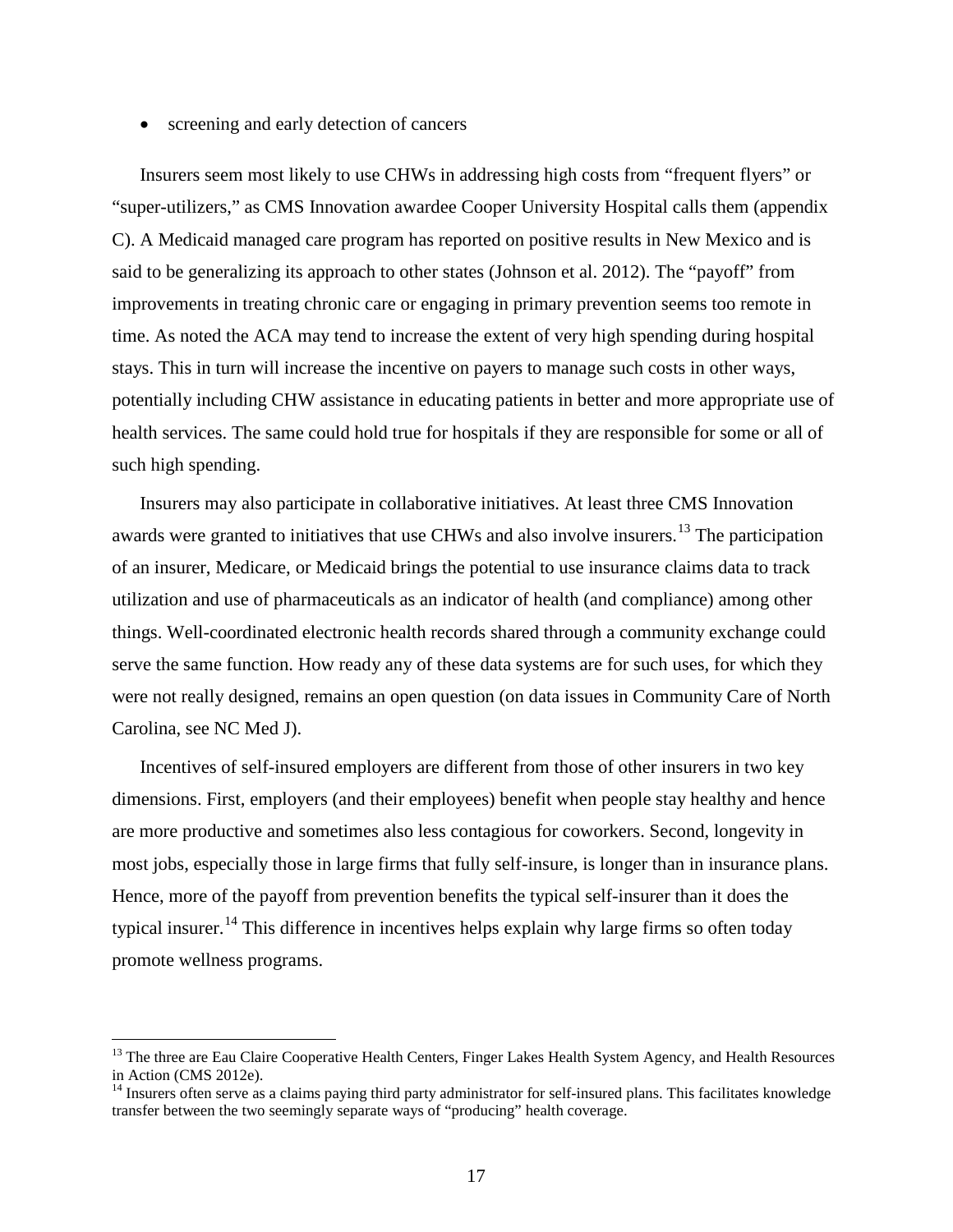CHWs might play roles in wellness programs financed by self-insured firms or insurers. Most wellness programs traditionally operate at workplaces (or through incentives to lose weight on one's own, for instance), but they can also be sited in communities. Employees' residences might be so disparately located, however, that insufficient scale could exist for one employer in any one place. On its face, such arrangements might thus better serve multiple employers in a community than a single large firm. The YMCA anti-obesity approach is such an example. It appears to use nonprofessionals to promote moderate exercise and healthy eating so as to help enrollees avoid diabetes and heart problems (Bovbjerg et al. 2013a). Fifteen years ago, wellness programs were unusual, whereas today a survey of employers about their wellness plans has just been a full cover feature in Business Insurance (Dec 10 & 17 2012).

#### *D. Hospital-Related Roles*

Hospitals have a new incentive under the ACA to avoid re-admissions within 30 days of discharge. This is a very clear fiscal encouragement to develop better ways of improving posthospital community-based care than the traditional discharge planning interaction with departing inpatients. Better care coordination and follow-up—including compliance with recommended subsequent visits and proper administration of drugs and the like—is often expected to utilize nurses. For some populations and some tasks, CHWs might perform better at lower expense.

Post-inpatient care coordination seems among the most clear-cut niches for CHWs to expand. The ACA also requires nonprofit hospitals to perform periodic Community Health Needs Assessments that involve local public health officials and other interested parties (sec. 9007). They are then obligated to develop an "implementation strategy to meet the community health needs [so] identified." This admonition can be read as promoting efforts to address root causes of ill health, potentially going to environmental and social determinants of health. It could also be read to mean simply more traditional efforts at community benefits that may closely align with the hospital's business model. Much depends on the hospital's mission and management as well as IRS enforcement of the provision. So a less clearly defined niche is:

CHWs can help hospitals meet new requirements for identifying and addressing community health needs. Given the right incentives and mission, a hospital may also be interested in reducing inappropriate use of hospital care. This is clearly motivated when the care reduced is uncompensated, as it may be at safety net hospitals. The Cooper University Hospital Innovation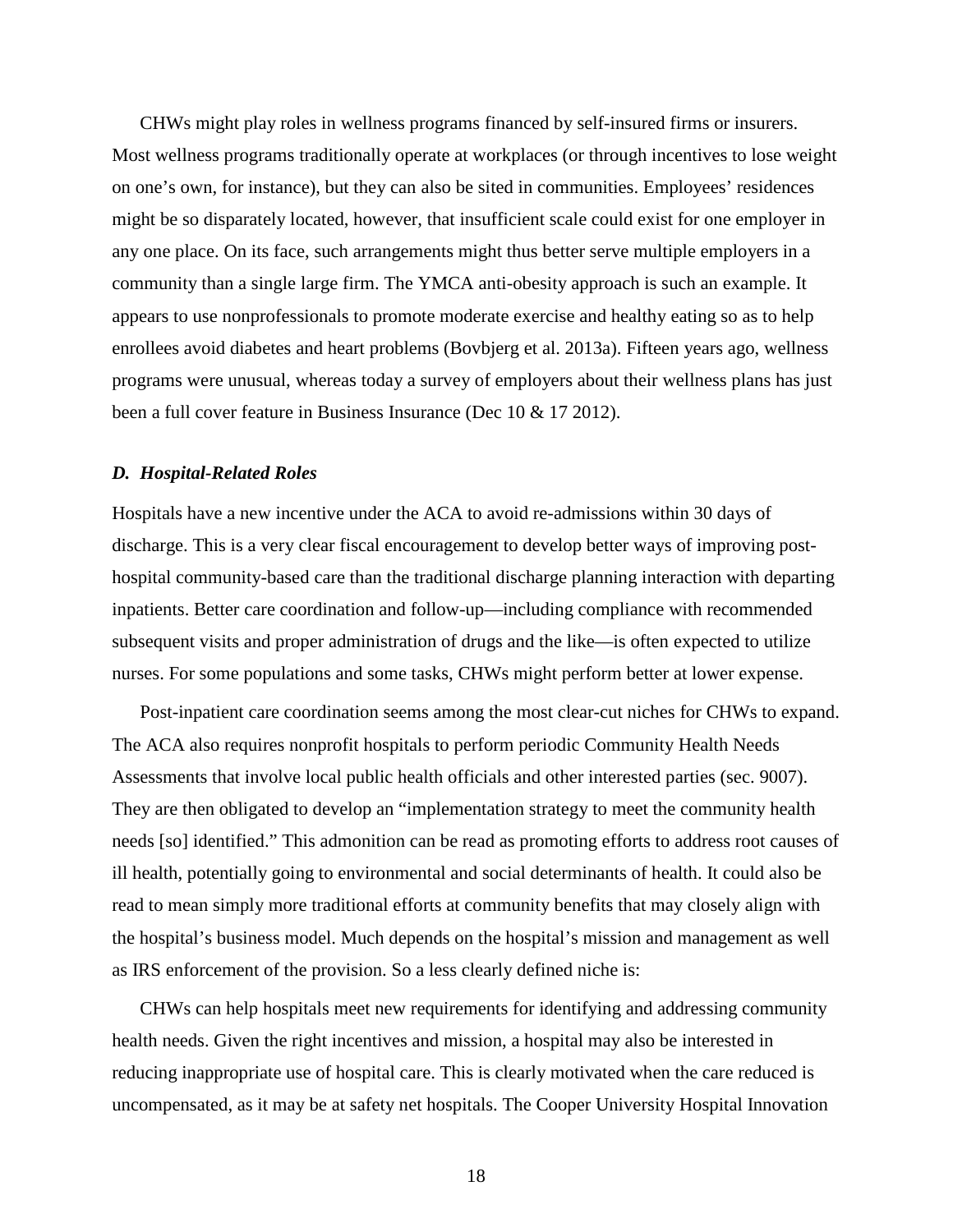Award project (Camden, NJ, appendix C) and Duke Medicine in Durham, NC, take such an approach, for reasons that merit further investigation.<sup>[15](#page-19-1)</sup>

Hospital incentives would be completely changed if their revenues came from accepting at least partial capitation or if they organized to operate within an Accountable Care Organization (below), as many appear to be doing.

#### *E. Outpatient Roles (Clinics and Physician Offices)*

CHWs or other additions to the workforce of a primary care office need to raise revenues or reduce costs to add value within a fee-for-service environment. Already mentioned was one CHW role in primary care (Bennett et al. 2010).

For selected chronic patients, CHWs/health coaches may add value by improving patient self-management, among other things. Whether this is a fiscal benefit to the practice depends on payment arrangements. Similarly, improved two-way communication and better compliance with recommendations may be very helpful to patients and to overall health spending, but seems most apt to help the "bottom line" of a fee-for-service medical practice if the practice needs to spend more professional time with a patient than insurers will pay for (though it is unclear whether such a situation is common).<sup>[16](#page-21-0)</sup>

Simple delegation of some physician and nursing tasks to CHWs can also improve productivity. Where less-trained and lower-waged people substitute directly for physician or nursing time, there can be a clear fiscal benefit to a practice, even if paid on a fee-for-service basis (Altschuler et al. 2012).

The ACA has already provided major new funding for FQHCs, which, as already noted, are well positioned to serve as medical homes for low income patients newly insured under the ACA. FQHCs' Medicaid rates seem often to be favorable compared with those paid to primary physicians, and their bottom lines will plausibly be helped by a reduction of the overall number of uninsured people in their catchment areas under the ACA. Thus, they may be able to add value by adding some CHW outreach or other services.

<span id="page-21-1"></span><span id="page-21-0"></span><sup>&</sup>lt;sup>15</sup> See this project's companion case-study volume (Eyster and Bovbjerg 2013).<br><sup>16</sup> Some practices may benefit economically from the addition of new patients. CHW outreach to communities might be one form of attracting new people. The availability of paid preventive care services like some screening might help finance such outreach and attract patients. This is a hypothetical that bears examination; we found no such examples.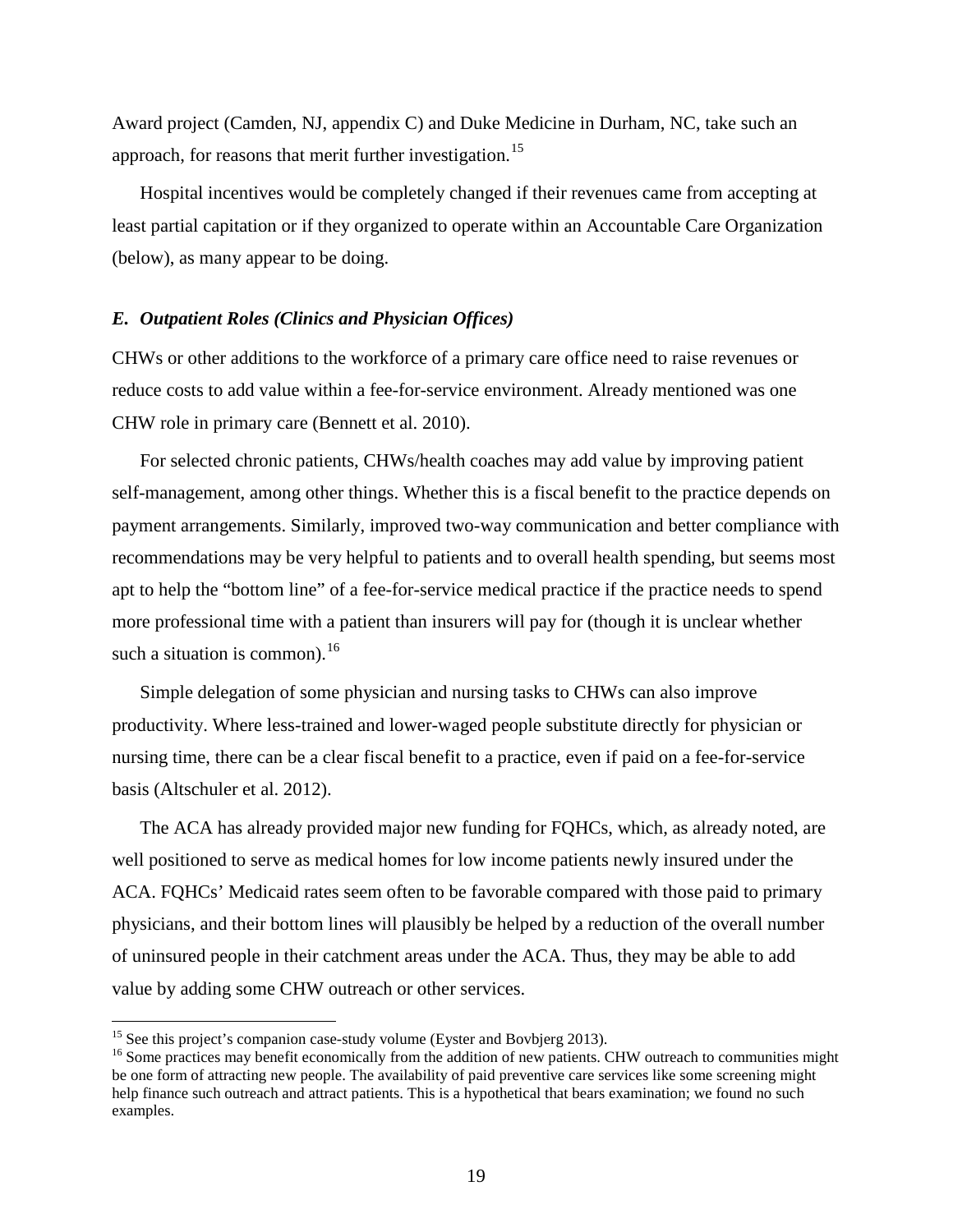FQHCs might employ more CHWs after the ACA coverage expansions. Many FQHCs are already accustomed to using non-physician staff in their team-based approaches, so CHWs could fit in well. What tasks might add value is uncertain, as many FQHCs already benefit from substantial delegation and teamwork.

The ACA mandates that insurers pay for proven clinical preventive services without imposing cost sharing on patients. These services seem most often provided by primary caregivers' practices. Whether CHW training in self-management and prevention could constitute such services merits consideration.

Some CHW services might qualify as proven clinical preventive services that insurers must cover under the ACA. Our scan found one unusual situation in which Medicare already pays for some training in prevention and self-management for diabetic and pre-diabetic patients that can include CHWs as members of training teams (appendix D). That experience has not lead to high usage, and the implications for the far larger ACA change in clinical prevention benefits are unclear.

Home visits to expecting families and other prenatal care can be valuable and CHWs might play a role in educating and encouraging families to prepare. The law also includes funding support for early childhood home visitation for expecting parents and families who have young children. Professionals come to the home to provide information and support. The aim is to reduce child abuse and neglect, promote the health of mothers and their children, and prioritize high-risk populations. Some research supports such positive outcomes in prenatal care, but with visits by nurses (Olds et al. 2010); CHWs' joining nurses has achieved positive results in some other contexts (Bovbjerg et al. 2013a). According to a case study in Durham, North Carolina, a home visiting program for frail, homebound elders living in targeted public housing achieved positive health results (Anderson and Bovbjerg 2013).

#### *F. Accountable Care Organizations (ACOs)*

ACOs are new entities being created under new rules set through ACA implementation. Their theory is much like that of early prepaid medical group practices and integrated systems in operation in various locations today. Effective groupings of medical actors capable of organizing comprehensive care can achieve better results at reasonable cost. ACOs can take various possible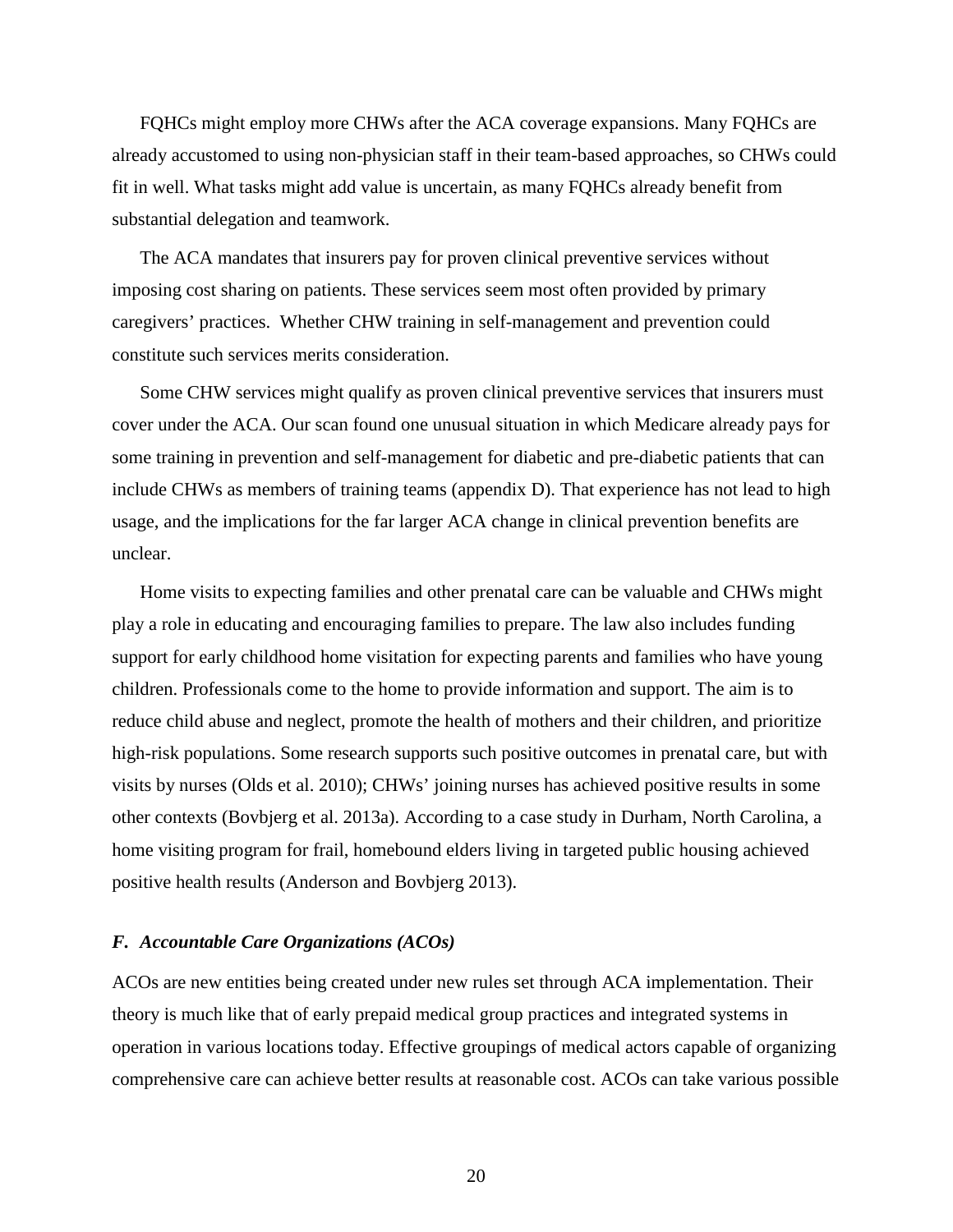configurations, including hospital rather than physician leadership, and they have new accountability incentives to produce quality and value. They share in savings achieved for populations for which they provide care.

ACOs can utilize CHW services where they are confident that more than offsetting savings will occur elsewhere. In many ways, the orientation to the health of a population resembles that of public health, considered in the next section.

#### *G. Medicaid Programs and Other Organizations*

The North Carolina Community Care of North Carolina (CCNC) Medicaid managed care, medical home approach relies in some areas on care coordination and physician support services for dealing with high-need patients. Some areas, like Durham, use CHWs. CHWs can help nurses with care coordination and other tasks.

The state is confident enough in its CCNC approach that it is expanding it into the management of care for people eligible for and enrolled in both Medicaid and Medicare. This population has notably high per capita costs and chronic problems that could benefit from a more coordinated approach. But their care, for reasons of program administration and history, has never been managed. Medicare-Medicaid "dual eligible" innovations hold the substantial promise of improving value for money and can involve CHWs. Who would employ the CHWs depends on the model implemented. The form that will be taken cannot be predicted, as it depends on changed financing incentives as well as what new models of delivery win out in an area.

### **V. Prevention and Public Health**

#### *A. Backdrop*

CHWs have a long history in public health and prevention. Many of the traditional roles of CHWs have been organized and funded by public agencies and have been targeted at improving population health. The American Public Health Association (APHA) has an established interest group for CHWs through the creation of its CHW Section and defined them as public health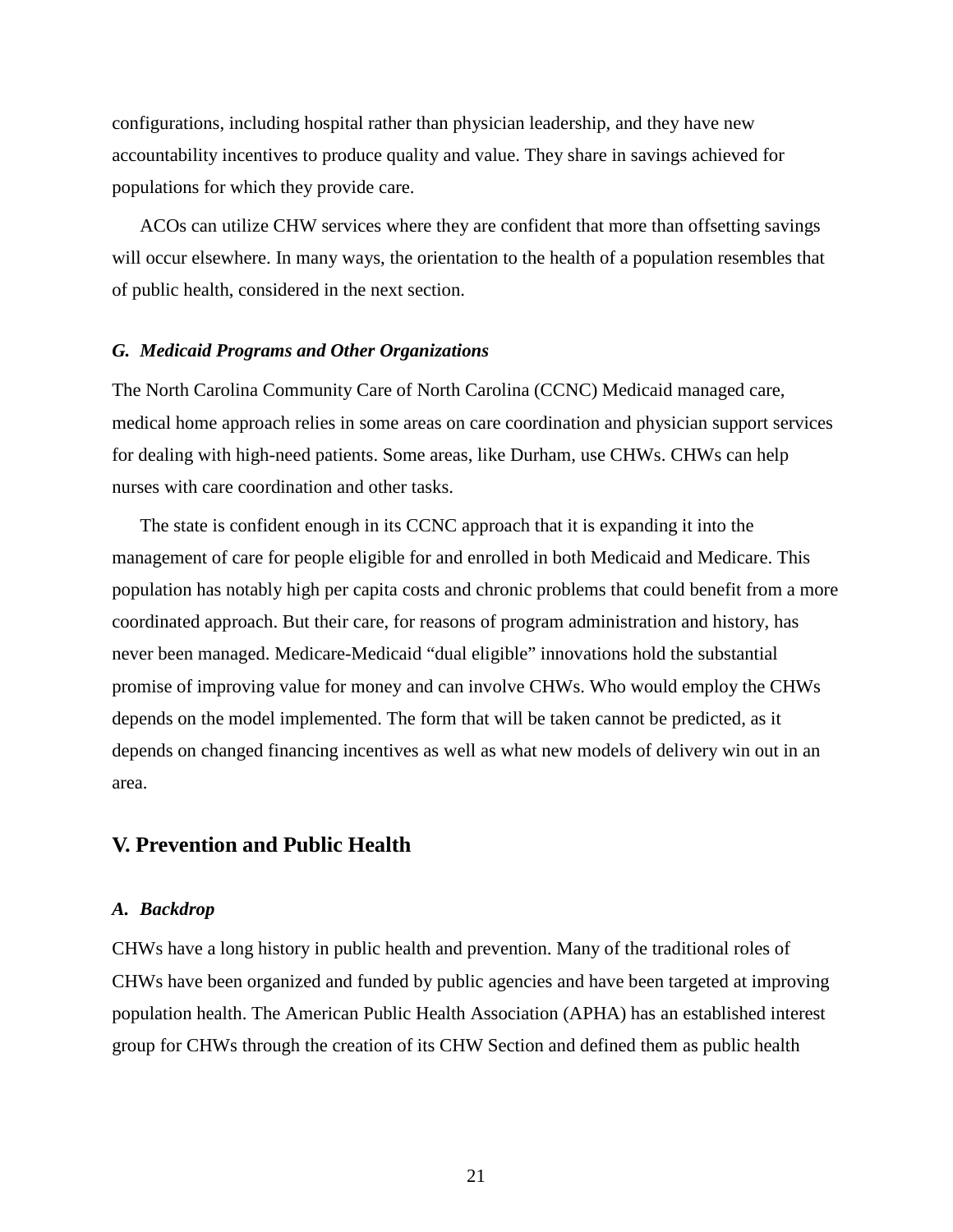workers (APHA 2013). This definition is in contrast with the BLS characterization of them as health care workers.

CHW services are often provided by public health entities because they are often targeted to disadvantaged and uninsured populations. This association is only partly due to these groups' population health focus. It is also related to the fact that local health departments are often funded for their overall mission rather than on a service-based model like clinical care. On the one hand, this allows them greater flexibility in staffing than a funding model dependent on clinician-generated fee-for-service revenues. On the other, it leaves them vulnerable to budget cuts in times of stringency. Public health has historically been underfunded.

#### *B. The Affordable Care Act*

The ACA's emphases on prevention and population health are new in the history of health reform and national health initiatives, and they illustrate how far public health has advanced as federal policy. In the unsuccessful early-1990s push for health reform, public health advocates were jubilant when they won a simple mention of public health in the Clinton proposal. In 2010, in sharp contrast, public health was deeply imbedded into the ACA. Indeed, President Barack Obama had made prevention and public health a cornerstone of his approach to health policy early in his candidacy, well before the final reform bills took shape. Notably, such support was non-controversial as Senator John McCain's candidacy was also supportive, although in a less central way.

The ACA creates both opportunities and challenges for public health and prevention. One entire title of the ACA is devoted to prevention and public health, analogous to the separate titles on insurance reform, insurance exchanges, and Medicare and Medicaid. This brings unprecedented prominence to a mostly unheralded aspect of health. The ACA gives new prominence both to community health interventions (e.g., through the Prevention Fund and the new national prevention plan) and to clinical prevention through coverage requirements.

An orientation toward population health is a theme that runs through many aspects of the ACA. Among public health programs, for example, the ACA emphasizes community-based prevention, building on the start made the previous year by the American Recovery and Reinvestment Act (ARRA) stimulus legislation. However, the ACA moves from ARRA's time-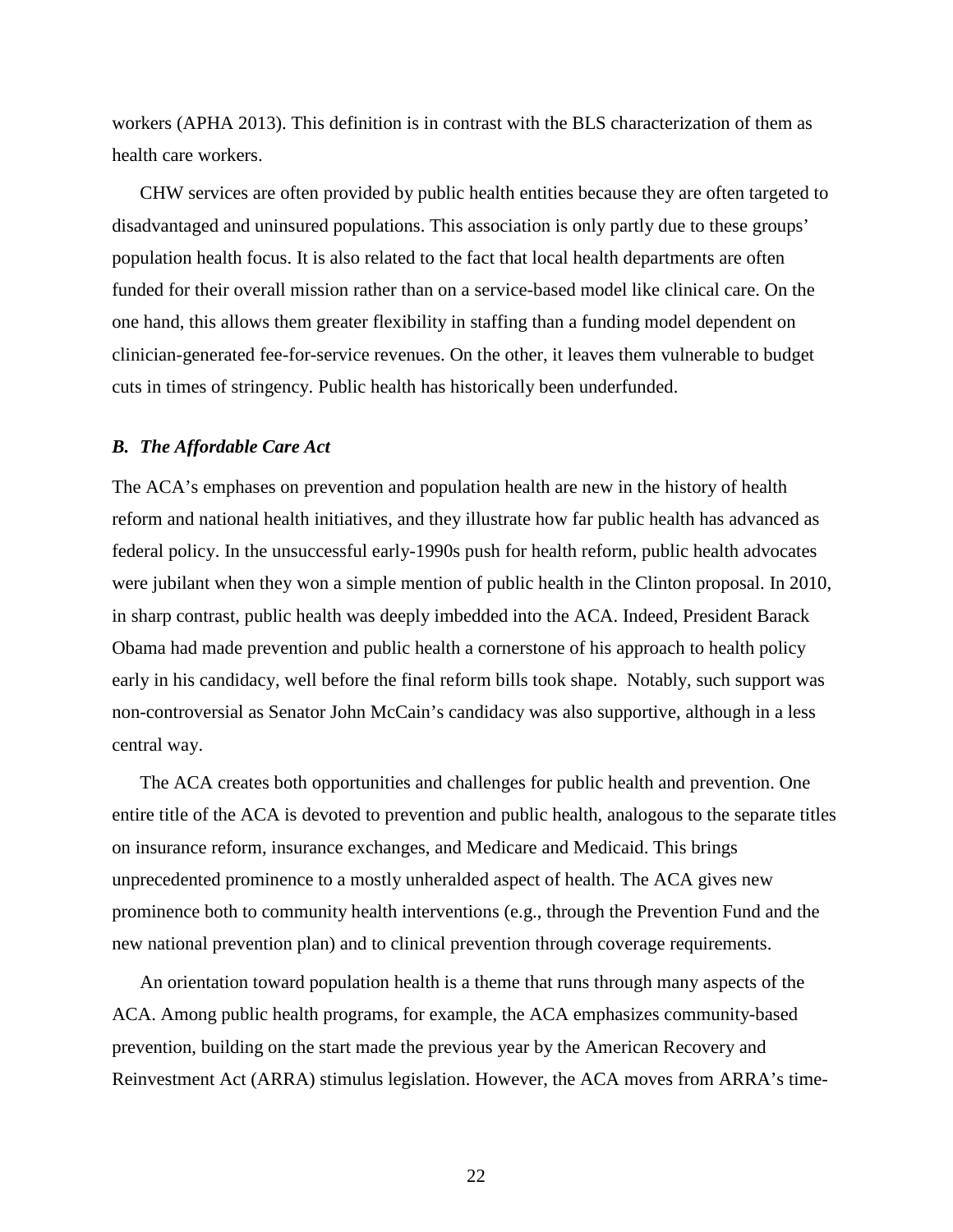limited support to long-term funding through the Prevention Fund, addressing the lack of sustainable funding that has been a strong impediment to establishing a career ladder for CHWs.

Many ACA provisions also directly benefit public health. Arguably, the two most important are the new policy development mechanism of the National Prevention Council and a sizeable new Prevention Fund<sup>[17](#page-21-1)</sup> (though the latter has been diminished under the budget stringency of the recession). The National Prevention Council is to develop a national strategy that promotes health across all agencies, <sup>[18](#page-25-0)</sup> reflecting the emerging goal of creating health in all policies<sup>[19](#page-25-1)</sup> by including all agencies that substantially influence health and the increasing understanding of the importance of the social determinants of health. As health moves beyond clinic walls, there may be roles for CHWs in a variety of non-health programs. The Prevention Fund was meant to create an "expanded and sustained national investment"<sup>[20](#page-25-2)</sup> in place of the shifting and uncertain funding of annual public health appropriations at all levels of government.<sup>[21](#page-25-3)</sup>

Most of the roles for CHWs that are listed relate to community or public health (sec. 5313). These include:

- liaison between communities and healthcare agencies;
- guidance and social assistance to community residents;
- provision of culturally and linguistically appropriate health or nutrition education; and
- advocate for individual and community health.

In expanding health coverage, the ACA greatly affects what public health needs to do, can do, and should do. It also raises the profile of public health generally and addresses specific public health issues—adding new funding, creating new entities to help set priorities, and encouraging innovation, especially for population health and chronic conditions. Many of the new roles and the new funding create opportunities to employ CHWs. The ACA's health promotion objectives resemble the Healthy People objectives. The National Prevention Strategy

<sup>&</sup>lt;sup>17</sup> These two provisions start the ACA's Title IV on Prevention of Chronic Disease and Improving Public Health. Sect. 3001 creates the National Prevention, Health Promotion and Public Health Council, and sect. 4002 establishes the Prevention and Public Health Fund.

<span id="page-25-0"></span><sup>&</sup>lt;sup>18</sup> Section 4002 of the ACA lists a dozen cabinet officers or other high level administrators who shall form the Council.<br><sup>19</sup> Kickbush et al. 2008, Collins and Koplan 2009.

<span id="page-25-3"></span><span id="page-25-2"></span><span id="page-25-1"></span><sup>&</sup>lt;sup>20</sup> Harkin 2009, at S13661.<br><sup>21</sup> Even the extra federal funds for H1N1 and under ARRA, welcome though they were for state and local actors, were one-time boosts, not a reliable funding stream.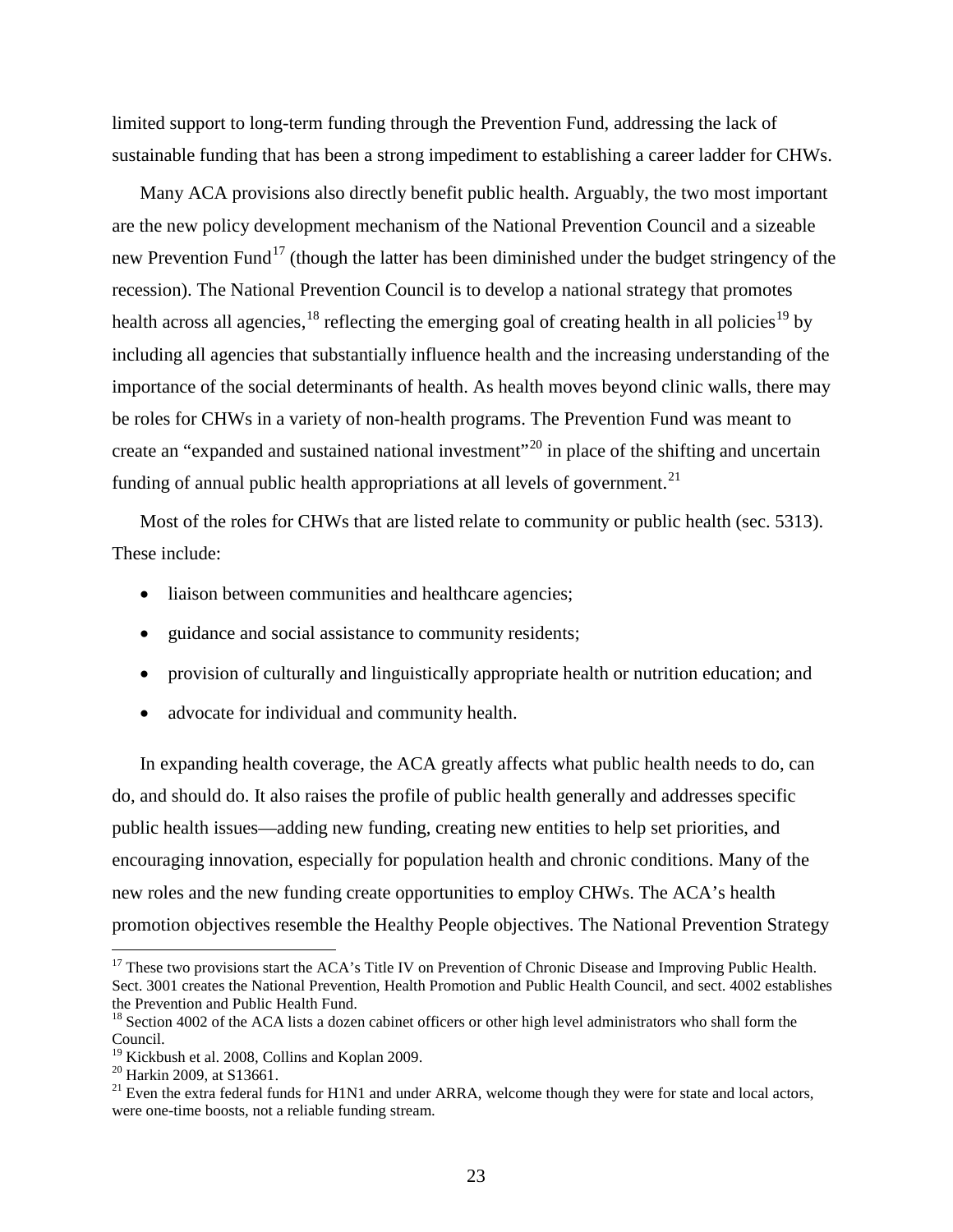produced by the ACA-created National Prevention Council (2011) repeatedly recommends expansion of CHWs.

More people will be enrolled in both public and private coverage and, as discussed elsewhere, CHWs can assist in steering their clients to appropriate coverage options. In addition, Medicare and new private insurance policies are required to cover proven clinical preventive services at no cost to patients, and state Medicaid programs are encouraged to do so by a higher federal matching percentage.<sup>[22](#page-25-1)</sup> Making clients aware of both the availability and the importance of these services could be an important task for CHWs. They already have the trust of their clients and so their recommendations may carry a greater weight among the population than other means of transmitting health messages.

The coverage provisions indirectly help public health. They can raise public awareness of the value of clinical prevention and wellness and provide concrete rewards to practitioners who emphasize health promotion. Broader coverage also means that when public health screening finds a problem, a CHW can steer an affected individual to appropriate clinical therapy.

Other funding has become available under the ACA-established CMS Innovation Center, as discussed elsewhere. Many of these grants support CHWs in public health and prevention roles. In Michigan, CHWs' tasks will include connecting at-risk populations with local care and support services that address social determinants of health that impede achievement of positive health outcomes. Rutgers University will test a care management strategy for high-cost, highneed, low-income populations in four cities using care management teams that include nurses, social workers, and community health workers to provide clients with patient-centered support that addresses both health care needs and the underlying determinants of health.

The ACA also funds or proposes many other programs or interventions whose variety makes them difficult to summarize. Many of the provisions offer opportunities for CHWs, such as new CDC grants to states to promote healthy aging and grants to give small businesses access to wellness programs.

<span id="page-26-0"></span> $22$  The US Preventive Services Task Force is to determine whether services' effectiveness is proven .The Task Force recommends that clinicians provide preventive services whose evidence of effectiveness is good, earning a grade of A or B. Also to be covered are immunizations recommended by CDC's Advisory Committee on Immunization Practices. The Health Resources and Services Administration also plays a role.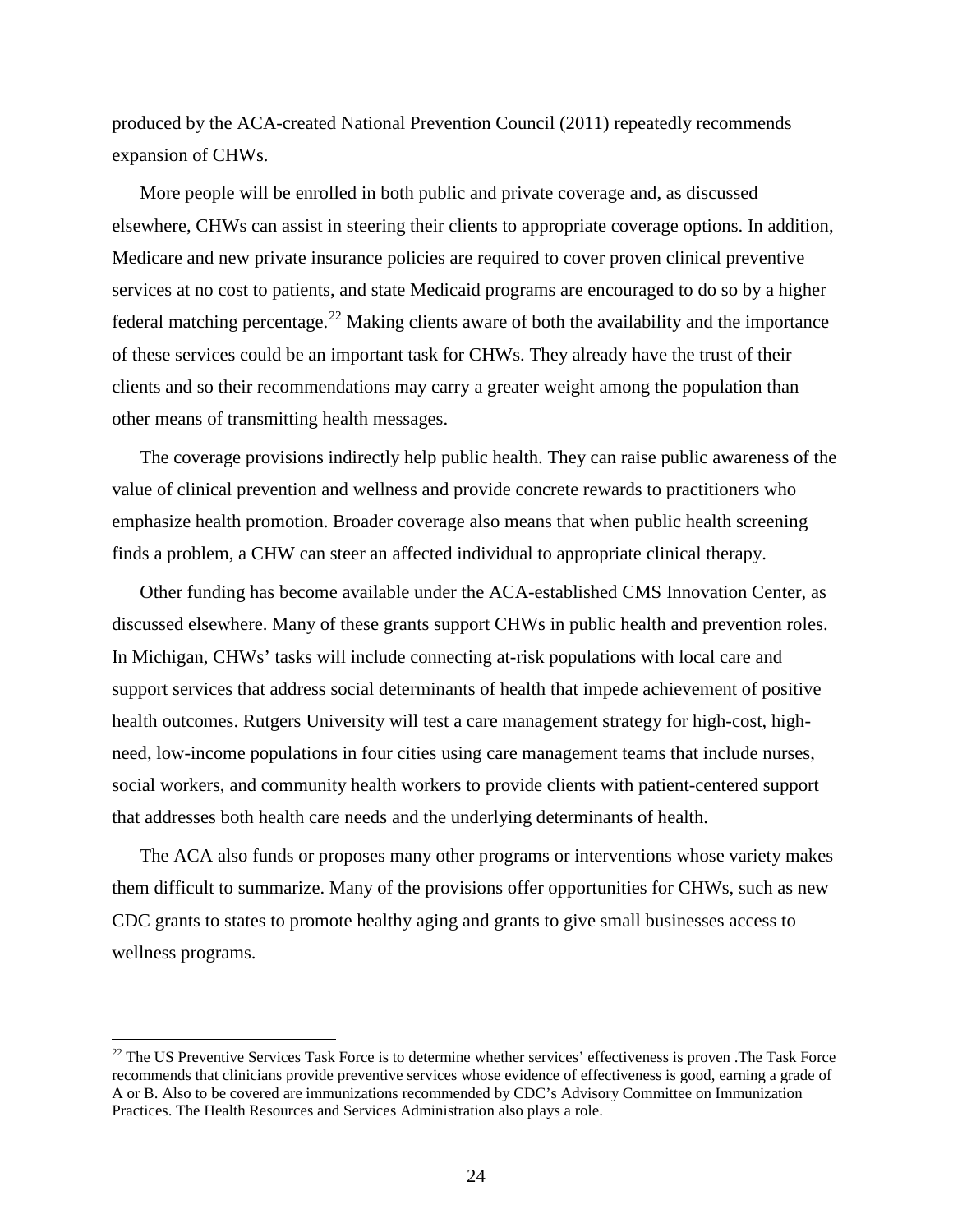#### *C. Effects on Prior Uses of CHWs in Population Health*

Although the ACA seeks to promote public health in the ways just described, most actual population-health promoting services (like those of CHWs) remain at the state and local levels (operational responsibilities of the federal level are mainly related to populations of special federal concern, such as Native Americans and veterans). Accordingly, there is no new federal center for public health innovation, and existing roles for CHWs that relate to localized needs will continue to be as appropriate as they were before the ACA.

As discussed previously, the ACA's coverage expansions will alter the need for state or local funding of health services, but likely not very much the need or content of CHW-targeted interventions for population-oriented prevention among disadvantaged people. Thus, prior uses of CHWs seem likely to continue as before, and in the absence of targeted new federal support, the same funding challenges may remain. Assuming that clinical health spending shifts toward responsibility for population outcomes, the medical services sector may become more responsive to partnering with public health entities to address population health even outside their enrolled panels of patients. This seems rather a long-range possibility but a real one.

Apart from the ACA as already enacted, there do seem to be more stirrings of interest in paying more attention to CHWs. The HHS Promotores Initiative and the various strands of interest in CHWs at CDC, Health Resources and Services Administration, and BLS may yet produce change beyond that seen directly from the ACA.

### **VI. Conclusion**

A companion paper reviewed evidence on how CHWs can contribute to better public health and health care, especially for the disadvantaged (Bovbjerg et al. 2013a). This paper has sought to lay out the health reform-related changes occurring in health care that are influencing or will influence opportunities for CHWs to contribute to improvements. Both were based on an environmental scan of selected writing, several case studies, and expert interviews.

The ACA was itself a significant catalyst for change, but it also reflects earlier reform efforts by private health payers and other levels of government— efforts which continue to influence change independent of the ACA. A key driver of these efforts is widespread concern about the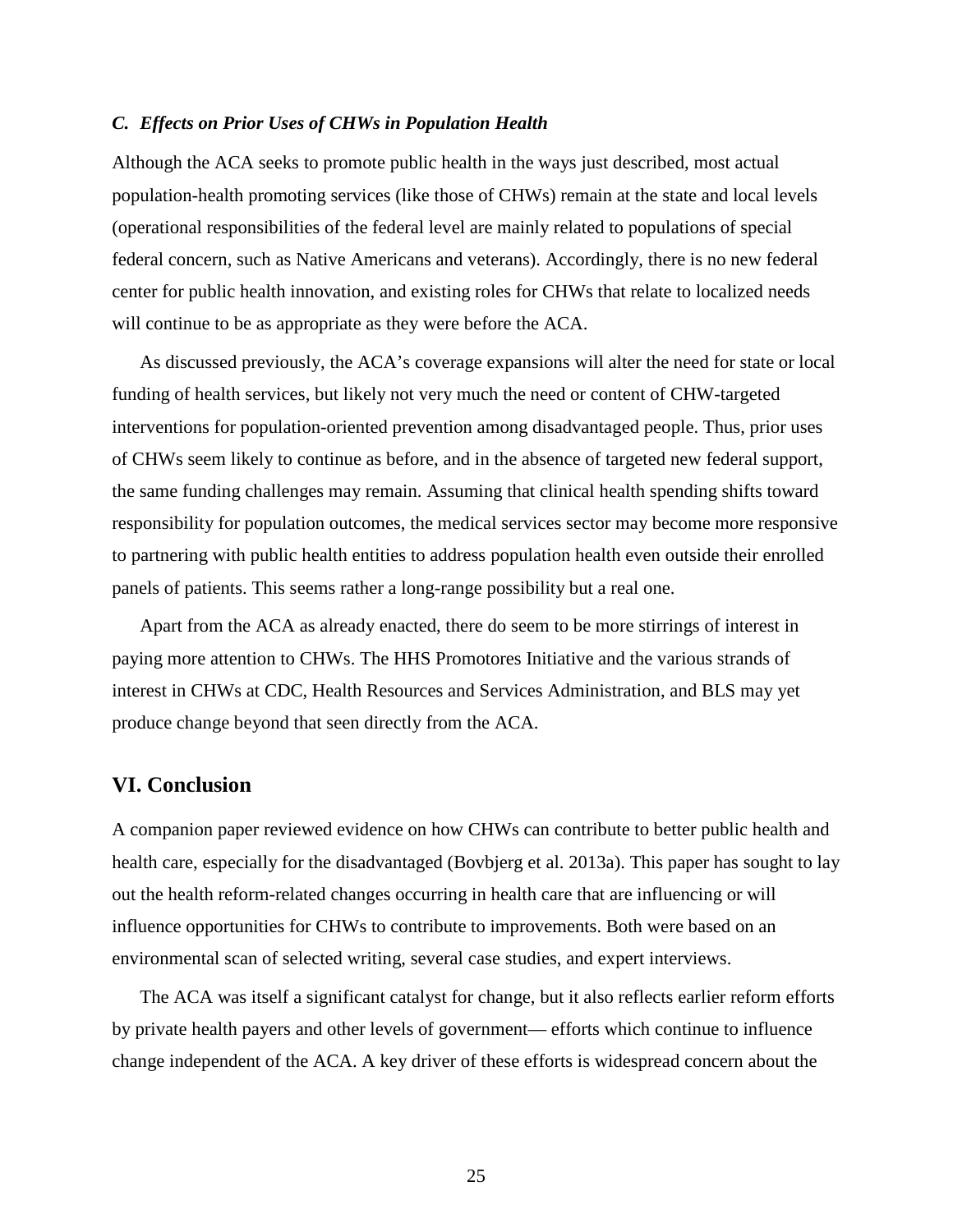seemingly incessant increases in health prices and spending, and the related implications for governments, private employers, and households alike.

In addition, though the US health care services are often of very high technical quality, much evidence suggests that too many encounters feature too little care, too much care, or the wrong care. Spending levels appear too little connected to advances in the observed health of the population at large or in patient satisfaction, and, for all of its costs, US health outcomes do not compare favorably to other developed countries, nor do high-cost areas within the US seem to perform much better than lower-cost ones. Innovative delivery models appear capable of producing good results at a more reasonable cost.

These concerns driving change have been usefully summarized as the triple aim – better health, better care, and lower costs. One or more of these goals animates most current developments within medical service financing and delivery that have relevance for CHWs.

Some of the changes seen in ACA enactment and implementation are clearly specified, nearly certain to occur, and exist within a recognized business model capable of paying CHW wages. These suggest quite specific roles in which CHW services have clear opportunities to grow, such as:

- helping states reach out to eligible Americans for enrollment in Medicaid and CHIP, notably recent immigrants and others with traditionally low "take-up" levels, especially once coverage expansions begin in January 2014;
- serving as insurance-choice navigators, which state-level insurance-purchasing exchanges must provide to help applicant/enrollees make well informed choices among competing private insurance options; and
- helping hospitals avoid payment penalties—which are already being implemented—for having unduly high rates of readmission within 30 days of discharge.

Despite the relative clarity of these roles, employment is of course not guaranteed. Funders and employers still need to be persuaded that CHWs add value in ways that can improve their cash flow, as discussed in a companion paper (Bovbjerg et al., 2013b). Moreover, CHWs must demonstrate that they add value more cost-effectively than alternative options. And, plausibly, employers will need to have the managerial tools to track inputs and outputs in nearly real time,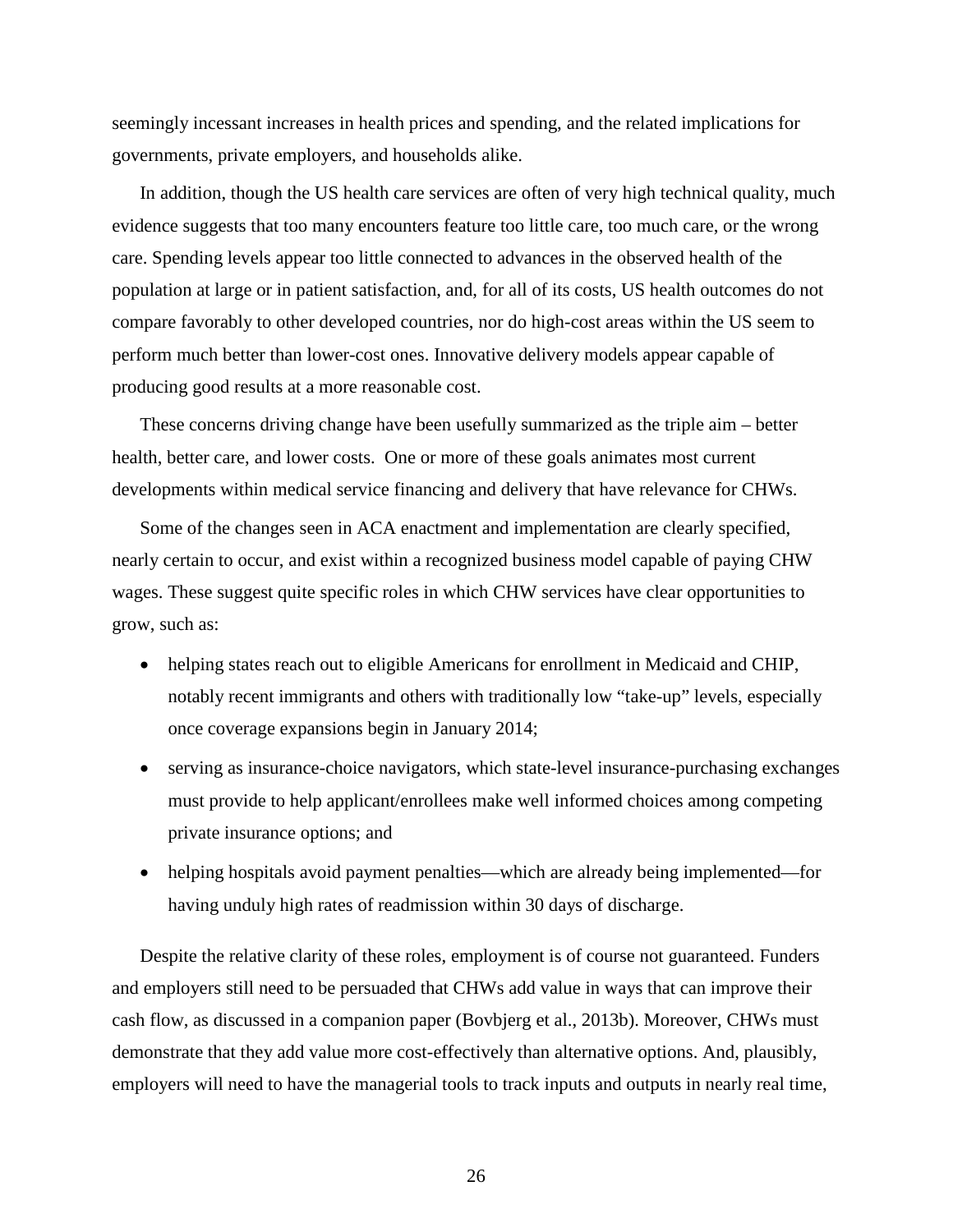so as to be able to adjust the "dosage" of different aspects of an intervention as it unfolds for new populations.

Other potential opportunities for CHWs are less specific. They represent market niches that CHWs might help fill, but exactly how they will develop depends on the evolution of payment models, organization of care delivery, and accountability for results and costs that are now under way. An especially important issue is how fast and in what ways payers move away from volume-based, fee-for-service reimbursement towards a more bundled form of payment based on outcomes. This may include global or partial capitation or some form of risk-sharing by providers.

These less-defined opportunities include:

- helping primary care practices become more productive by undertaking non-clinical tasks, such as helping patients navigate the health system;
- helping the responsible provider (e.g. hospital or clinic) or payer (e.g., health plan, selfinsured employment group) reduce utilization by promoting effective prevention and primary care, especially for chronic care and other high-cost patients;
- helping medical and health homes promote more effective diagnosis and treatment by improving knowledge about and approaches to addressing the social determinants of health, especially for chronic conditions and among disadvantaged subpopulations;
- helping avoid inappropriate utilization, especially by unusually high users of care, notably at hospital emergency departments and inpatient settings; and
- helping patients to manage their chronic conditions themselves, in line with some version of the chronic care model.

As the following types of shift occur, there will be more scope for primary prevention, better health literacy, improved two-way communication between caregivers and patients:

- The focus of care management shifts from individual patients to patient panels and population-based health care, through medical home or health home models or otherwise.
- The unit for payment shifts from individual procedure codes to episodes of care encompassing comprehensive services both within and outside the clinic walls.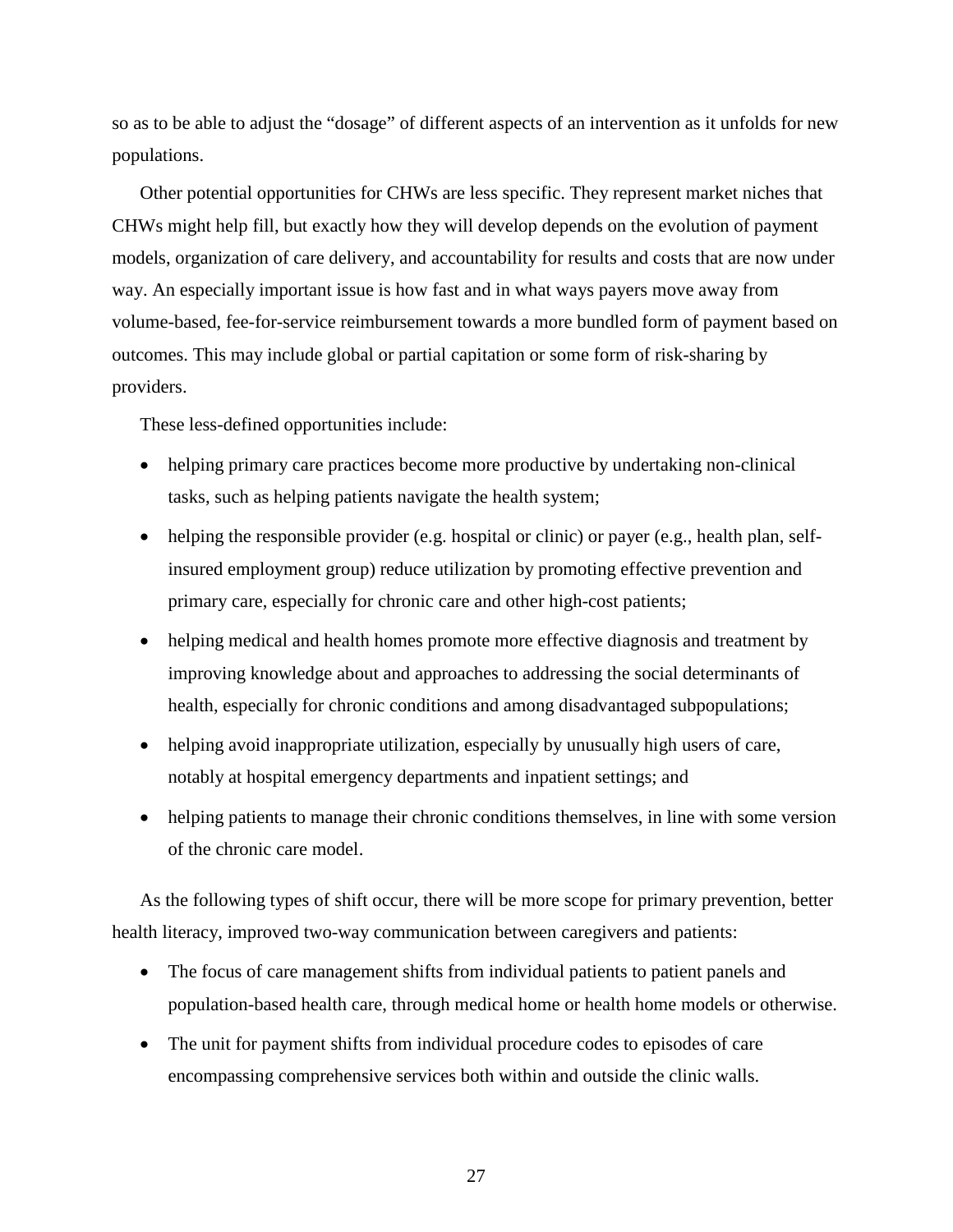- The unit of payment shifts from a single point in time to a longer-term episode of care or period of enrollment.
- Institution of mechanisms for shared savings provides greater incentives for investment in care when the return on such investment might accrue elsewhere.
- Current clinicians *and* insured patients accept a more team-based approach to care, the contributions of non-experts, and the chronic care model in lieu of standard physician encounters for all services.
- Covered services expand from clinical locales into community locales including workplaces, schools, churches, and other community-based organizations.
- Employers move from simply paying for services or insurance to paying for employee wellness through programs and even aspects of community prevention.
- In the realm of public health and primary prevention, our environmental scan suggests that the full range of potential roles is already in use. At least three major issues might affect CHW employment going forward:
- Whether overall public health funding can be increased. This might occur through direct government appropriations of taxpayer dollars, although that is a steep challenge. It might also occur through sharing of responsibilities with private partners, which may be less of a challenge. The latter might occur, for instance, if ACOs, nonprofit hospitals, or other private entities take on more general responsibility for primary prevention now borne by public health, preferably in partnership with public health.
- Whether the "technology" of primary prevention changes such that it is less difficult to encourage health promoting behaviors or self-management of chronic conditions. That is, if it becomes both easier and more socially acceptable "to make the right choice the easy choice."
- Whether CHWs are able to earn a larger share of available public health funds. This is another possible route to expansion but seems an even bigger challenge. The "expansion of coverage dividend" of reduced state and local governmental responsibility for safety net care will lead to windfall gains. In order for public health and CHWs to share in these gains calls for governments to share in them to begin with and then for governments to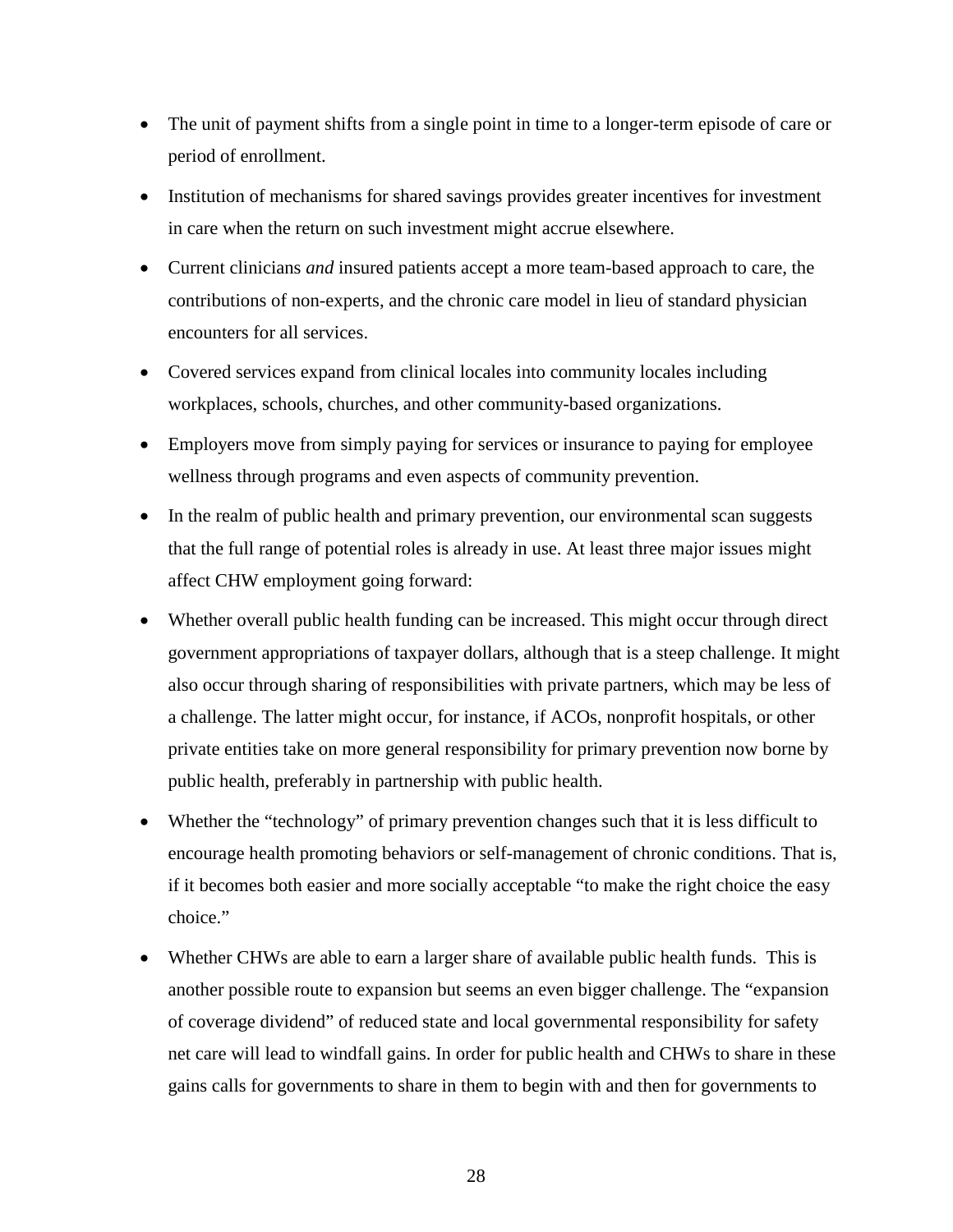allocate the savings to public health rather than other priorities, which is an aspect of point number one.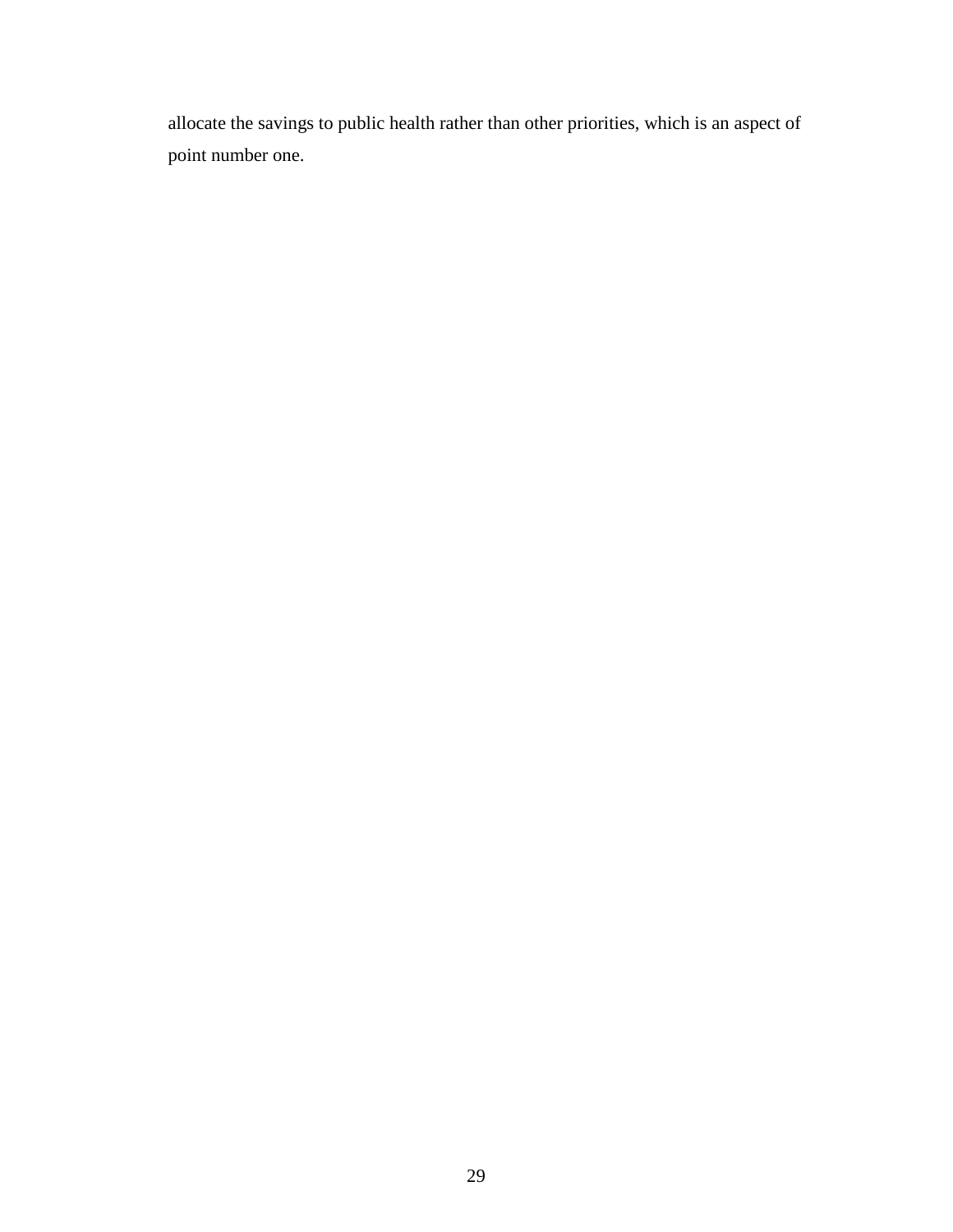### **References**

- Altschuler J., D. Margolius, T. Bodenheimer, and K. Grumbach. 2012. "Estimating a Reasonable Patient Panel Size for Primary Care Physicians with Team-Based Task Delegation." *Annals of Family Medicine* 10(5): 396–400. doi: 10.1370/afm.1400.
- American Association of Diabetes Educators (AADE). 2010. "A Sustainable Model of Diabetes Self-Management Education/Training Involves a Multi-Level Team That Can Include Community Health Workers." Chicago: AADE.

[http://www.diabeteseducator.org/export/sites/aade/\\_resources/pdf/research/Community\\_Health\\_Work](http://www.diabeteseducator.org/export/sites/aade/_resources/pdf/research/Community_Health_Workers_White_Paper.pdf) [ers\\_White\\_Paper.pdf.](http://www.diabeteseducator.org/export/sites/aade/_resources/pdf/research/Community_Health_Workers_White_Paper.pdf)

- American Association of Diabetes Educators (AADE). 2011. "AADE Position Statement: Community Health Workers in Diabetes Management and Prevention" Chicago: AADE.
- American Public Health Association (APHA). 2001. "Recognition and Support for Community Health Workers' Contributions to Meeting Our Nation's Health Care Needs." APHA Governing Council Resolution 2001-15. Washington, DC: APHA.
- ———. 2009. "Support for Community Health Workers to Increase Health Access and to Reduce Health Inequities" Policy Statement 20091.

<http://www.apha.org/advocacy/policy/policysearch/default.htm?id=1393>

- 2013. "Community Health Workers." [http://www.apha.org/membergroups/sections/aphasections/chw/.](http://www.apha.org/membergroups/sections/aphasections/chw/)
- Anderson, T., and R. R. Bovbjerg. 2013. "CHW Initiatives in Health Care and Public Health: Case Study of Durham, NC." In *Case Studies of Community Health Worker Workforce, Financing and Delivery Issues in Practical Application*, edited by L. Eyster and R. R. Bovbjerg. Washington, DC: The Urban Institute.
- Arvey, S. R., and M. E. Fernandez. 2012. "Identifying the Core Elements of Effective Community Health Worker Programs: A Research Agenda." *American Journal of Public Health* 102(9): 1633–1637. doi: 10.2105/AJPH.2012.300649.
- Bennett, H. D., E. A. Coleman, C. Parry, T. Bodenheimer, and E. H. Chen. 2010. "Health Coaching For Patients with Chronic Illness." *Family Practice Management*. 217(5): 24–29.
- Berenson, R., K. Devers, and R. Burton. 2011. "Will the Patient-Centered Medical Home Transform the Delivery of Health Care?" Princeton, NJ: Robert Wood Johnson Foundation. [http://www.rwjf.org/pr/product.jsp?id=72660.](http://www.rwjf.org/pr/product.jsp?id=72660)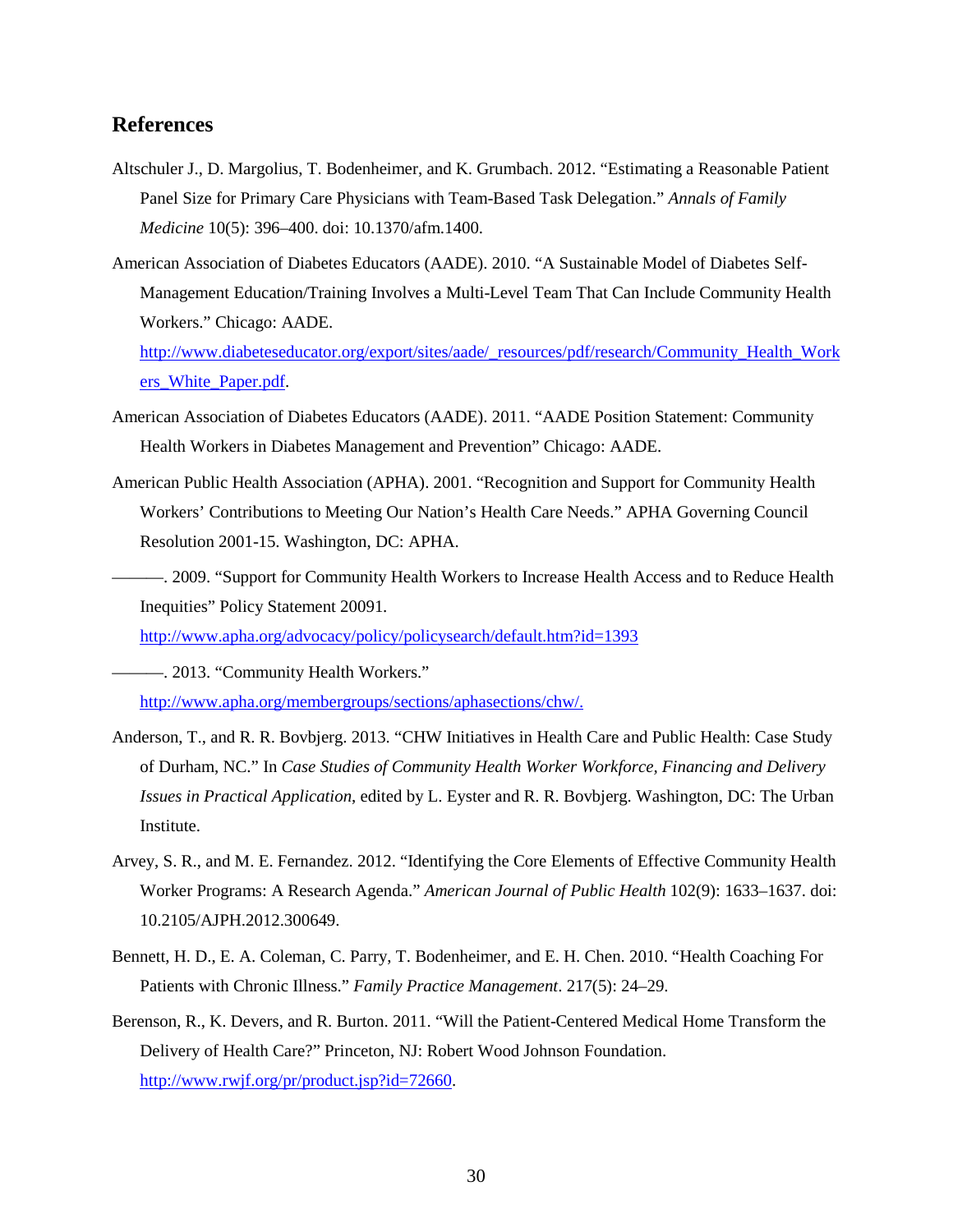- Berwick, D. M., T. W. Nolan, and J. Whittington. 2008. "The Triple Aim: Care, Health, and Cost." *Health Affairs* 27(3):759–769. doi: 10.1377/hlthaff.27.3.759.
- Bisognano M., and C. Kenney. 2012. *Pursuing the Triple Aim: Seven Innovators Show the Way to Better Care, Better Health, and Lower Costs.* San Francisco: Jossey-Bass.
- Bodenheimer T., E. H. Wagner, and K. Grumbach. 2002a. "Improving Primary Care for Patients with Chronic Illness." *Journal of the American Medical Association*. 288(14): 1775–9.
- Bodenheimer T., E. H. Wagner, and K. Grumbach. 2002b. "Improving Primary Care for Patients with Chronic Illness: The Chronic Care Model, Part 2." *Journal of the American Medical Association*. 288(15): 1909–14.
- Bovbjerg, R. R., L. Eyster, B. A. Ormond, T. Anderson, and E. Richardson. 2013a. "The Evolution, Expansion, and Effectiveness of Community Health Workers." Washington, DC: The Urban Institute, December.
- ———. 2013b. "Integrating Community Health Workers into a Reformed Health Care System." Washington, DC: The Urban Institute, December.
- Bovbjerg, R. R., and S. Dorn. 2012. "Federal Health Reform Is Largely Market-Based, Despite Contrary Assertions." Washington, DC: The Urban Institute, October.
- Bureau of Labor Statistics (BLS). 2010. "Community Health Workers." Standard Occupational Classification (SOC) 21-1094. Washington, DC: US Department of Labor, last modified March 11, 2010. [http://www.bls.gov/soc/2010/soc211094.htm.](http://www.bls.gov/soc/2010/soc211094.htm)
- Centers for Disease Control and Prevention (CDC). 2009. "Chronic Diseases: The Power to Prevent, The Call to Control: At A Glance 2009," [http://www.cdc.gov/chronicdisease/resources/publications/aag/pdf/chronic.pdf.](http://www.cdc.gov/chronicdisease/resources/publications/aag/pdf/chronic.pdf)
- ———. 2011. "Community Health Workers/Promotores de Salud: Critical Connections in
	- Communities," last modified May 20, 2011. [http://www.cdc.gov/diabetes/projects/comm.htm.](http://www.cdc.gov/diabetes/projects/comm.htm)
- Centers for Medicare & Medicaid Services (CMS). 2009. "Diabetes Self-Management Training (DSMT) Benefit & Community Health Workers (CHWs)" Rockville, MD: Health Disparities Pulse Center, CMS. [http://www.cmspulse.org/pdf/DSMT%20CHW%2010-27.pdf.](http://www.cmspulse.org/pdf/DSMT%20CHW%2010-27.pdf)
- ———. 2011. Diabetes Self Management Training Initiative, Baltimore, MD: CMS Administration on Aging, webpage, last updated September 14, [http://www.aoa.gov/AOARoot/AoA\\_Programs/HPW/Diabetes/index.aspx.](http://www.aoa.gov/AOARoot/AoA_Programs/HPW/Diabetes/index.aspx)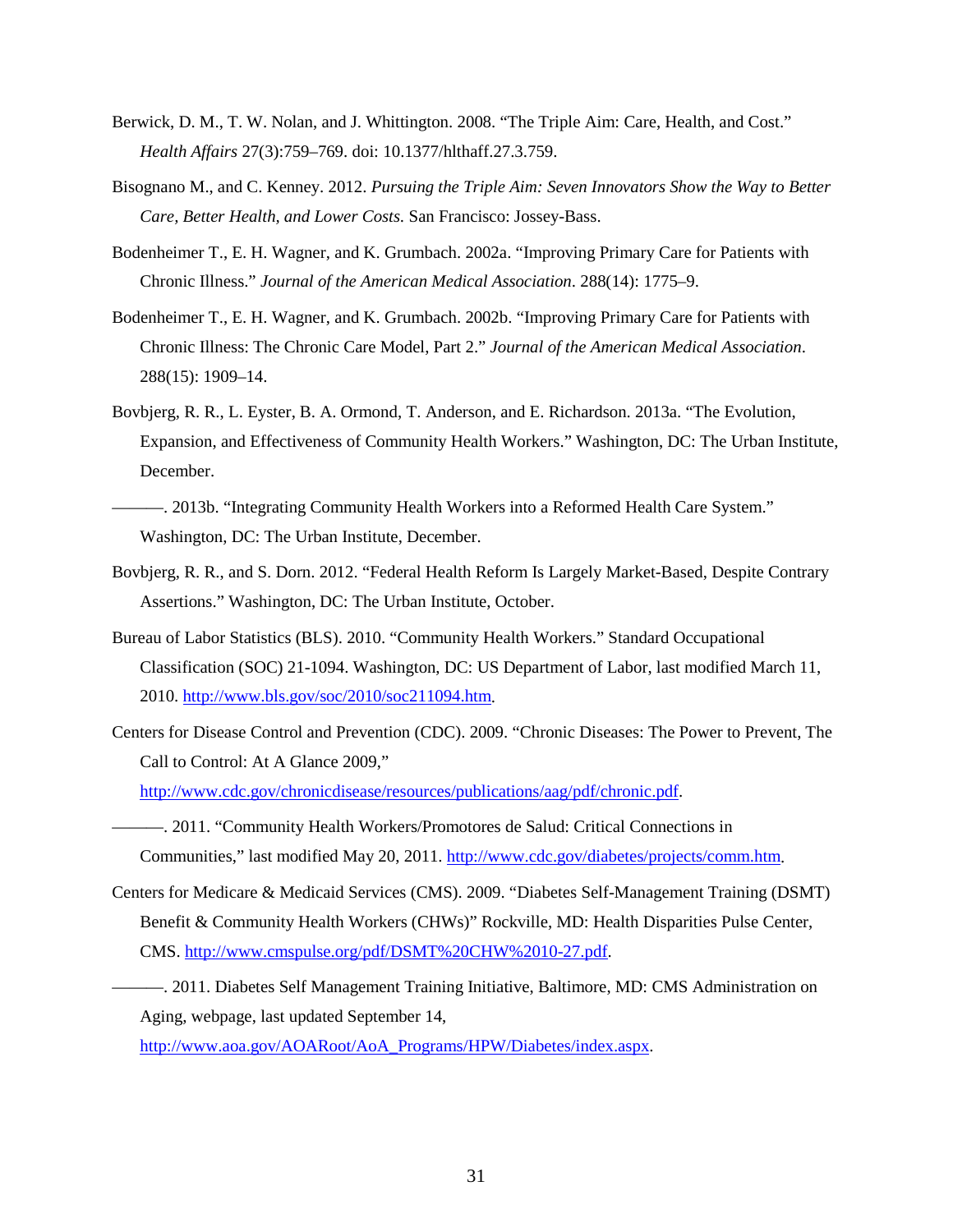———. 2012. Health Care Innovation Award Project Profiles. Available at: <http://www.innovations.cms.gov/Files/x/HCIA-Project-Profiles.pdf>

- Community Service Society of New York (CSS). 2011. Community Health Advocates 2011 Annual Reporthttp://www.communityhealthadvocates.org/sites/communityhealthadvocates.org/files/publicati ons/2012/2011\_CHA\_Annual\_Report\_-\_Low-res.pdf
- Daly, R. 2012. "ACA Wrangling Stalls Healthcare Workforce Panel." Modern Healthcare (blog). July 17. http://www.modernhealthcare.com/article/20120717/blogs04/307179981.
- Dorn, S., I. Hill, and S. Hogan. 2009. "The Secrets of Massachusetts' Success: Why 97 Percent of State Residents Have Health Coverage." Washington DC: Urban Institute. [http://www.urban.org/UploadedPDF/411987\\_massachusetts\\_success.pdf.](http://www.urban.org/UploadedPDF/411987_massachusetts_success.pdf)
- Eyster, L., and R. R. Bovbjerg, eds. 2013. "Case Studies of Community Health Worker Workforce, Financing and Delivery Issues in Practical Application*.*" Washington, DC: The Urban Institute.
- Flores, G., M. Abreu, C. E. Chaisson, A. Meyers, R. C. Sachdeva, H. Fernandez, P. Francisco, B. Diaz, A. M. Diaz, and I. Santos-Guerrero. 2005. "Randomized, Controlled Trial of the Effectiveness of Community-Based Case Management in Insuring Uninsured Latino Children." *Pediatrics* 116(6): 1433–41. doi: 10.1542/peds.2005-0786.
- Goldstein, Amy. 2011. "Partisan Fights in Congress Stall Panel on Primary-Health-Care Shortage." Washington Post, May 13. [http://articles.washingtonpost.com/2011-05-](http://articles.washingtonpost.com/2011-05-13/national/35264942_1_health-care-health-workers-affordable-care-act) [13/national/35264942\\_1\\_health-care-health-workers-affordable-care-act](http://articles.washingtonpost.com/2011-05-13/national/35264942_1_health-care-health-workers-affordable-care-act)
- Haslanger, K. 2003. "Radical Simplification: Disaster Relief Medicaid in New York City." *Health Affairs* 22(1): 252–258. doi: 10.1377/hlthaff.22.1.252.
- Hill, I., S. Hogan, L. Palmer, B. Courtot, S. Gehshan, D. Belnap, and A. Snyder. 2009. "Medicaid Outreach and Enrollment for Pregnant Women: What is the State of the Art?" Washington, DC: The Urban Institute and the National Academy for State Health Policy. http://www.urban.org/publications/411898.html.
- Indian Health Service. 2010. "Step-by-Step Guide to Medicare Medical Nutrition Therapy Reimbursement, 2nd ed." Rockville, MD: US Department of Health and Human Services.
- –. 2012. "Step-by-Step Guide to Medicare Diabetes Self-Mangement Training (DSMT) Reimbursement." Rockville, MD: US Department of Health and Human Services. [http://www.ihs.gov/MedicalPrograms/Diabetes/HomeDocs/Resources/InstantDownloads/DSMT\\_Gui](http://www.ihs.gov/MedicalPrograms/Diabetes/HomeDocs/Resources/InstantDownloads/DSMT_Guidebook_508c.pdf) [debook\\_508c.pdf.](http://www.ihs.gov/MedicalPrograms/Diabetes/HomeDocs/Resources/InstantDownloads/DSMT_Guidebook_508c.pdf)IOM (Institute of Medicine). 2003. Unequal Treatment: Confronting Racial and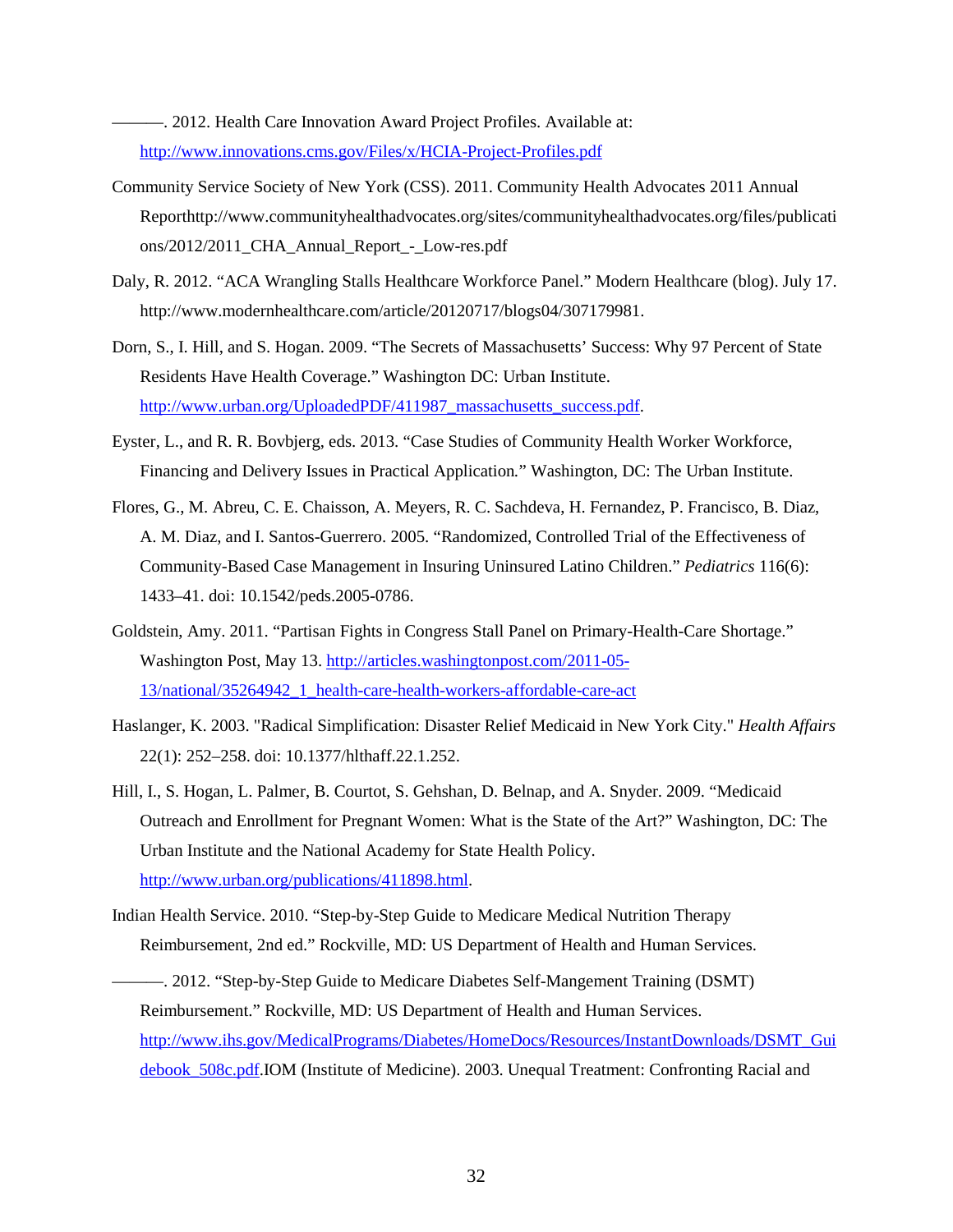Ethnic Disparities in Health Care." Brian D. Smedley, Adrienne Y. Stith, and Alan R. Nelson, eds. Washington, DC: National Academies Press.

- ———. 2008 "Retooling for an Aging America: Building the Health Care Workforce." Washington, DC: National Academies Press.
- Johnson, D., P. Saavedra, E. Sun, A. Stageman, D. Grovet, C. Alfero, C. Maynes, B. Skipper, W. Powell, and A. Kaufman. 2012. "Community Health Workers and Medicaid Managed Care in New Mexico." *Journal of Community Health* 37(3): 563–71. [http://www.ncbi.nlm.nih.gov/pmc/articles/PMC3343233/pdf/10900\\_2011\\_Article\\_9484.pdf.](http://www.ncbi.nlm.nih.gov/pmc/articles/PMC3343233/pdf/10900_2011_Article_9484.pdf)
- Kaiser Family Foundation (KFF). 2012. "Health Insurance Coverage of the Total Population." Menlo Park, CA: Kaiser Family Foundation. [http://www.statehealthfacts.org/comparetable.jsp?ind=125&cat=3.](http://www.statehealthfacts.org/comparetable.jsp?ind=125&cat=3)
- Martin, C., A. Daly, L. S. McWhorter, C. Shwide-Slavin, W. Kushion, and the American Assocation of Diabetes Educators. 2005. "The Scope of Practice, Standards of Practice, and Standards of Professional Performance for Diabetes Educators." *The Diabetes Educator* 31(4): 487–512. doi: 10.1177/0145721705279719.
- Martinez, J., M. Ro, N. M. Villa, W. Powell, and J. R. Knickman. 2011. "Transforming the Delivery of Care in the Post–Health Reform Era: What Role Will Community Health Workers Play?" *American Journal of Public Health* 101(12): e1–5.
- Mason, T., G. W. Wilkinson, A. Nannini, C. M. Martin, D. J. Fox, and G. Hirsch. 2011. "Winning Policy Change to Promote Community Health Workers: Lessons From Massachusetts in The Health Reform Era." *American Journal of Public Health* 101(12): 2211–2216.
- Matos, S., S. Findley, A. Hicks, Y. Legendre, and L. DoCanto. 2011. "Paving a Path to Advance the Community Health Worker Workforce in New York State: A New Summary Report and Recommendations." New York: Community Health Worker Network of NYC, New York State Health Foundation, and the Columbia University Mailman School of Public Health. [http://www.nyshealthfoundation.org/userfiles/CHW%20Initiative%20Oct%202011\(1\).pdf.](http://www.nyshealthfoundation.org/userfiles/CHW%20Initiative%20Oct%202011(1).pdf)
- Moore, J.D. 1999. CHIP and Medicaid Outreach and Enrollment: A Hands-On Look at Marketing and Applications, Washington, DC: National Health Policy Forum, Issue Brief No. 748, October 19, http://www.nhpf.org/library/issue-briefs/IB748\_SCHIPOutreach\_10-19-99.pdf.
- National Prevention Council. 2011. "National Prevention Strategy." Washington, DC: US Department of Health and Human Services, Office of the Surgeon General. http://www.healthcare.gov/prevention/nphpphc/strategy/report.pdf.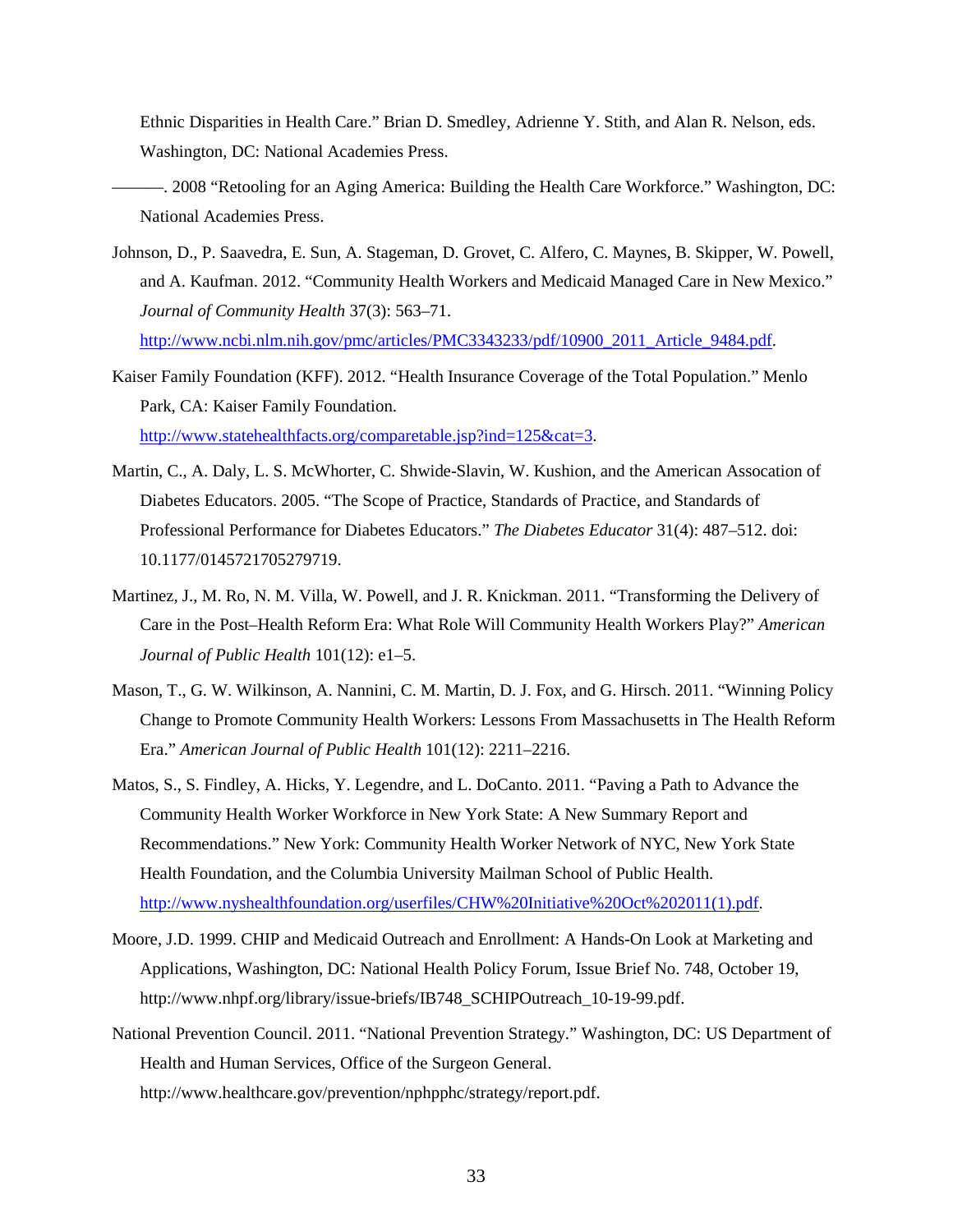- Olds D. L., H. J. Kitzman, R. E. Cole, C. A. Hanks, K. J. Arcoleo, E. A. Anson, D. W. Luckey, M. D. Knudtson, C. R. Henderson, Jr., J. Bondy, and A. J. Stevenson. 2010. "Enduring Effects of Prenatal and Infancy Home Visiting by Nurses on Maternal Life Course and Government Spending: Follow-Up of a Randomized Trial among Children at Age 12 Years, *Archives of Pediatric and Adolescent Medicine*, 164(5):419-24.
- Ormond, B. A., and R. R. Bovbjerg. 2011. "Assuring Access to Care under Health Reform: The Key Role of Workforce Policy." Washington, DC: The Urban Institute. [http://www.rwjf.org/qualityequality/product.jsp?id=73579.](http://www.rwjf.org/qualityequality/product.jsp?id=73579)
- Perez, M., S. E. Findley, M. Mejia, and J. Martinez. 2006. "The Impact of Community Health Worker Training and Programs in New York City." *Journal of Health Care for the Poor and Underserved* 17(1 Suppl): 26–43.
- Rosenbaum, S. 2011. "State Health Insurance Exchange Navigators." Washington, DC: Health Reform GPS. [http://healthreformgps.org/resources/state-health-insurance-exchange-navigators/.](http://healthreformgps.org/resources/state-health-insurance-exchange-navigators/)
- Rosenthal, E., N. Wiggins, J. Brownstein, S. Johnson, I. Borbon, and R. Rael. 1998. "A Summary of the National Community Health Advisor Study: Weaving the Future." Reprint, Phoenix, AZ: University of Arizona. [http://crh.arizona.edu/sites/crh.arizona.edu/files/pdf/publications/CAHsummaryALL.pdf.](http://crh.arizona.edu/sites/crh.arizona.edu/files/pdf/publications/CAHsummaryALL.pdf)
- Rosenthal, E. L., J. N. Brownstein, C. H. Rush, G. R. Hirsch, A. M. Willaert, J. R. Scott, and D. J. Fox. 2010. "Community Health Workers: Part of the Solution." *Health Affairs* 29(7): 1338–1342.
- US Department of Health and Human Services (HHS). 2012a. Health Profession Opportunity Grants: Full Chart. Washington, DC. [http://www.hhs.gov/news/press/2010pres/09d/state\\_charts.html](http://www.hhs.gov/news/press/2010pres/09d/state_charts.html)
- ———. 2012b. Health Profession Opportunity Grants. Washington, DC. Administration for Children and Families, Office of Family Assistance, [http://www.acf.hhs.gov/programs/ofa/programs/health](http://www.acf.hhs.gov/programs/ofa/programs/health-profession-opportunity-grants-hpog)[profession-opportunity-grants-hpog](http://www.acf.hhs.gov/programs/ofa/programs/health-profession-opportunity-grants-hpog)
- Yarnall, K. S. H., K. I. Pollak, T. Ostbye, K. M. Krause, and L. J. Michener. 2003. "Primary Care: Is There Enough Time for Prevention?" *American Journal of Public Health* 93(4): 635–641.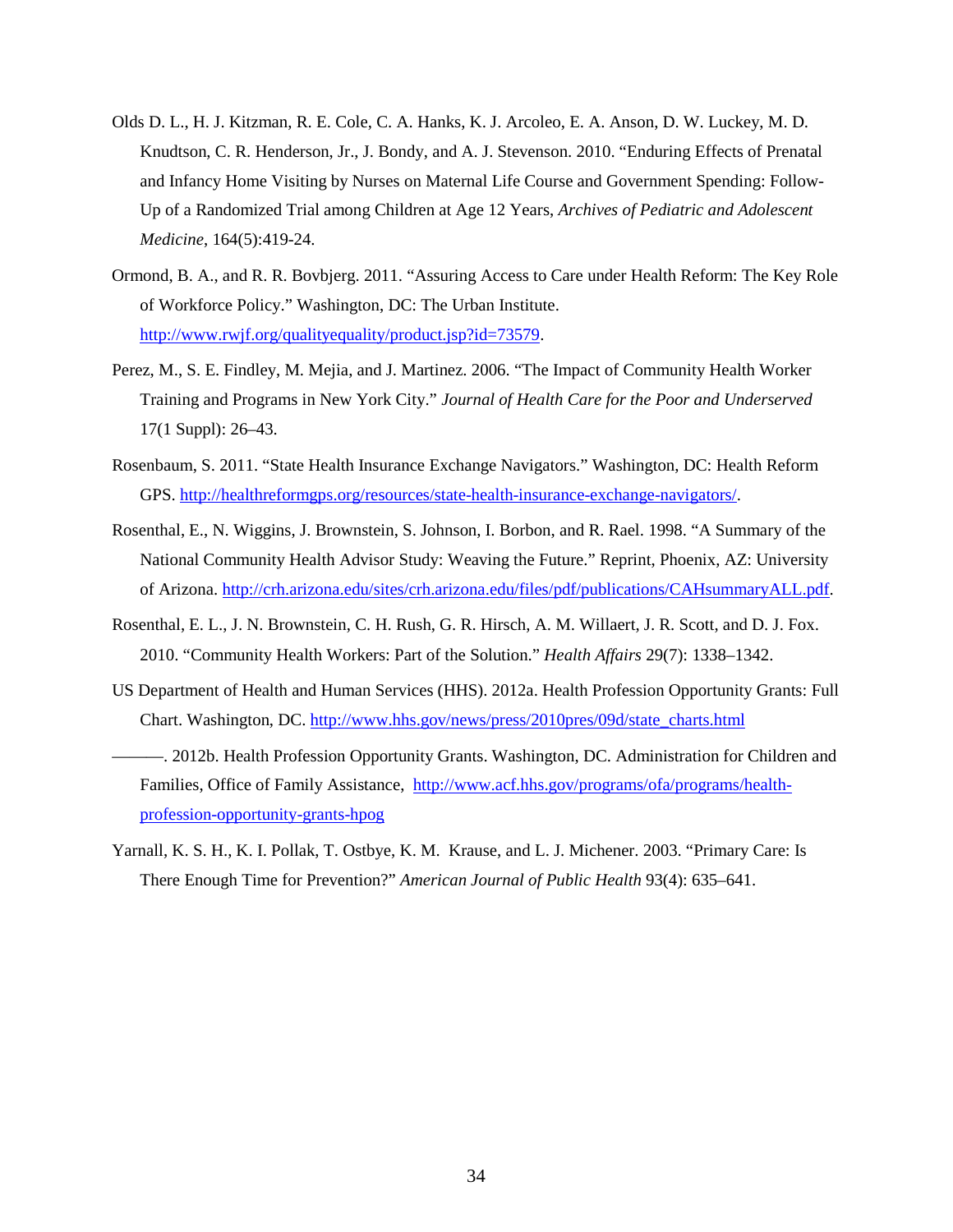## **Appendix A. Specific ACA Provisions Related to CHWs**

The Affordable Care Act (ACA) contains numerous provisions relevant to the development and productive deployment of CHWs. This appendix sets out the ACA's specific mentions of "community health worker"—its definition as a health profession and other CHW-relevant workforce provisions. Together, these sections of health reform help legitimize CHWs and may serve to expand health actors' recognition of their utility in many roles, as a number of commentaries suggest (e.g., Rosenthal et al. 2010, Martinez et al. 2011).

The ACA mentions "community health workers" 14 times across three sections:

- Sec. 5313 defines CHW and calls for grants to programs using them to promote positive health behaviors among underserved populations. It limits them for purposes of its grants to people providing services in their own residential community
- Sec. 5101 includes them among the health professions for representation on the National Health Care Workforce Commission
- Sec. 5403 creates two new types of grant for Area Health Education Centers to foster training and placement of CHWs into jobs.

The provisions do not appropriate funds, but does authorize them. This facilitates future funding, but subjects that funding to annual appropriations processes.

#### 1. Sec. 5101

Subtitle B—Innovations in the Health Care Workforce

SEC. 5101 [42 U.S.C. 294q]. NATIONAL HEALTH CARE WORKFORCE COMMISSION.

(a) PURPOSE.—It is the purpose of this section to establish a National Health Care Workforce Commission that—

(1) serves as a national resource for Congress, the President, States, and localities;

(2) communicates and coordinates with the Departments of Health and Human Services, Labor, Veterans Affairs, Homeland Security, and Education on related activities administered by one or more of such Departments;

(3) develops and commissions evaluations of education and training activities to determine whether the demand for health care workers is being met;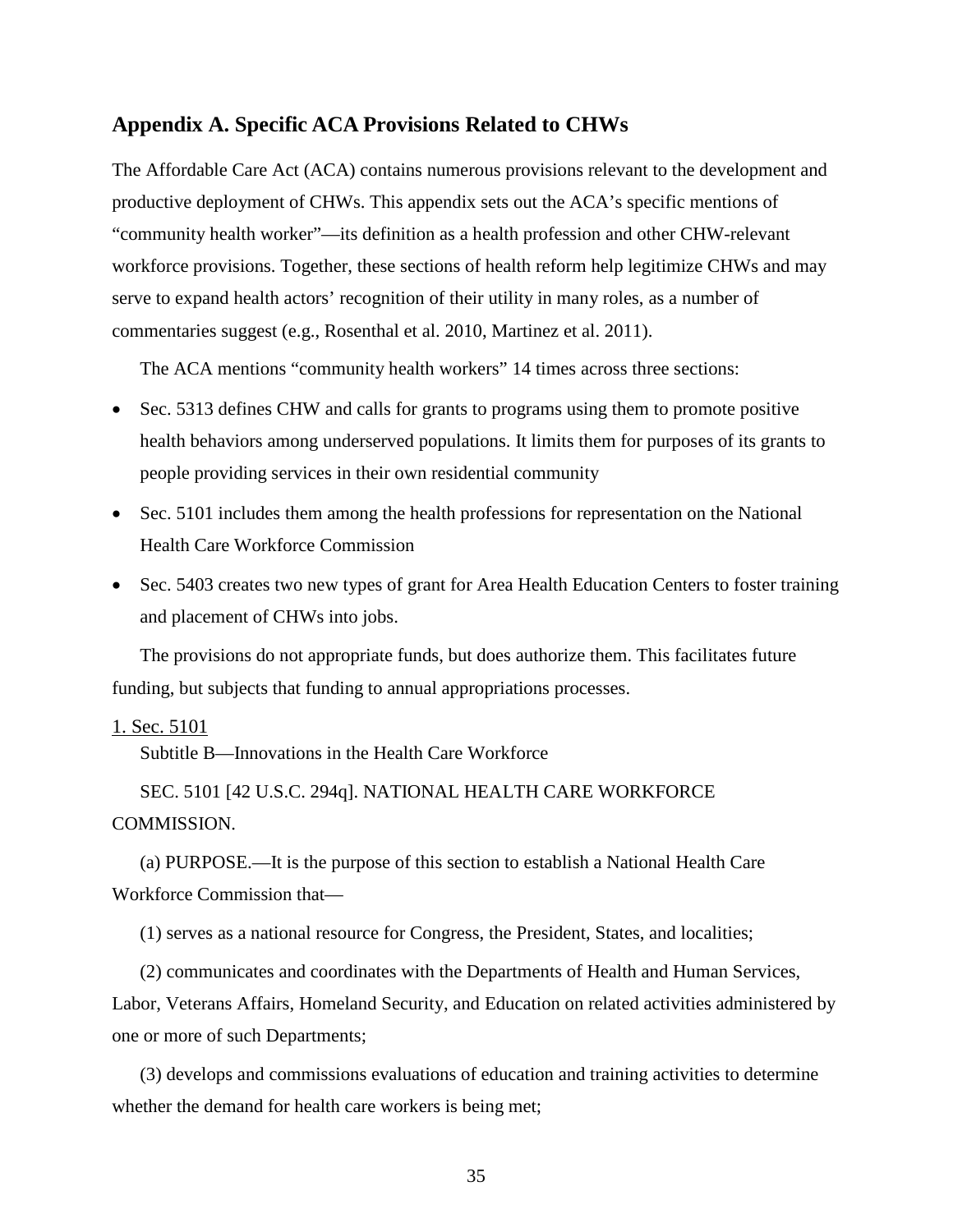(4) identifies barriers to improved coordination at the Federal, State, and local levels and recommend ways to address such barriers; and

(5) encourages innovations to address population needs, constant changes in technology, and other environmental factors. ...

#### (h) AUTHORIZATION OF APPROPRIATIONS.—

(1) REQUEST FOR APPROPRIATIONS.—The Commission shall submit requests for appropriations in the same manner as the Comptroller General of the United States submits requests for appropriations. Amounts so appropriated for the Commission shall be separate from amounts appropriated for the Comptroller General.

(2) AUTHORIZATION.—There are authorized to be appropriated such sums as may be necessary to carry out this section. ...

#### (i) DEFINITIONS.—In this section:

(1) HEALTH CARE WORKFORCE.—The term ''health care workforce'' includes all health care providers with direct patient care and support responsibilities, such as physicians, nurses, nurse practitioners, primary care providers, preventive medicine physicians, optometrists, ophthalmologists, physician assistants, pharmacists, dentists, dental hygienists, and other oral healthcare professionals, allied health professionals, doctors of chiropractic, community health workers, health care paraprofessionals, direct care workers, psychologists and other behavioral and mental health professionals (including substance abuse prevention and treatment providers), social workers, physical and occupational therapists, certified nurse midwives, podiatrists, the EMS workforce (including professional and volunteer ambulance personnel and firefighters who perform emergency medical services), licensed complementary and alternative medicine providers, integrative health practitioners, public health professionals, and any other health professional that the Comptroller General of the United States determines appropriate.

(2) HEALTH PROFESSIONALS.—The term ''health professionals'' includes—

(A) dentists, dental hygienists, primary care providers, specialty physicians, nurses, nurse practitioners, physician assistants, psychologists and other behavioral and mental health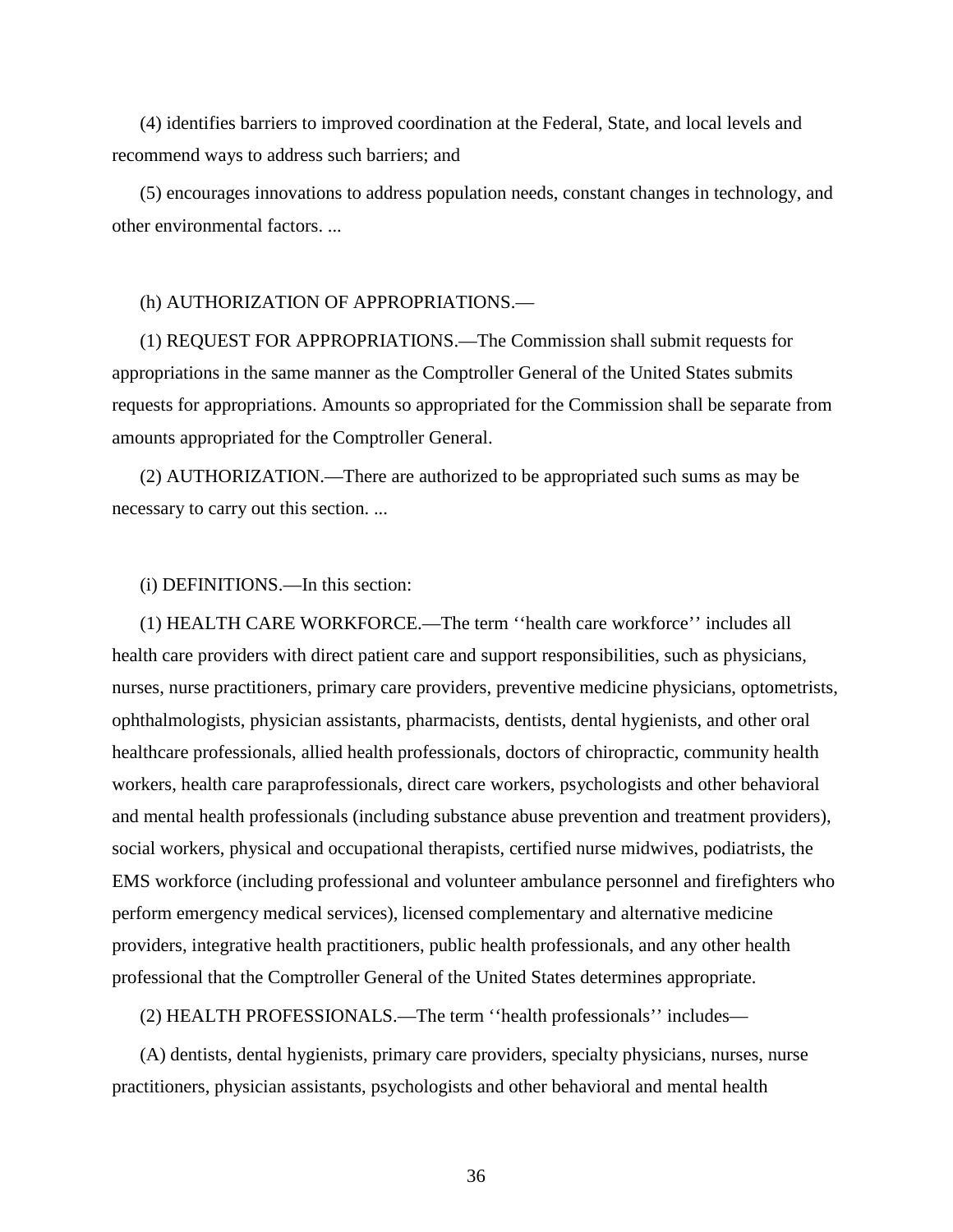professionals (including substance abuse prevention and treatment providers), social workers, physical and occupational therapists, [*possible intended addition by section 10501(a)(3)—which amended subsection (i)(2)(B)*: optometrists, ophthalmologists,] public health professionals, clinical pharmacists, allied health professionals, doctors of chiropractic, **community health workers**, school nurses, certified nurse midwives, podiatrists, licensed complementary and alternative medicine providers, the EMS workforce (including professional and volunteer ambulance personnel and firefighters who perform emergency medical services), and integrative health practitioners;

(B) national representatives of health professionals; ...

#### 2. Sec. 5313

#### SEC. 5313. GRANTS TO PROMOTE THE COMMUNITY HEALTH WORKFORCE.

(a) IN GENERAL.—Part P of title III of the Public Health Service Act (42 U.S.C. 280g et seq.) is amended by adding at the end the following:

''SEC. 399V [42 U.S.C. 280g–11]. GRANTS TO PROMOTE POSITIVE HEALTH BEHAVIORS AND OUTCOMES.

''(a) GRANTS AUTHORIZED.—The Director of the Centers for Disease Control and Prevention, in collaboration with the Secretary, shall award grants to eligible entities to promote positive health behaviors and outcomes for populations in medically underserved communities through the use of **community health workers**.

''(b) USE OF FUNDS.—Grants awarded under subsection (a) shall be used to support **community health workers**—

''(1) to educate, guide, and provide outreach in a community setting regarding health problems prevalent in medically underserved communities, particularly racial and ethnic minority populations;

''(2) to educate and provide guidance regarding effective strategies to promote positive health behaviors and discourage risky health behaviors;

''(3) to educate and provide outreach regarding enrollment in health insurance including the Children's Health Insurance Program under title XXI of the Social Security Act, Medicare under title XVIII of such Act and Medicaid under title XIX of such Act;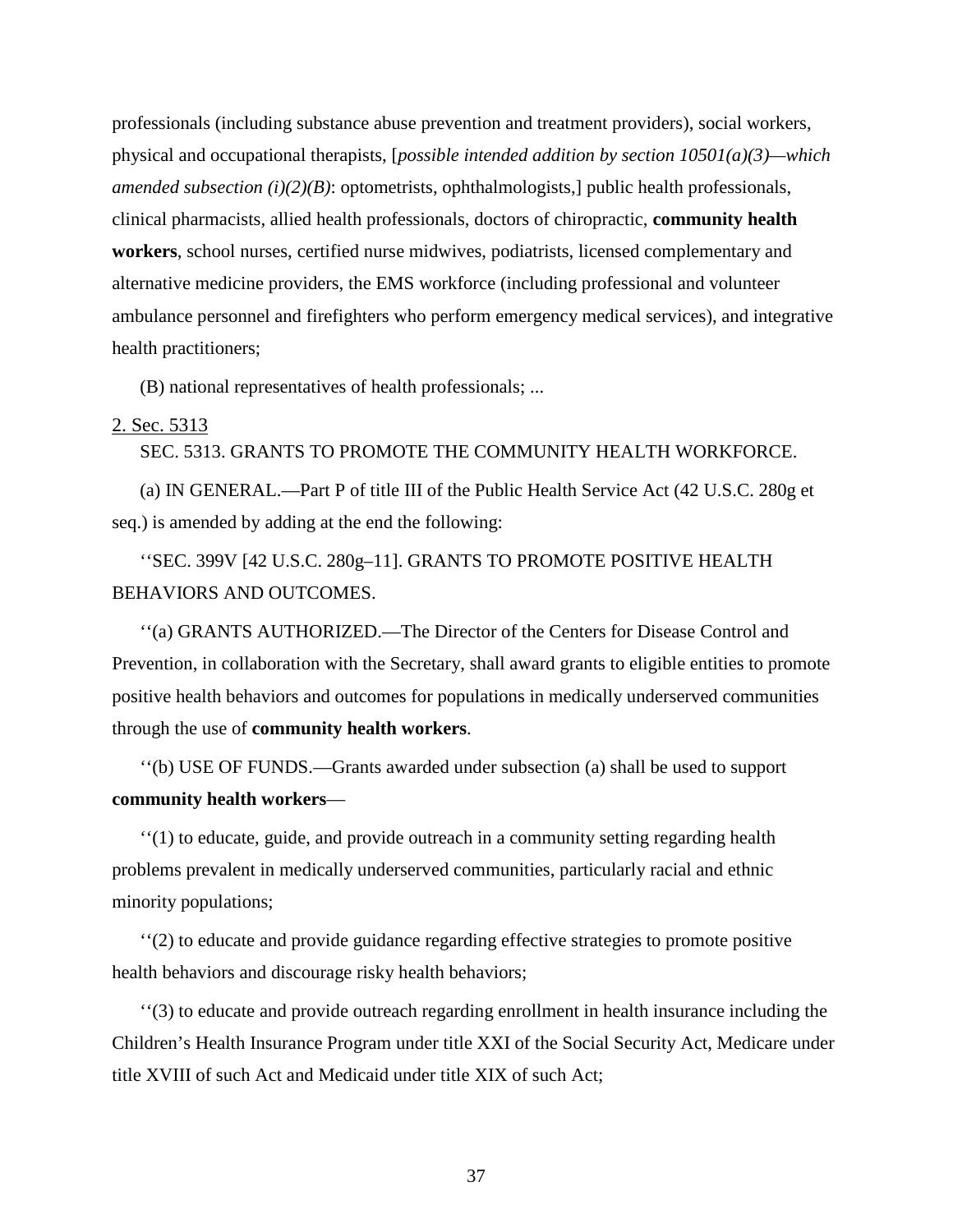''(4) to identify and refer underserved populations to appropriate healthcare agencies and community-based programs and organizations in order to increase access to quality healthcare services and to eliminate duplicative care; or [As revised by section  $10501(c)(1)$ ]

''(5) to educate, guide, and provide home visitation services regarding maternal health and prenatal care. ...

''(d) PRIORITY.—In awarding grants under subsection (a), the Secretary shall give priority to applicants that—

''(1) propose to target geographic areas—

''(A) with a high percentage of residents who are eligible for health insurance but are uninsured or underinsured;

''(B) with a high percentage of residents who suffer from chronic diseases; or

''(C) with a high infant mortality rate;

''(2) have experience in providing health or health-related social services to individuals who are underserved with respect to such services; and

''(3) have documented community activity and experience with **community health workers**.

''(e) COLLABORATION WITH ACADEMIC INSTITUTIONS AND THE ONE-STOP DELIVERY SYSTEM.—The Secretary shall encourage **community health worker** programs receiving funds under this section to collaborate with academic institutions and one-stop delivery systems under section 134(c) of the Workforce Investment Act of 1998. Nothing in this section shall be construed to require such collaboration.

''(f) EVIDENCE-BASED INTERVENTIONS.—The Secretary shall encourage **community health worker programs** receiving funding under this section to implement a process or an outcome-based payment system that rewards **community health workers** for connecting underserved populations with the most appropriate services at the most appropriate time. Nothing in this section shall be construed to require such a payment.

''(g) QUALITY ASSURANCE AND COST EFFECTIVENESS.—The Secretary shall establish guidelines for assuring the quality of the training and supervision of **community health workers** under the programs funded under this section and for assuring the cost-effectiveness of such programs.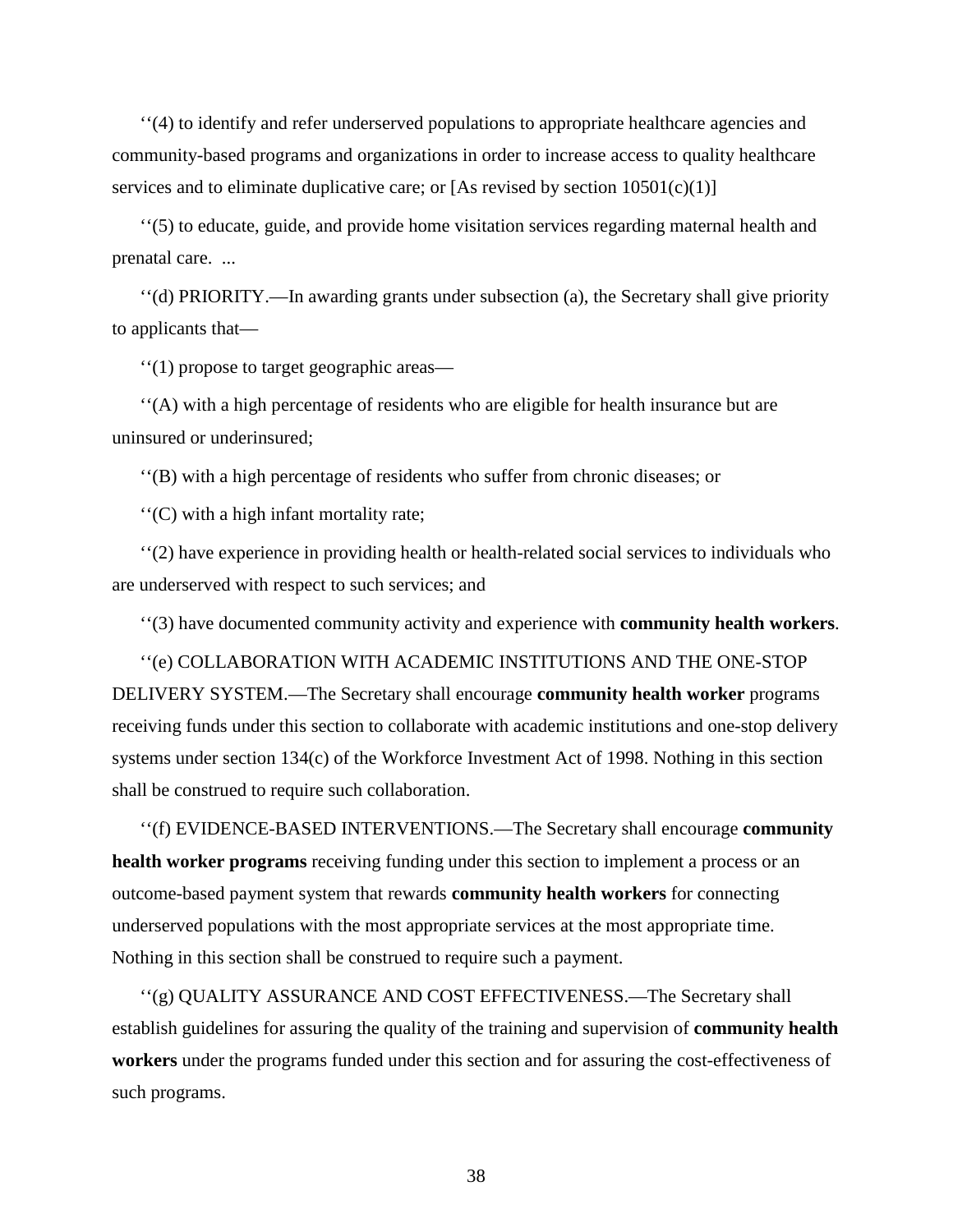''(h) MONITORING.—The Secretary shall monitor **community health worker** programs identified in approved applications under this section and shall determine whether such programs are in compliance with the guidelines established under subsection (g).

''(i) TECHNICAL ASSISTANCE.—The Secretary may provide technical assistance to community health worker programs identified in approved applications under this section with respect to planning, developing, and operating programs under the grant.

''(j) AUTHORIZATION OF APPROPRIATIONS.—There are authorized to be appropriated, such sums as may be necessary to carry out this section for each of fiscal years 2010 through 2014. LIKELY UNFUNDED

''(k) DEFINITIONS.—In this section:

''(1) COMMUNITY HEALTH WORKER.—The term **'community health worker'** means an individual who promotes health or nutrition within the community in which the individual resides— [As revised by section  $10501(c)(2)$ ]

''(A) by serving as a liaison between communities and healthcare agencies;

''(B) by providing guidance and social assistance to community residents;

''(C) by enhancing community residents' ability to effectively communicate with healthcare providers;

''(D) by providing culturally and linguistically appropriate health or nutrition education;

''(E) by advocating for individual and community health;

''(F) by providing referral and follow-up services or otherwise coordinating care; and

''(G) by proactively identifying and enrolling eligible individuals in Federal, State, local, private or nonprofit health and human services programs.

#### 3. Sec. 5403

SEC. 5403. INTERDISCIPLINARY, COMMUNITY-BASED LINKAGES.

(a) AREA HEALTH EDUCATION CENTERS.—Section 751 of the Public Health Service Act (42 U.S.C. 294a) is amended to read as follows:

''SEC. 751 [42 U.S.C. 294a]. AREA HEALTH EDUCATION CENTERS.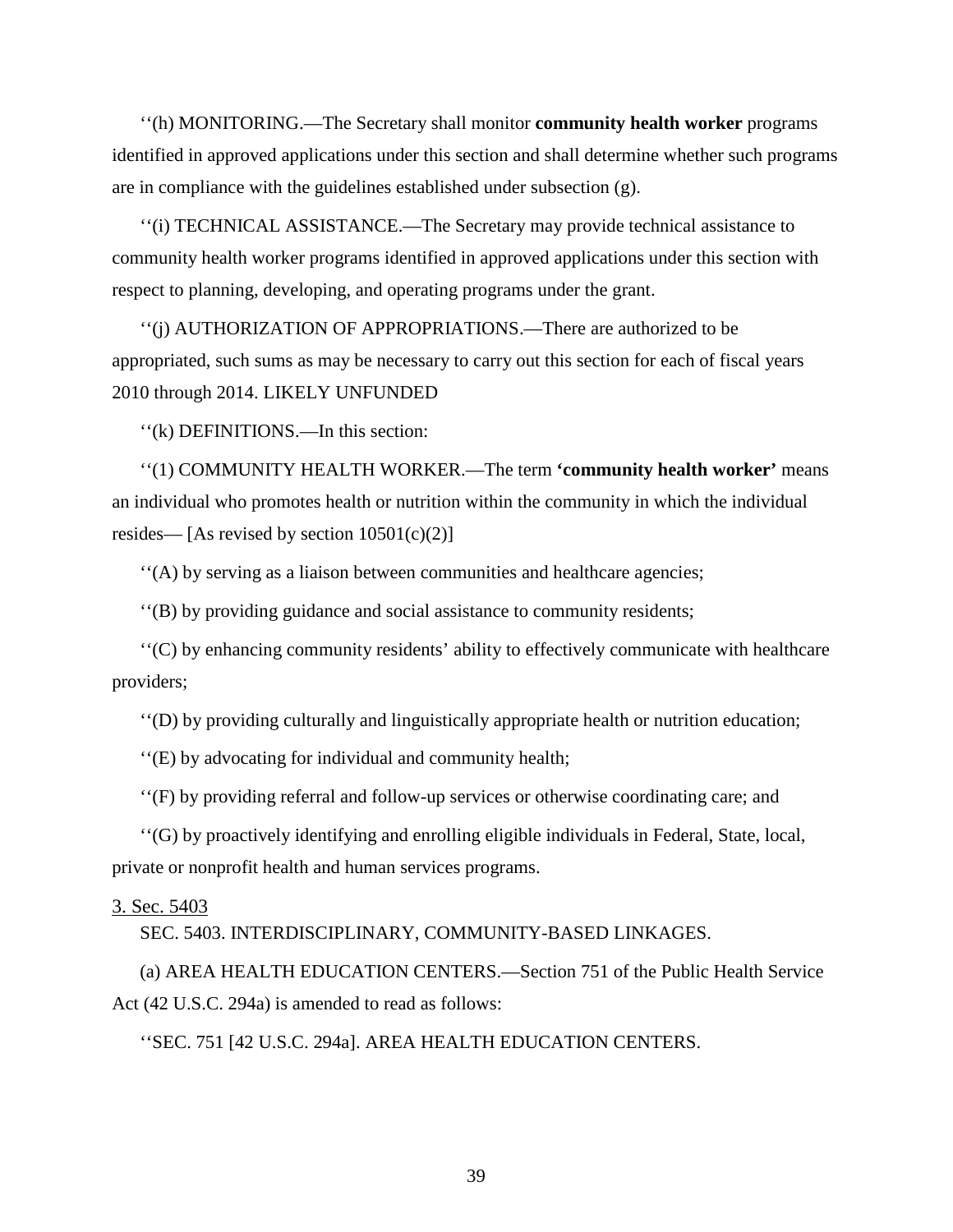''(a) ESTABLISHMENT OF AWARDS.—The Secretary shall make the following 2 types of awards in accordance with this section:

''(1) INFRASTRUCTURE DEVELOPMENT AWARD.—The Secretary shall make awards to eligible entities to enable such entities to initiate health care workforce educational programs or ...

# ''(2) POINT OF SERVICE MAINTENANCE AND ENHANCEMENT AWARD.—The Secretary shall make awards to eligible entities to maintain and improve the effectiveness and capabilities of an existing area health education center program, and make other modifications to the program that are appropriate due to changes in demographics, needs of the populations served, or other similar issues... .

''(b) ELIGIBLE ENTITIES; APPLICATION.— ...

''(c) USE OF FUNDS.—

''(1) REQUIRED ACTIVITIES.—An eligible entity shall use amounts awarded under a grant under subsection (a)(1) or (a)(2) to carry out the following activities:

''(A) Develop and implement strategies, in coordination with the applicable one-stop delivery system under section 134(c) of the Workforce Investment Act of 1998, to recruit individuals from underrepresented minority populations or from disadvantaged or rural backgrounds into health professions, and support such individuals in attaining such careers. ...

''(B) Develop and implement strategies to foster and provide community-based training and education to individuals seeking careers in health professions within underserved areas for the purpose of developing and maintaining a diverse health care workforce that is prepared to deliver high-quality care, with an emphasis on primary care, in underserved areas or for health disparity populations, in collaboration with other Federal and State health care workforce development programs, the State workforce agency, and local workforce investment boards, and in health care safety net sites.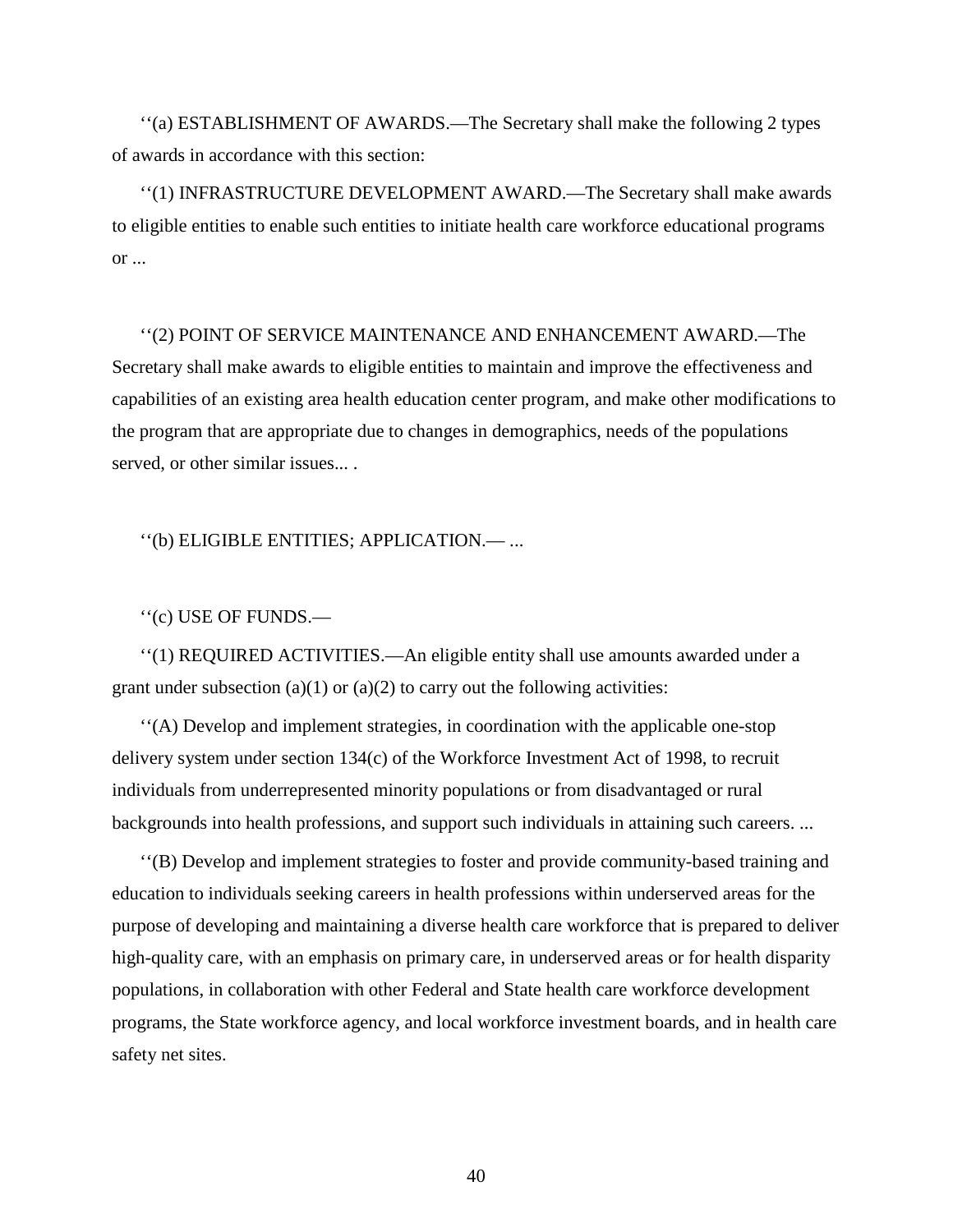''(C) Prepare individuals to more effectively provide health services to underserved areas and health disparity populations through field placements or preceptorships in conjunction with community-based organizations, accredited primary care residency training programs, Federally qualified health centers, rural health clinics, public health departments, or other appropriate facilities.

''(D) Conduct and participate in interdisciplinary training that involves physicians, physician assistants, nurse practitioners, nurse midwives, dentists, psychologists, pharmacists, optometrists, **community health workers**, public and allied health professionals, or other health professionals, as practicable.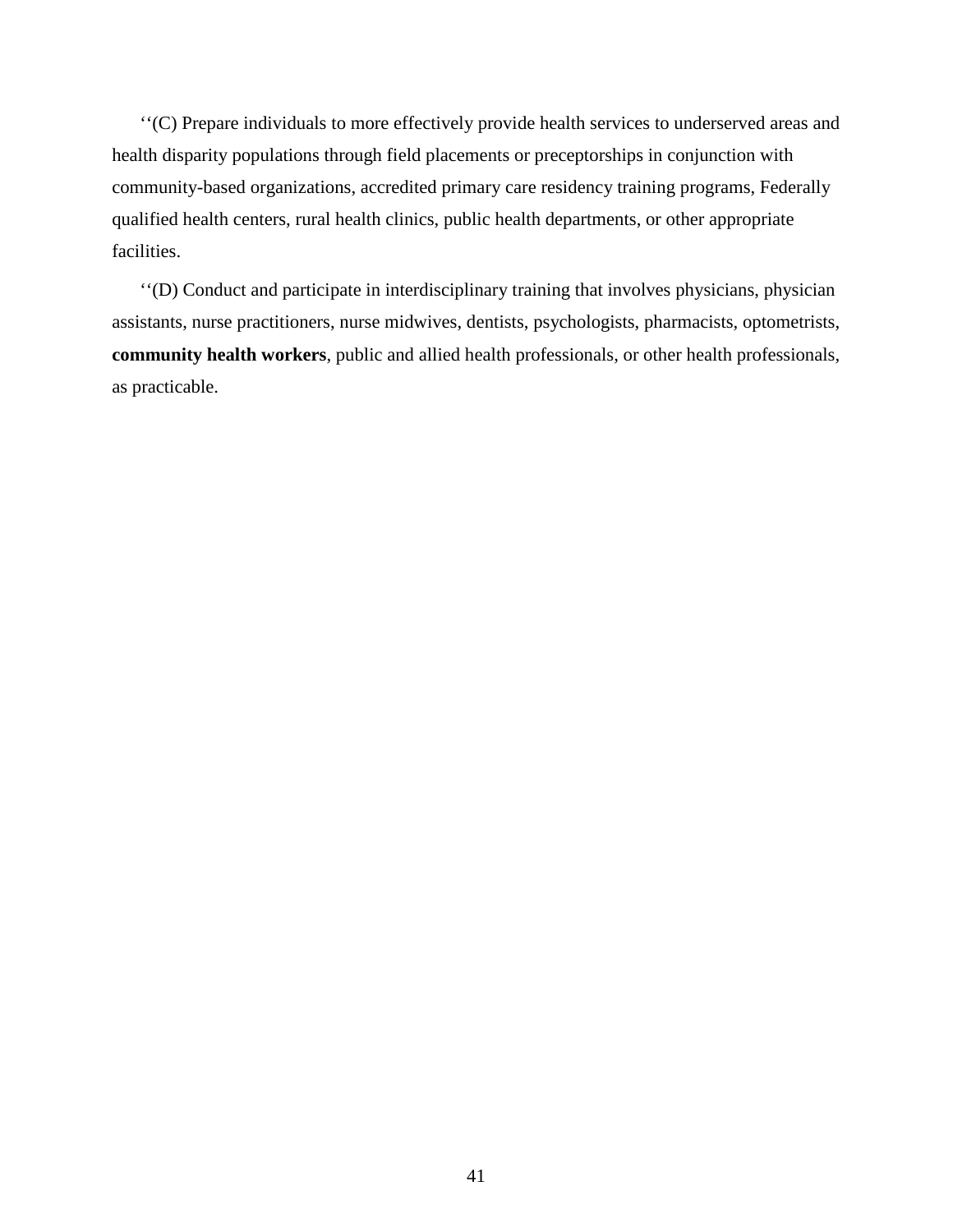## **Appendix B. Additional Workforce Issues**

#### *Competing Logic Models for Licensure and Accreditation in Health Care*

The logic supporting more standardized training and certification of CHWs is straightforward and familiar in traditional health care service delivery. Patients and clients can suffer severe injury from inappropriate caregiving, need to be protected from unsafe or unscrupulous caregivers, and are poorly equipped to judge credentials and quality of service themselves. Prospective CHWs need straightforward ways to document their competencies and to earn higher status and wages. Employers need to learn what knowledge and skills their prospective employees possess. Having written credentials reduces the time and effort needed to screen job applicants, and continuing education and additional certifications help standardize decisions about retention and advancement. The private and public insurers that pay for almost all health services need to determine whether they should pay for services from a particular kind of caregiver.

Educational requirements and licensure or certification of fitness to practice are the recognized forms of credentialing in US health care. Medical care is complex and education should help build relevant knowledge and the skills needed to provide effective services safely. Licensure or certification shows that basic standards of skill and knowledge have been met, at least as of the time of credentialing. Classically, licensure is public and mandatory; and unlicensed practice is a criminal offense. Certification differs in being private and voluntary. It serves as a credential, often alongside a license, for the use of employers as well as patients selecting a caregiver on their own. Yet payment rules may make certification essentially mandatory by refusing to pay for services provided by uncredentialed personnel working for hospitals or other employers who are entitled to payment for employees' work. Such credentialing can also help instill a sense of professionalism that motivates caregivers to adhere to high standards and a sense of duty toward patients and clients.

A competing logic also exists. The demands of actual patients and actual practice conditions in the field may differ from those of the classroom, a test, or any in-practice component of training. Educational performance and passage of a certification or licensure exam may inadequately document acquisition of knowledge and skills. Indeed, the skills needed to perform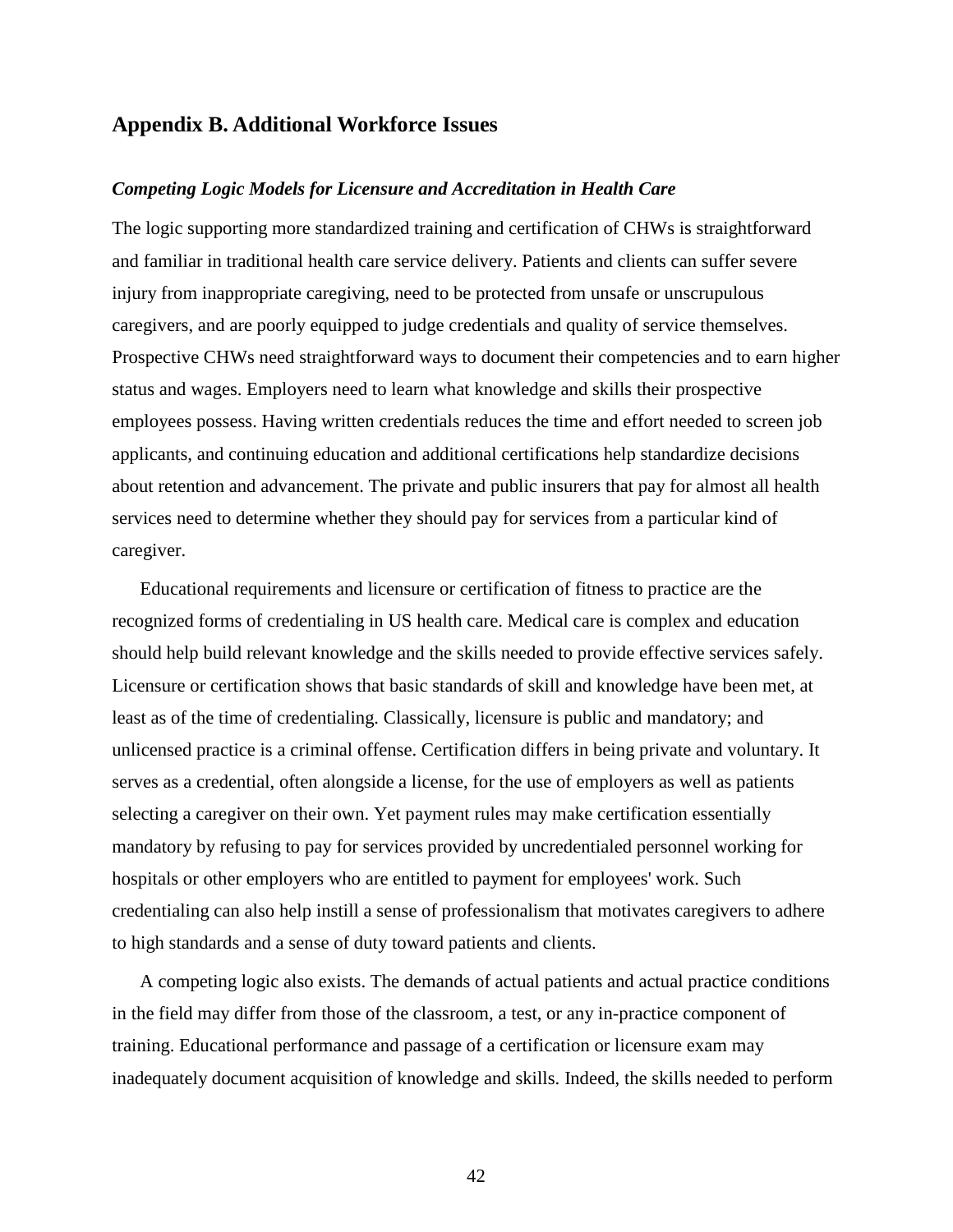many tasks in caregiving and health promotion may be difficult to capture through formal testing. Moreover, demands and needs change over time— as do the needed competencies among health-related personnel— and ongoing certification by authorities not close to actual caregiving might be inadequate to assure the right match of talent and task. Finally, licensure and certification serve as entry barriers for personnel in health care that prevent employers (or patients) from choosing the best people to meet particularized needs in certain circumstances. These requirements raise costs for consumers as well. Employers and patients (directly or through measures of satisfaction) may be better suited to match competencies to needs other than at a basic level.

In practice, a mix of formal education credentials and fitness-for-the-job assessments is relied on, even for physicians. The issue is always to find the appropriate mix. There is some indication that scopes of practice may rise to higher visibility. Larry Merlo, President and CEO of CVS Caremark Corp, told The Wall Street Journal that, given "a shortage of primary-care physicians [w]hat we can do is to harmonize the licenses of health-care professionals to a scope of practice that is based on their education, training and experience versus just the regulations within the state where thy practice." $^{23}$  $^{23}$  $^{23}$ 

#### *Return on Investment, Who Benefits from Education and Training, and the Case for Subsidy*

Who benefits from the training has implications for who should finance it, but assessing return on investment to training CHWs is complicated. There are several logical places where the return might accrue, and all must be viewed over different time periods. And, as with all aspects of CHWs, it also matters which task, population, role, setting, and the like are the target of the training. Finally, training CHWs often involves two phases—formal training of a general nature followed by on-the-job training for the specific task at hand, and the latter may be longer than the former.

The most immediate beneficiary of training is the person trained. CHW is an entry-level position in health care, and for many CHWs it is the first step onto a career ladder. The trainee invests time and comes out with a marketable skill. Many CHW training programs are explicit about the employment goal of training. A CHW's first employer then undertakes more targeted

<span id="page-45-0"></span><sup>&</sup>lt;sup>23</sup> [http://online.wsj.com/article/SB10001424127887324556304578120450099279338.html.](http://online.wsj.com/article/SB10001424127887324556304578120450099279338.html)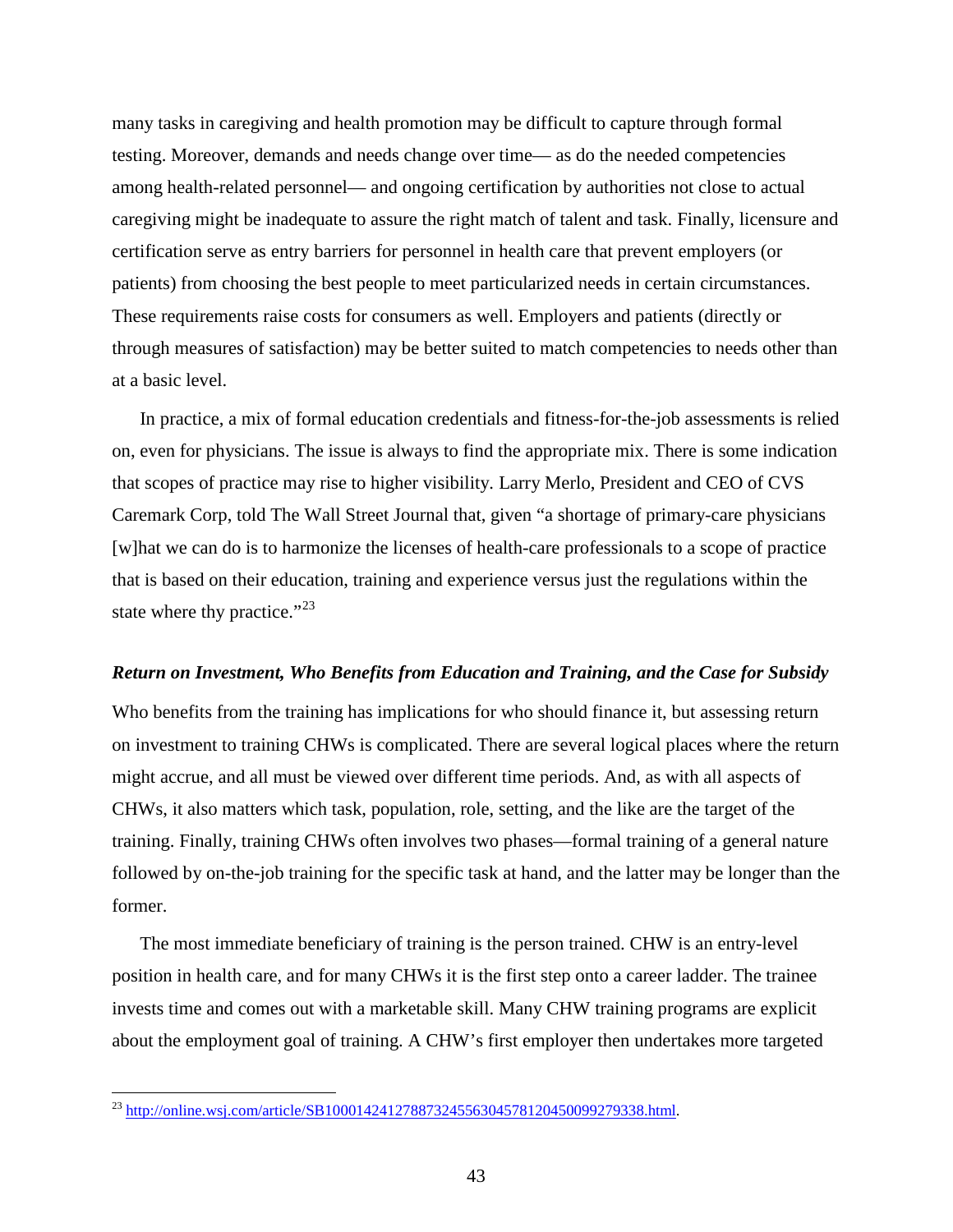training to adapt the general CHW training to the specific task at hand. Such training can take four to six months or more, during which time the employers pays the CHW and receives service that only gradually meets the scope of the job. Ambitious CHWs, now firmly on the health care career ladder, may soon leave the first employer so that the full benefits of the on-the-job training may accrue to employers down the line.

Because the trainee so clearly benefits from the training it is tempting to assign training costs to the trainee. However, most CHWs are as economically vulnerable at their clients and may be deterred from training if there are substantial non-time costs. The new CHW's first employer also incurs training costs. Whether he can recoup these costs depends on how long the trainee stays on the job.

The recipient of CHW services is another beneficiary of CHW training. Recipients may see better access to care, greater understanding of how to deal with health risk factors, and enhanced success in condition self-management, among other benefits. Where these benefits lead to improved health, society at large also benefits from reductions in morbidity, mortality, and unnecessary health services expenditures. As with many public health investments, these benefits will only be seen over time. Beneficiaries of CHW services, like CHWs, are often lowincome and could be hard-pressed to pay for CHW training that improves access to and effectiveness of the services they receive.

Insurers of this population also benefit from the contribution of CHWs to the effectiveness of health care. Savings to Medicaid accrue to taxpayers at both the state and federal levels. Savings to private insurers improve the medical loss ratio, which could allow reduced premiums for all subscribers. Finally, because CHWs' work addresses the environmental and social determinants of health, the community at large benefits—but again, only over time. Estimating the return on the public health effects of CHW work has all of the difficulties of estimating return on public health activities generally with the added complication of assigning effects to CHW actions.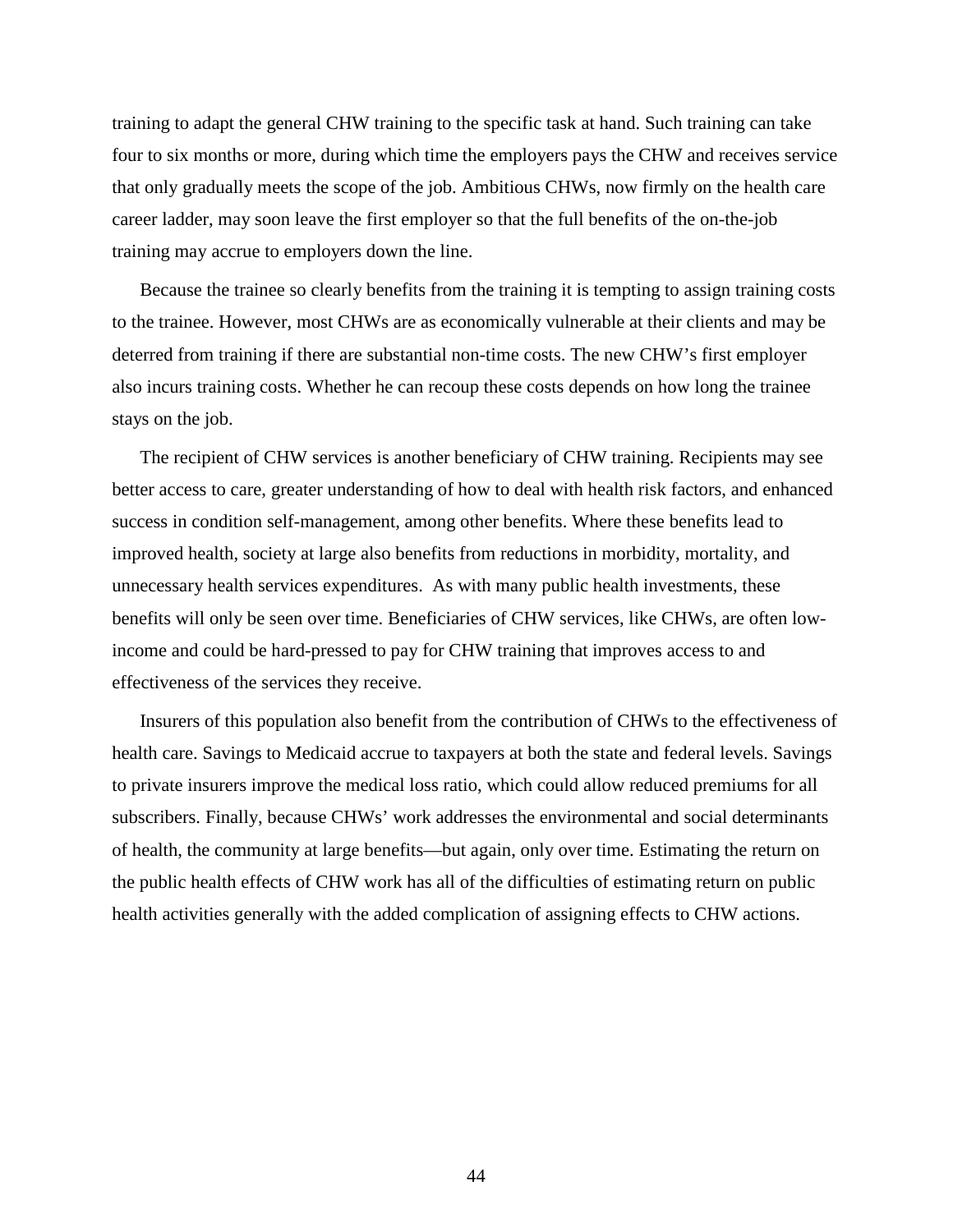# **Appendix C. The Center for Medicare and Medicaid Innovation and Its Grants for Promising Initiatives**

#### *The Center's Goals and Focus*

• This center was created by the ACA (Section 3021) and funded within CMS. CMS refers to it as CMMI or the "CMS Innovation Center," although the law uses the acronym CMI. The center seeks to learn in organized ways from community "pockets of innovation," in order to build on those successes to deliver better value care to CMS beneficiaries. Such approaches "either reduce spending without reducing the quality of care, or improve the quality of care without increasing spending."<sup>[24](#page-45-0)</sup> (CMS 2014).

Among the Center's listed models of interest are a number within which CHWs could play a role and thereby increase their employment. Some of these areas result from specific ACA provisions; Affordable Care Organizations are one example. Other areas are more general, such as bundled payments.

#### *Health Care Innovation Awards*

These Innovation Center awards are of particular interest for CHWs. The Health Care Innovation Awards is \$1 billion grant program for "innovative projects across the country that test creative ways to deliver high-quality health care services and lower costs," particularly for patients "with the highest health care needs." They are important for CHWs because the models are practical ones, capable of beginning quickly, that bubble up from the field rather than being pushed out from Baltimore-Washington. Moreover, priority is "given to projects that rapidly hire, train and deploy new types of health care workers" with a financing "model for sustainability post-award." Because the public programs serve such a diversity of enrollees, models that work well for them are likely to be applicable for much privately funded care as well.

As of 2012, CMMI had granted 107 Innovation Awards, of which fully 24 named community health workers or patient navigators as aspects of the innovation funded (CMS 2012a). Many more may have roles for CHWs that are not in the summaries reviewed. Key informant interviews with CMS staff will help improve this information. The 24 grants range from \$1.3

 <sup>24</sup> About The CMS Innovation Center, webpage, http://www.innovations.cms.gov/About/.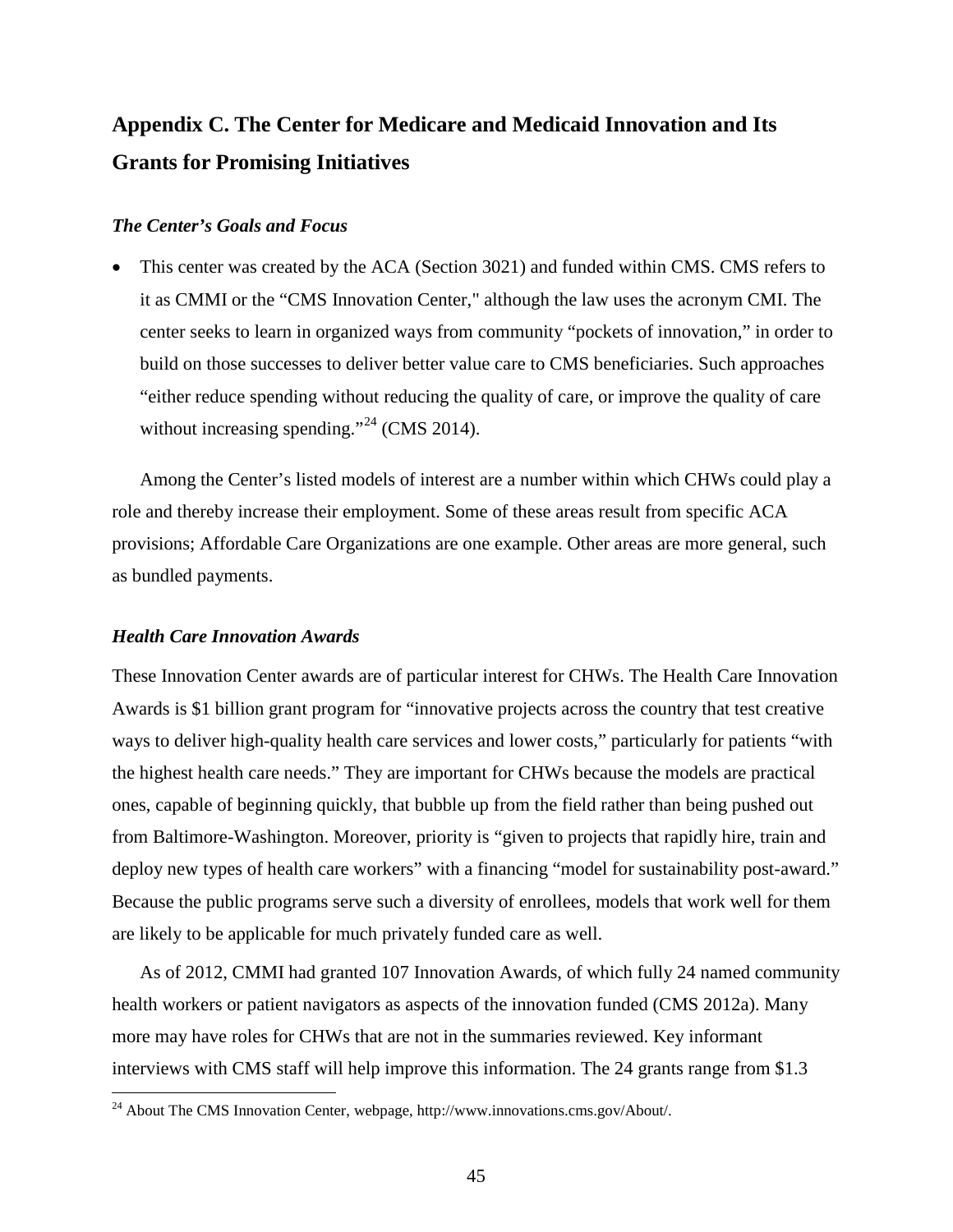million to \$26.5 million, and will run for three years. These initiatives differ substantially in terms of their scope, structure, target population, intervention strategy, and potential business cases, in keeping with both the pilot nature of the grant program and the high degree of variability that characterizes CHW programs nationwide. The projects have an evaluation component but have been selected in large part because of their promise to being nearly ready for practical applications to improve Medicare and Medicaid operations, with spillover applications within private health financing and delivery. Funded projects range from small-scale programs aimed at integrating CHWs into care teams (in both primary care and hospital settings) to a regional collaborative that aims to transform primary care delivery through outcomes-based payment reform.

For example, Cooper University Hospital was awarded \$2.8 million to *expand an existing care management program operated by a local nonprofit organization*. The Camden Coalition of Healthcare Professionals uses care management teams that include clinicians, social workers, and "health coaches" to target frequent flyers (also referred to as "super-utilizers") in Camden's three emergency departments. The coalition pioneered a real-time alert system that gathered billing data from the city's three emergency departments and then used that data to identify patients with multiple visits over six months. The system would then notify care teams, who would offer care management services to those patients while they were in the hospital. This intervention model is being expanded to health systems in California, Colorado, Missouri, and Pennsylvania through a second Innovations grant managed by the Rutgers Center for State Health Policy.

Another grant will support the expansion of an existing program aimed at Medicaid and *Medicaid-eligible patients who have been recently released from prison*. Transitions Clinic, based in San Francisco, works with the Department of Corrections to identify eligible patients, then deploys CHWs trained by City College of San Francisco to assist them in navigating the health system, finding primary care providers, and managing their chronic conditions. CHWs also help connect these patients to social service supports. The grant will expand this program to eleven community health centers in six states, the District of Columbia, and Puerto Rico.

The largest grant involving CHWs was awarded to the Finger Lakes Health System Agency, which acts as the coordinating body of a regional collaborative of providers, payers, state and local government, and various community-based organizations in the Rochester, NY area.